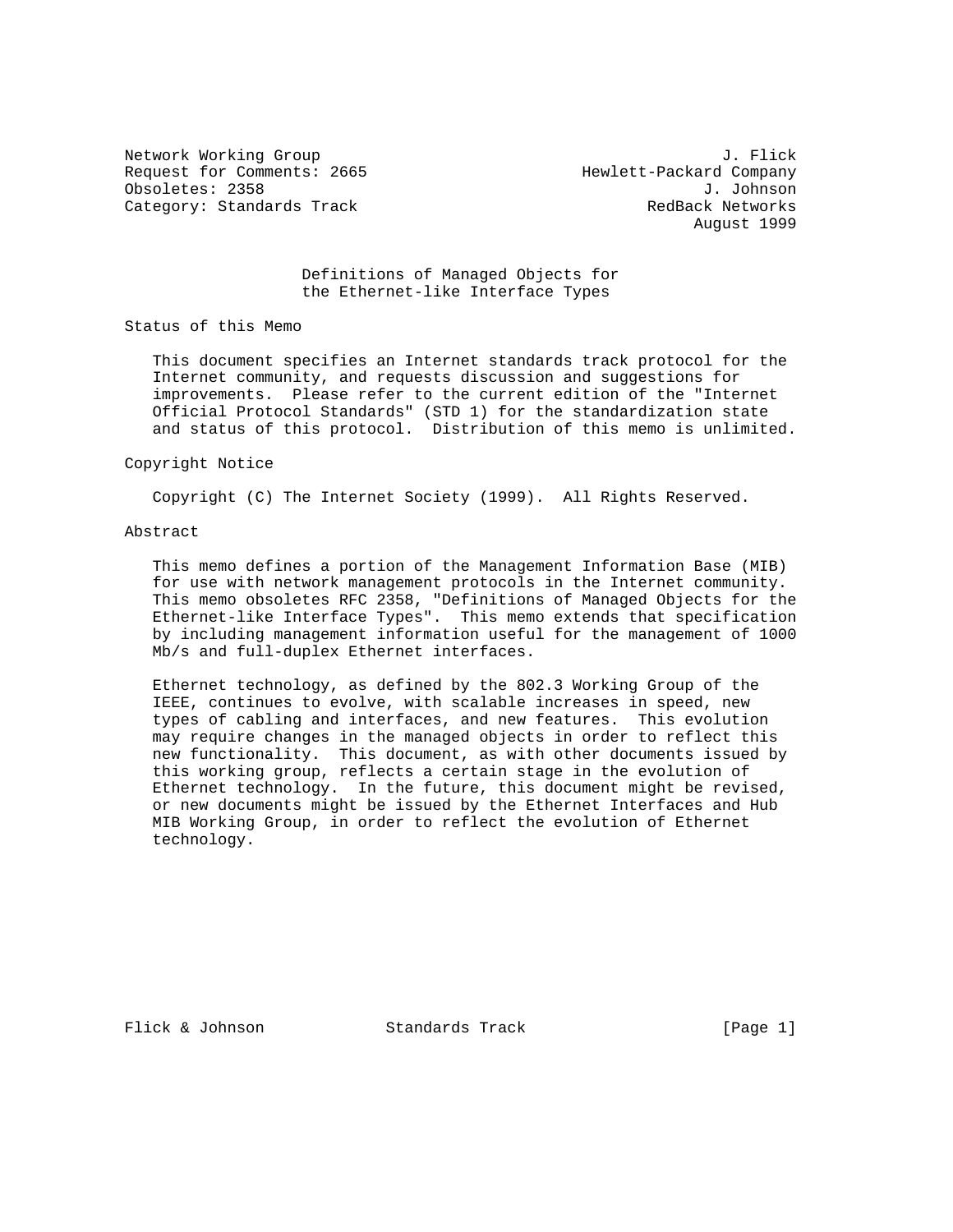Table of Contents

|                                               | 2              |
|-----------------------------------------------|----------------|
| The SNMP Management Framework<br>2.           | $\mathbf{3}$   |
| $\mathcal{E}$                                 | $\overline{4}$ |
| 3.1.                                          | $\overline{4}$ |
| 3.2.<br>Relation to the Interfaces MIB        | 5              |
| $3, 2, 1$ .                                   | 5              |
| 3.2.2.                                        | 5              |
| 3.2.3.                                        | 5              |
| 3.2.4.                                        | 6              |
| 3.2.5.                                        | 6              |
| 3.2.6.                                        | 6              |
| Specific Interface MIB Objects<br>3.2.7.      | 7              |
| 3.3.<br>Relation to the 802.3 MAU MIB         | 11             |
| 3.4.                                          | 11             |
| 3.5.<br>Mapping of IEEE 802.3 Managed Objects | 12             |
| 4 <sub>1</sub>                                | 16             |
| 5 <sub>1</sub>                                | 39             |
| б.                                            | 40             |
| $7$ .                                         | 41             |
| 8.                                            | 43             |
| 9.                                            | 44             |
| Α.                                            | 45             |
| A.1.                                          | 45             |
| Changes between RFC 1650 and RFC 2358<br>A.2. | 46             |
| B <sub>1</sub>                                | 47             |

# 1. Introduction

 This memo defines a portion of the Management Information Base (MIB) for use with network management protocols in the Internet community. In particular, it defines objects for managing Ethernet-like interfaces.

 This memo also includes a MIB module. This MIB module extends the list of managed objects specified in the earlier version of this MIB: RFC 2358 [23].

 The key words "MUST", "MUST NOT", "REQUIRED", "SHALL", "SHALL NOT", "SHOULD", "SHOULD NOT", "RECOMMENDED", "MAY", and "OPTIONAL" in this document are to be interpreted as described in [26].

Flick & Johnson Standards Track [Page 2]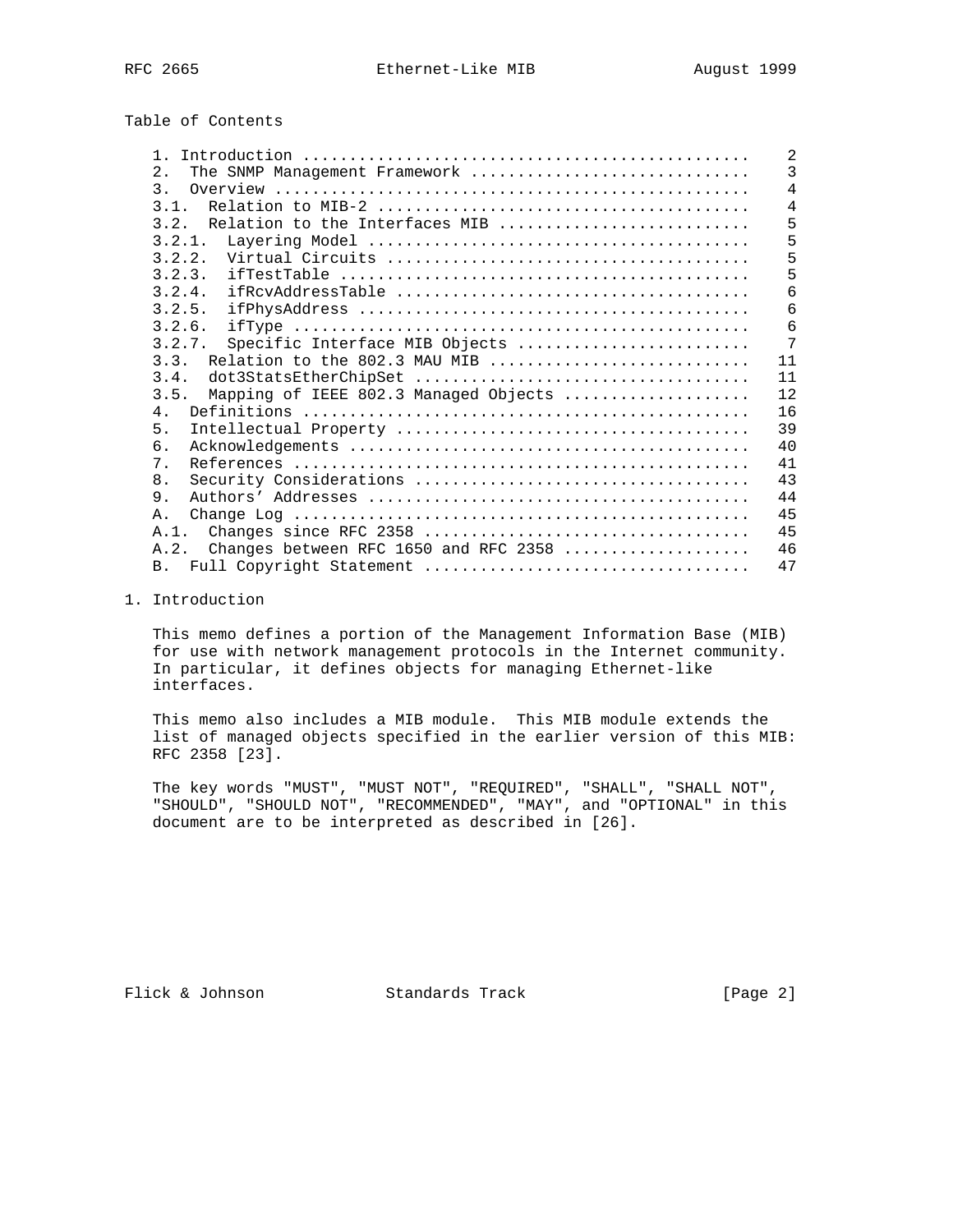2. The SNMP Management Framework

 The SNMP Management Framework presently consists of five major components:

- o An overall architecture, described in RFC 2571 [1].
- o Mechanisms for describing and naming objects and events for the purpose of management. The first version of this Structure of Management Information (SMI) is called SMIv1 and described in STD 16, RFC 1155 [2], STD 16, RFC 1212 [3] and RFC 1215 [4]. The second version, called SMIv2, is described in STD 58, RFC 2578 [5], STD 58, RFC 2579 [6] and STD 58, RFC 2580 [7].
- o Message protocols for transferring management information. The first version of the SNMP message protocol is called SNMPv1 and described in STD 15, RFC 1157 [8]. A second version of the SNMP message protocol, which is not an Internet standards track protocol, is called SNMPv2c and described in RFC 1901 [9] and RFC 1906 [10]. The third version of the message protocol is called SNMPv3 and described in RFC 1906 [10], RFC 2572 [11] and RFC 2574 [12].
- o Protocol operations for accessing management information. The first set of protocol operations and associated PDU formats is described in STD 15, RFC 1157 [8]. A second set of protocol operations and associated PDU formats is described in RFC 1905 [13].
- o A set of fundamental applications described in RFC 2573 [14] and the view-based access control mechanism described in RFC 2575 [15].

 Managed objects are accessed via a virtual information store, termed the Management Information Base or MIB. Objects in the MIB are defined using the mechanisms defined in the SMI.

 This memo specifies a MIB module that is compliant to the SMIv2. A MIB conforming to the SMIv1 can be produced through the appropriate translations. The resulting translated MIB must be semantically equivalent, except where objects or events are omitted because no translation is possible (use of Counter64). Some machine readable information in SMIv2 will be converted into textual descriptions in SMIv1 during the translation process. However, this loss of machine readable information is not considered to change the semantics of the MIB.

Flick & Johnson Standards Track [Page 3]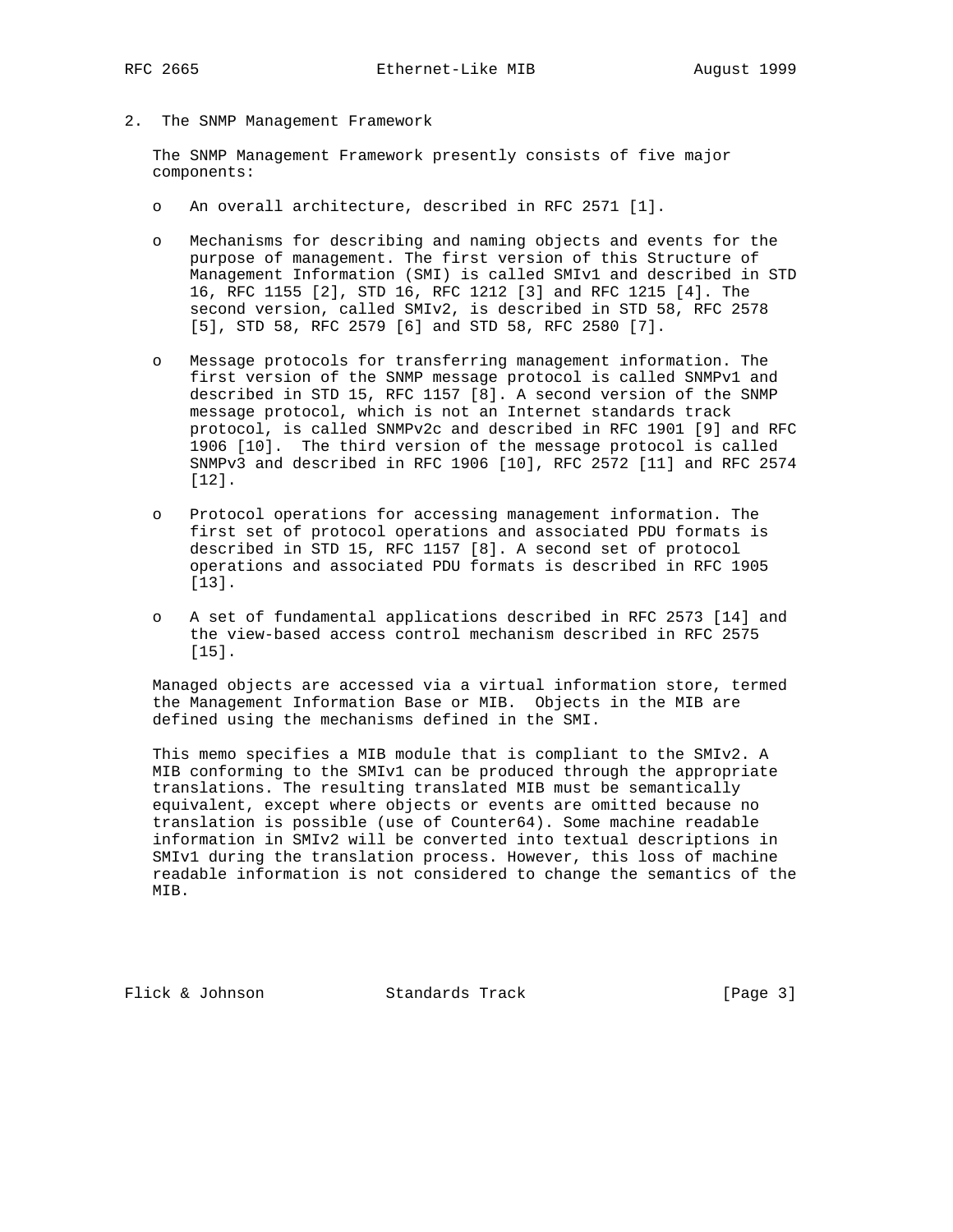# 3. Overview

 Instances of these object types represent attributes of an interface to an ethernet-like communications medium. At present, ethernet-like media are identified by the following values of the ifType object in the Interfaces MIB [25]:

```
 ethernetCsmacd(6)
 iso88023Csmacd(7)
 starLan(11)
```
 The definitions presented here are based on Section 30, "10 Mb/s, 100 Mb/s and 1000 Mb/s Management", and Annex 30A, "GDMO Specification for 802.3 managed object classes" of IEEE Std. 802.3, 1998 Edition [16], as originally interpreted by Frank Kastenholz then of Interlan in [17]. Implementors of these MIB objects should note that IEEE Std. 802.3 [16] explicitly describes (in the form of Pascal pseudocode) when, where, and how various MAC attributes are measured. The IEEE document also describes the effects of MAC actions that may be invoked by manipulating instances of the MIB objects defined here.

 To the extent that some of the attributes defined in [16] are represented by previously defined objects in MIB-2 [24] or in the Interfaces MIB [25], such attributes are not redundantly represented by objects defined in this memo. Among the attributes represented by objects defined in other memos are the number of octets transmitted or received on a particular interface, the number of frames transmitted or received on a particular interface, the promiscuous status of an interface, the MAC address of an interface, and multicast information associated with an interface.

3.1. Relation to MIB-2

 This section applies only when this MIB is used in conjunction with the "old" (RFC 1213) [24] interface group.

 The relationship between an ethernet-like interface and an interface in the context of MIB-2 is one-to-one. As such, the value of an ifIndex object instance can be directly used to identify corresponding instances of the objects defined herein.

 For agents which implement the (now deprecated) ifSpecific object, an instance of that object that is associated with an ethernet-like interface has the OBJECT IDENTIFIER value:

```
dot3 OBJECT IDENTIFER ::= { transmission 7 }
```
Flick & Johnson Standards Track [Page 4]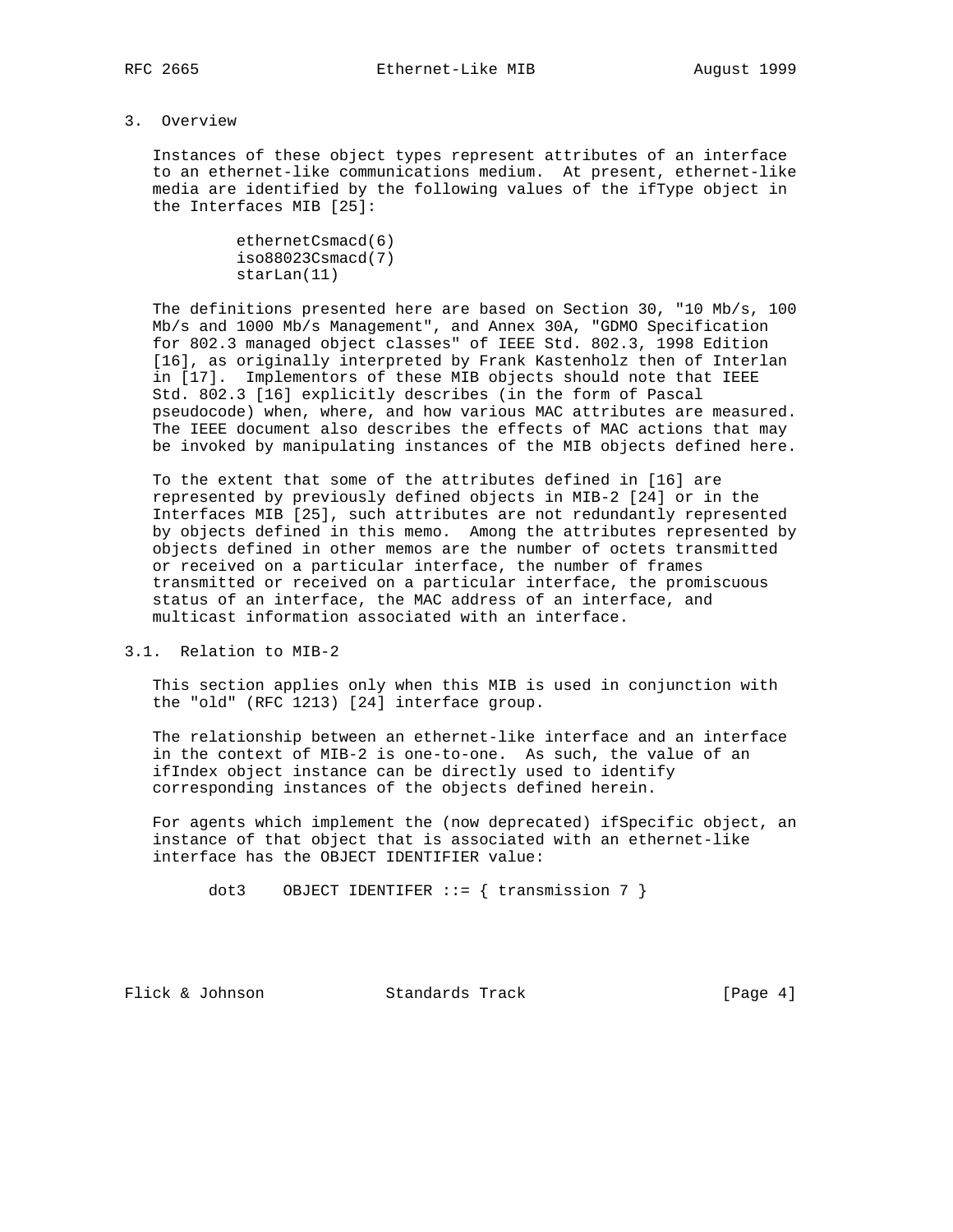# 3.2. Relation to the Interfaces MIB

 The Interface MIB [25] requires that any MIB which is an adjunct of the Interface MIB clarify specific areas within the Interface MIB. These areas were intentionally left vague in the Interface MIB to avoid over constraining the MIB, thereby precluding management of certain media-types.

 Section 3.3 of [25] enumerates several areas which a media-specific MIB must clarify. Each of these areas is addressed in a following subsection. The implementor is referred to [25] in order to understand the general intent of these areas.

# 3.2.1. Layering Model

This MIB does not provide for layering. There are no sublayers.

EDITOR'S NOTE:

 One could foresee the development of an 802.2 and enet-transceiver MIB. They could be higher and lower sublayers, respectively. All that THIS document should do is allude to the possibilities and urge the implementor to be aware of the possibility and that they may have requirements which supersede the requirements in this document.

# 3.2.2. Virtual Circuits

 This medium does not support virtual circuits and this area is not applicable to this MIB.

# 3.2.3. ifTestTable

 This MIB defines two tests for media which are instrumented with this MIB; TDR and Loopback. Implementation of these tests is not required. Many common interface chips do not support one or both of these tests.

 These two tests are provided as a convenience, allowing a common method to invoke the test.

 Standard MIBs do not include objects in which to return the results of the TDR test. Any needed objects MUST be provided in the vendor specific MIB.

 Note that the ifTestTable is now deprecated. Work is underway to define a replacement MIB for system and interface testing. It is expected that the tests defined in this document will be usable in this replacement MIB.

Flick & Johnson Standards Track [Page 5]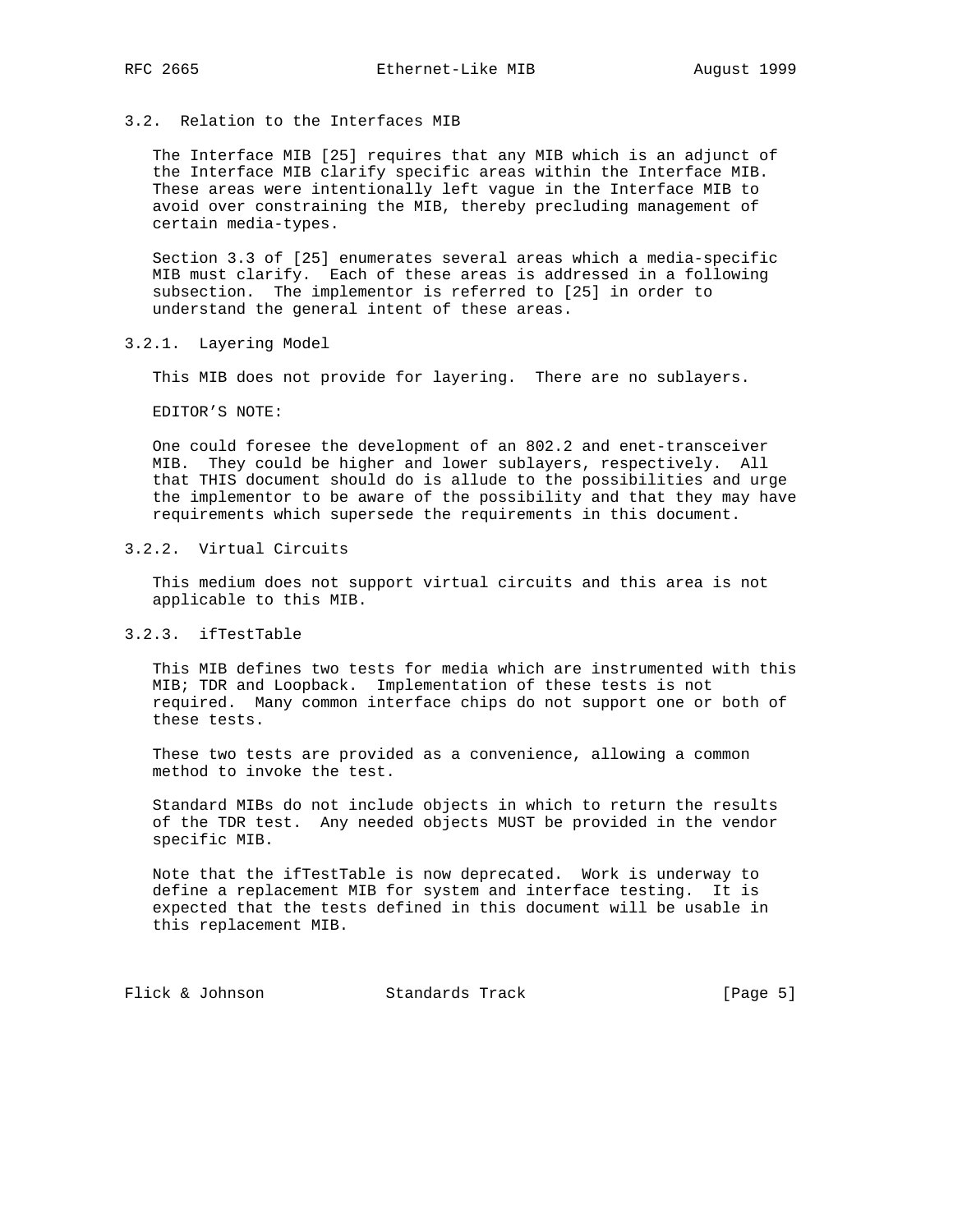### 3.2.4. ifRcvAddressTable

 This table contains all IEEE 802.3 addresses, unicast, multicast, and broadcast, for which this interface will receive packets and forward them up to a higher layer entity for local consumption. The format of the address, contained in ifRcvAddressAddress, is the same as for ifPhysAddress.

 In the event that the interface is part of a MAC bridge, this table does not include unicast addresses which are accepted for possible forwarding out some other port. This table is explicitly not intended to provide a bridge address filtering mechanism.

#### 3.2.5. ifPhysAddress

 This object contains the IEEE 802.3 address which is placed in the source-address field of any Ethernet, Starlan, or IEEE 802.3 frames that originate at this interface. Usually this will be kept in ROM on the interface hardware. Some systems may set this address via software.

 In a system where there are several such addresses the designer has a tougher choice. The address chosen should be the one most likely to be of use to network management (e.g. the address placed in ARP responses for systems which are primarily IP systems).

 If the designer truly can not chose, use of the factory- provided ROM address is suggested.

 If the address can not be determined, an octet string of zero length should be returned.

 The address is stored in binary in this object. The address is stored in "canonical" bit order, that is, the Group Bit is positioned as the low-order bit of the first octet. Thus, the first byte of a multicast address would have the bit 0x01 set.

# 3.2.6. ifType

 This MIB applies to interfaces which have any of the following ifType values:

| ethernetCsmacd(6) |
|-------------------|
| iso88023Csmacd(7) |
| starLan(11)       |

Flick & Johnson Standards Track [Page 6]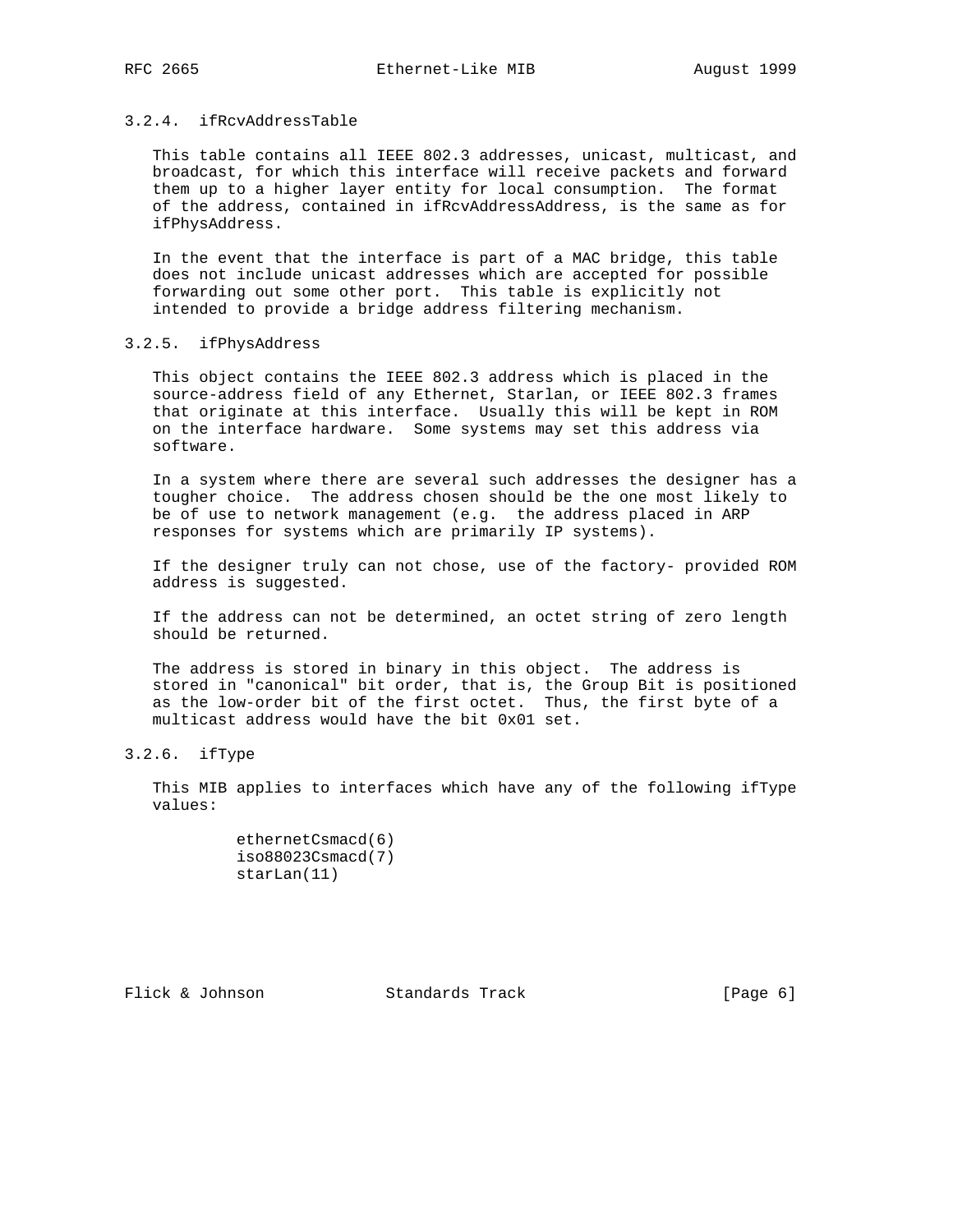It is RECOMMENDED that all Ethernet-like interfaces use an ifType of ethernetCsmacd(6) regardless of the speed that the interface is running or the link-layer encapsulation in use. iso88023Csmacd(7) and starLan(11) are supported for backwards compatability.

 There are three other interface types defined in the IANAifType-MIB for Ethernet. They are fastEther(62), fastEtherFX(69), and gigabitEthernet(117). This document takes the position that an Ethernet is an Ethernet, and Ethernet interfaces SHOULD always have the same value of ifType. Information on the particular flavor of Ethernet that an interface is running is available from ifSpeed in the Interfaces MIB, and ifMauType in the 802.3 MAU MIB. An Ethernet-like interface SHOULD NOT use the fastEther(62), fastEtherFX(69), or gigabitEthernet(117) ifTypes.

 Interfaces with any of the supported ifType values map to the EtherLike-MIB in the same manner. There are no implementation differences.

3.2.7. Specific Interface MIB Objects

 The following table provides specific implementation guidelines for applying the interface group objects to ethernet-like media.

| Object  | Guidelines                                                                                                                                                                                                                                                                                                                                                                      |
|---------|---------------------------------------------------------------------------------------------------------------------------------------------------------------------------------------------------------------------------------------------------------------------------------------------------------------------------------------------------------------------------------|
| ifIndex | Each ethernet-like interface is<br>represented by an ifEntry. The<br>dot3StatsTable in this MIB module is<br>indexed by dot3StatsIndex. The interface<br>identified by a particular value of<br>dot3StatsIndex is the same interface as<br>identified by the same value of ifIndex.                                                                                             |
| ifDescr | Refer to [25].                                                                                                                                                                                                                                                                                                                                                                  |
| ifType  | Refer to section 3.2.6.                                                                                                                                                                                                                                                                                                                                                         |
| ifMtu   | 1500 octets. NOTE: This is the MTU as<br>seen by the MAC client. When a higher<br>layer protocol, like IP, is running over<br>Ethernet, this is the MTU that will be<br>seen by that higher layer protocol.<br>However, when using the IEEE 802.2 LLC<br>protocol, higher layer protocols will<br>see a different MTU. In particular, an<br>LLC type 1 client protocol will see |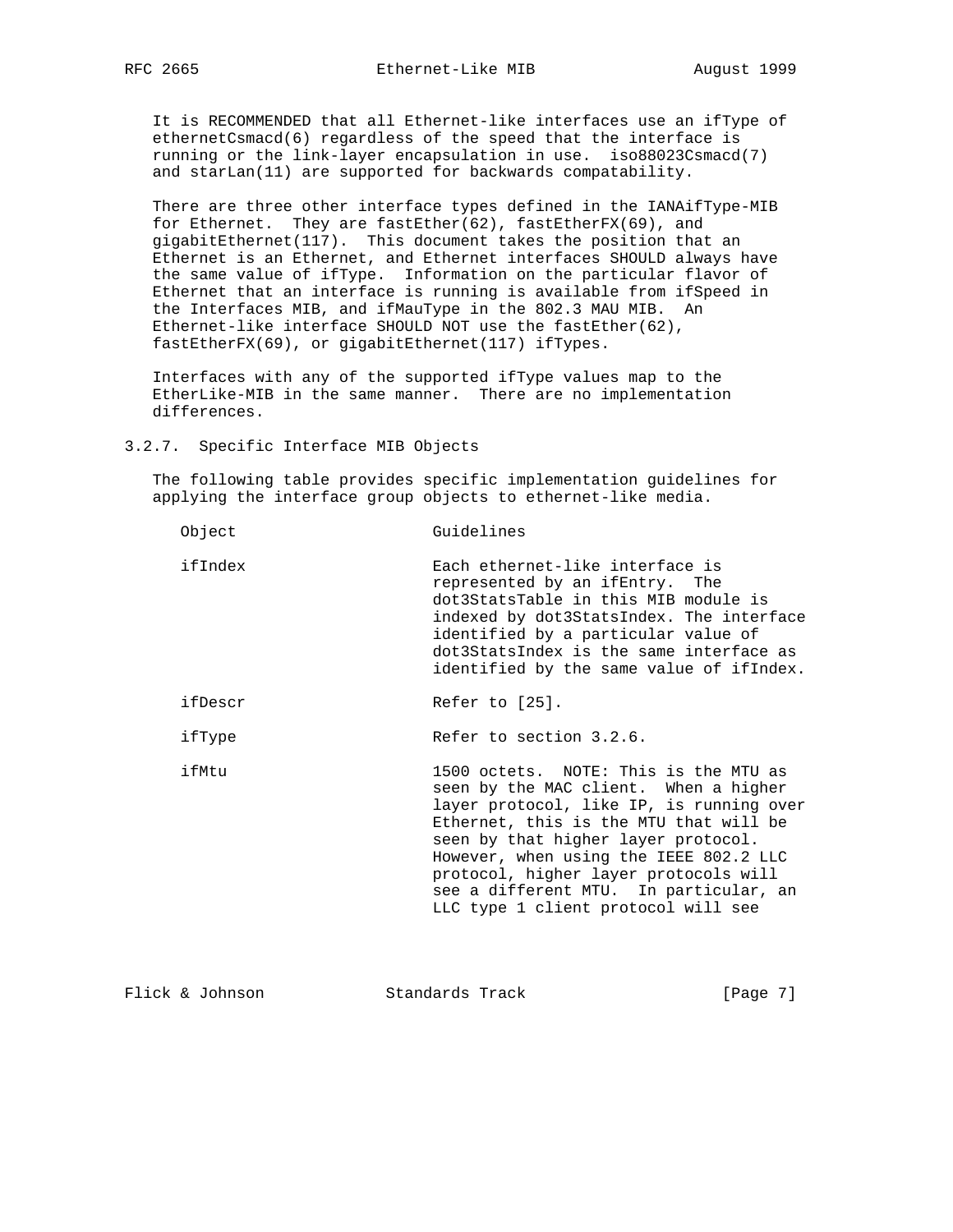an MTU of 1497 octets, and a protocol running over SNAP will see an MTU of 1492 octets.

 ifSpeed The current operational speed of the interface in bits per second. For current ethernet-like interfaces, this will be equal to 1,000,000 (1 million), 10,000,000 (10 million), 100,000,000 (100 million), or 1,000,000,000 (1 billion). If the interface implements auto-negotiation, auto-negotiation is enabled for this interface, and the interface has not yet negotiated to an operational speed, this object SHOULD reflect the maximum speed supported by the interface. Note that this object MUST NOT indicate a doubled value when operating in full-duplex mode. It MUST indicate the correct line speed regardless of the current duplex mode. The duplex mode of the interface may be determined by examining either the dot3StatsDuplexStatus object in this MIBmodule, or the ifMauType object in the 802.3 MAU MIB. ifPhysAddress Refer to section 3.2.5.

 ifAdminStatus Write access is not required. Support for 'testing' is not required.

 ifOperStatus The operational state of the interface. Support for 'testing' is not required. The value 'dormant' has no meaning for an ethernet-like interface.

ifLastChange Refer to [25].

 ifInOctets The number of octets in valid MAC frames received on this interface, including the MAC header and FCS. This does include the number of octets in valid MAC Control frames received on this interface.

Flick & Johnson Standards Track [Page 8]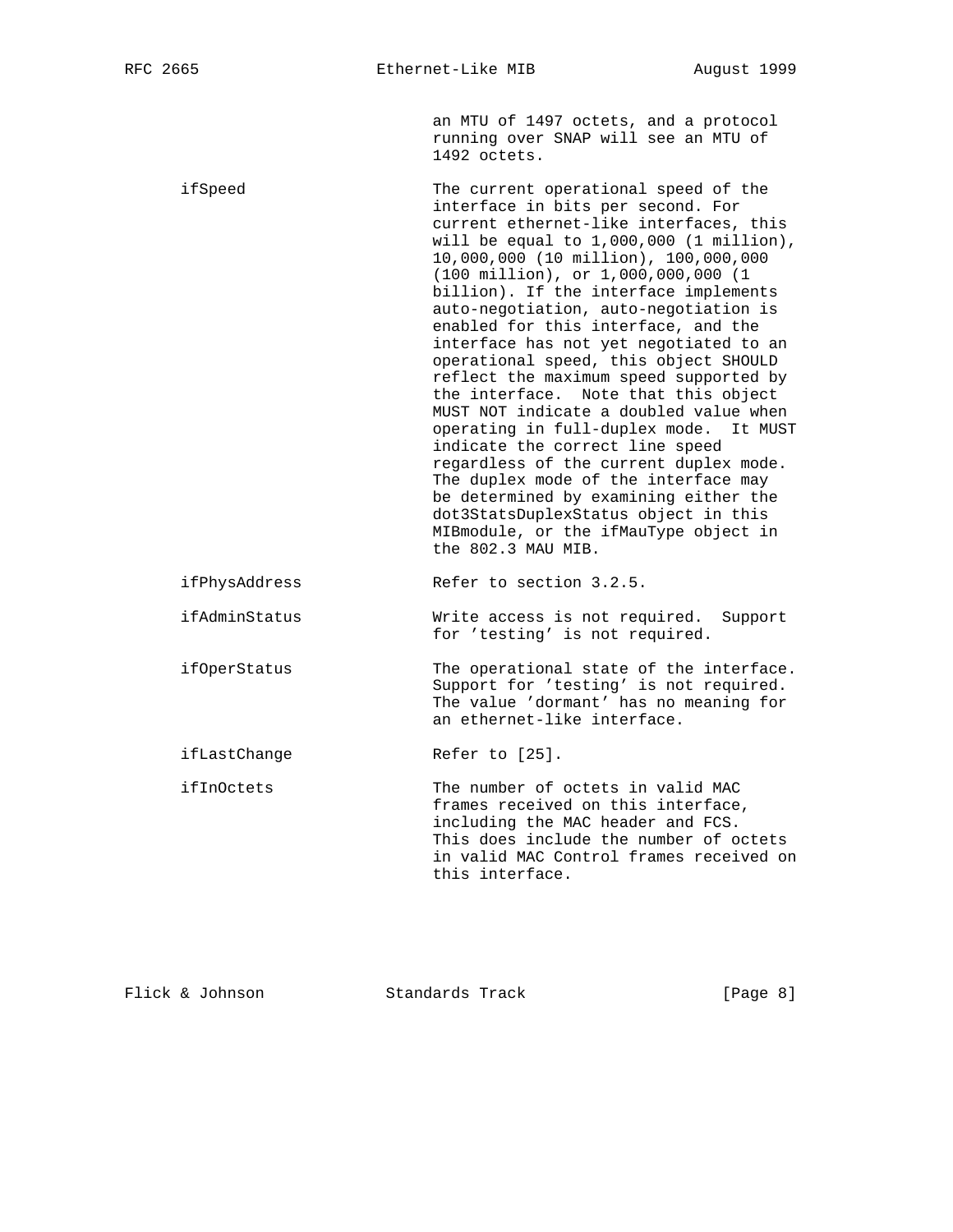ifInUcastPkts Refer to [25]. Note that this does not include MAC Control frames, since MAC Control frames are consumed by the interface layer and are not passed to any higher layer protocol. ifInDiscards Refer to [25]. ifInErrors The sum for this interface of dot3StatsAlignmentErrors, dot3StatsFCSErrors, dot3StatsFrameTooLongs, dot3StatsInternalMacReceiveErrors and dot3StatsSymbolErrors. ifInUnknownProtos Refer to [25]. ifOutOctets The number of octets transmitted in valid MAC frames on this interface, including the MAC header and FCS. This does include the number of octets in valid MAC Control frames transmitted on this interface. ifOutUcastPkts Refer to [25]. Note that this does not include MAC Control frames, since MAC Control frames are generated by the interface layer, and are not passed from any higher layer protocol. ifOutDiscards Refer to [25]. ifOutErrors The sum for this interface of: dot3StatsSQETestErrors, dot3StatsLateCollisions, dot3StatsExcessiveCollisions, dot3StatsInternalMacTransmitErrors and dot3StatsCarrierSenseErrors. ifName Locally-significant textual name for the interface (e.g. lan0). ifInMulticastPkts Refer to [25]. Note that this does not include MAC Control frames, since MAC Control frames are consumed by the interface layer and are not passed to any higher layer protocol.

Flick & Johnson Standards Track [Page 9]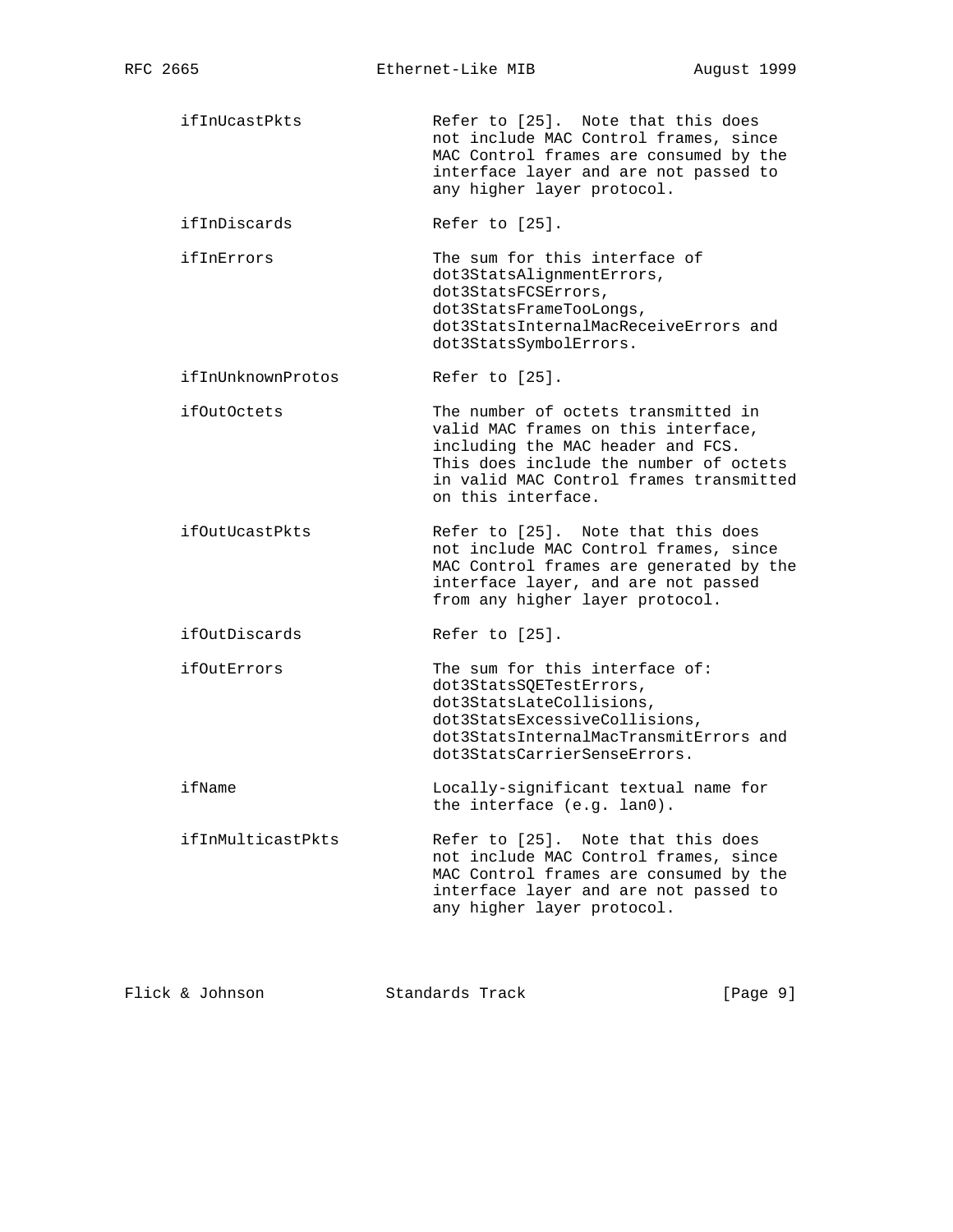ifInBroadcastPkts Refer to [25]. Note that this does not include MAC Control frames, since MAC Control frames are generated by the interface layer, and are not passed from any higher layer protocol.

 ifOutMulticastPkts Refer to [25]. Note that this does not include MAC Control frames, since MAC Control frames are consumed by the interface layer and are not passed to any higher layer protocol.

- ifOutBroadcastPkts Refer to [25]. Note that this does not include MAC Control frames, since MAC Control frames are generated by the interface layer, and are not passed from any higher layer protocol.
- ifHCInOctets 64-bit versions of counters. Required ifHCOutOctets for ethernet-like interfaces that are capable of operating at 20Mbit/sec or faster, even if the interface is currently operating at less than 20Mbit/sec.

 ifHCInUcastPkts 64-bit versions of packet counters. ifHCInMulticastPkts Required for ethernet-like interfaces ifHCInBroadcastPkts that are capable of operating at ifHCOutUcastPkts 640Mbit/sec or faster, even if the ifHCOutMulticastPkts interface is currently operating at ifHCOutBroadcastPkts less than 640Mbit/sec.

ifLinkUpDownTrapEnable Refer to [25]. Default is 'enabled'

ifHighSpeed The current operational speed of the

 interface in millions of bits per second. For current ethernet-like interfaces, this will be equal to 1, 10, 100, or 1,000. If the interface implements auto-negotiation, auto-negotiation is enabled for this interface, and the interface has not yet negotiated to an operational speed, this object SHOULD reflect the maximum speed supported by the interface. Note that this object MUST NOT indicate a doubled value when operating in full duplex mode. It MUST indicate the

Flick & Johnson Standards Track [Page 10]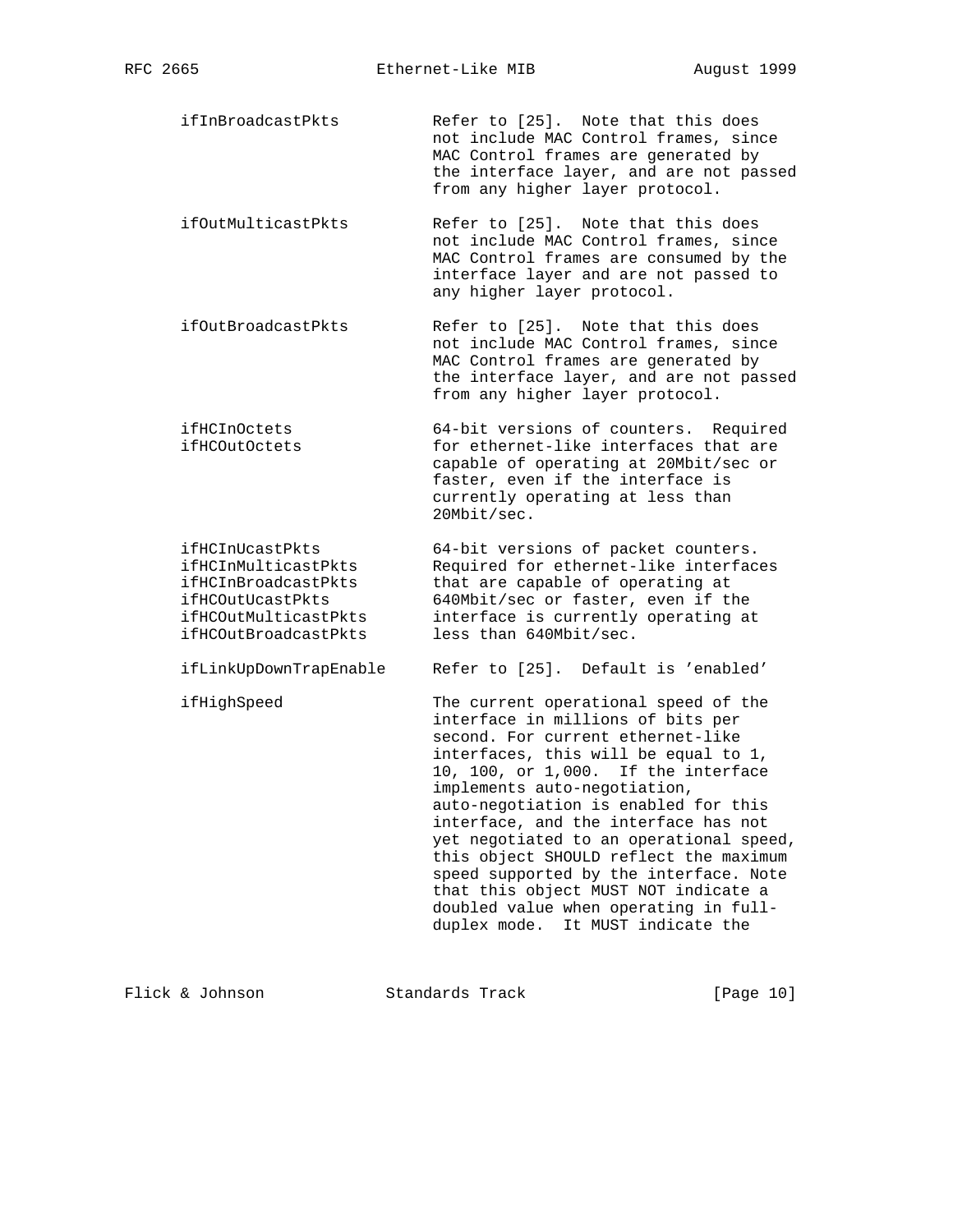correct line speed regardless of the current duplex mode. The duplex mode of the interface may be determined by examining either the dot3StatsDuplexStatus object in this MIB module, or the ifMauType object in the 802.3 MAU MIB. ifPromiscuousMode Refer to [25]. ifConnectorPresent This will normally be 'true'. ifAlias Refer to [25]. ifCounterDiscontinuityTime Refer to [25]. Note that a discontinuity in the Interface MIB counters may also indicate a discontinuity in some or all of the counters in this MIB that are associated with that interface. ifStackHigherLayer Refer to section 3.2.1. ifStackLowerLayer ifStackStatus ifRcvAddressAddress Refer to section 3.2.4. ifRcvAddressStatus ifRcvAddressType

### 3.3. Relation to the 802.3 MAU MIB

 Support for the mauModIfCompl2 compliance statement of the MAU-MIB [27] is REQUIRED for Ethernet-like interfaces. This MIB is needed in order to allow applications to determine the current MAU type in use by the interface, and to control autonegotiation and duplex mode for the interface. Implementing this MIB module without implementing the MAU-MIB would leave applications with no standard way to determine the media type in use, and no standard way to control the duplex mode of the interface.

#### 3.4. dot3StatsEtherChipSet

 This document defines an object called dot3StatsEtherChipSet, which is used to identify the MAC hardware used to communicate on an interface. Previous versions of this document contained a number of OID assignments for some existing Ethernet chipsets. Maintaining

Flick & Johnson Standards Track [Page 11]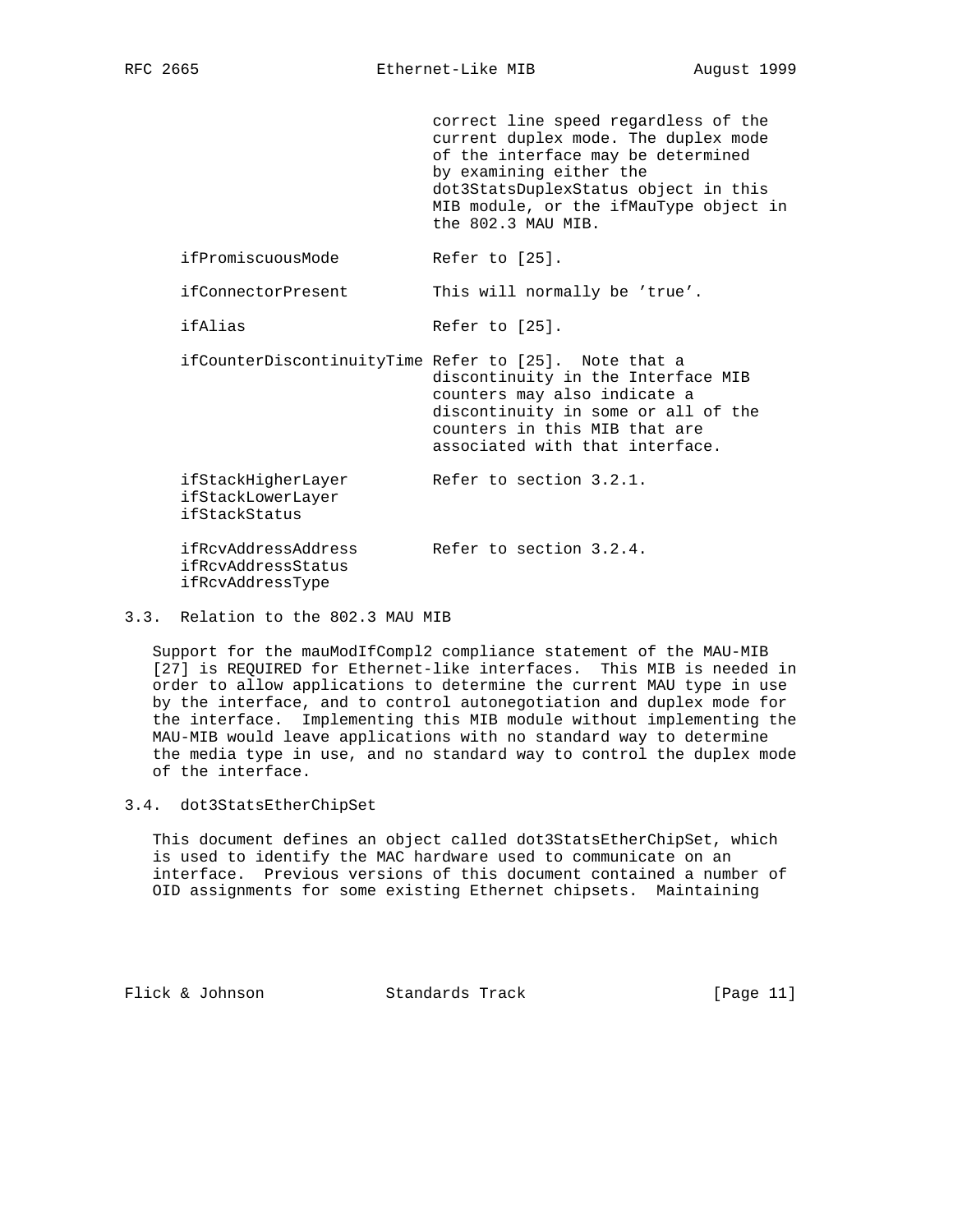that list as part of this document has proven to be problematic, so the OID assignments contained in prevous versions of this document have now been moved to a separate document [28].

 The dot3StatsEtherChipSet object has now been deprecated. Implementation feedback indicates that this object is much more useful in theory than in practice. The object's utility in debugging network problems in the field appears to be limited. In those cases where it may be useful, it is not sufficient, since it identifies only the MAC chip, and not the PHY, PMD, or driver. The administrative overhead involved in maintaining a central registry of chipset OIDs cannot be justified for an object whose usefulness is questionable at best.

 Implementations which continue to support this object for the purpose of backwards compatability may continue to use the values defined in [28]. For chipsets not listed in [28], implementors should assign OBJECT IDENTIFIERS within that part of the registration tree delegated to individual enterprises.

#### 3.5. Mapping of IEEE 802.3 Managed Objects

| IEEE 802.3 Managed Object        | Corresponding SNMP Object          |
|----------------------------------|------------------------------------|
| oMacEntity                       |                                    |
| .aMACID                          | dot3StatsIndex or                  |
|                                  | IF-MIB - ifIndex                   |
| .aFramesTransmittedOK            | IF-MIB - ifOutUCastPkts +          |
|                                  | ifOutMulticastPkts +               |
|                                  | ifOutBroadcastPkts*                |
| .aSingleCollisionFrames          | dot3StatsSingleCollisionFrames     |
| .aMultipleCollisionFrames        | dot3StatsMultipleCollisionFrames   |
| .aFramesReceivedOK               | IF-MIB - ifInUcastPkts +           |
|                                  | ifInMulticastPkts +                |
|                                  | ifInBroadcastPkts*                 |
| .aFrameCheckSequenceErrors       | dot3StatsFCSErrors                 |
| .aAlignmentErrors                | dot3StatsAlignmentErrors           |
| .aOctetsTransmittedOK            | IF-MIB - ifOutOctets*              |
| .aFramesWithDeferredXmissions    | dot3StatsDeferredTransmissions     |
| .aLateCollisions                 | dot3StatsLateCollisions            |
| .aFramesAbortedDueToXSColls      | dot3StatsExcessiveCollisions       |
| .aFramesLostDueToIntMACXmitError | dot3StatsInternalMacTransmitErrors |
| .aCarrierSenseErrors             | dot3StatsCarrierSenseErrors        |
| .aOctetsReceivedOK               | IF-MIB - ifInOctets*               |
| .aFramesLostDueToIntMACRcvError  | dot3StatsInternalMacReceiveErrors  |
| .aPromiscuousStatus              | IF-MIB - ifPromiscuousMode         |
| .aReadMulticastAddressList       | IF-MIB - ifRcvAddressTable         |
| .aMulticastFramesXmittedOK       | IF-MIB - ifOutMulticastPkts*       |
|                                  |                                    |

Flick & Johnson Standards Track [Page 12]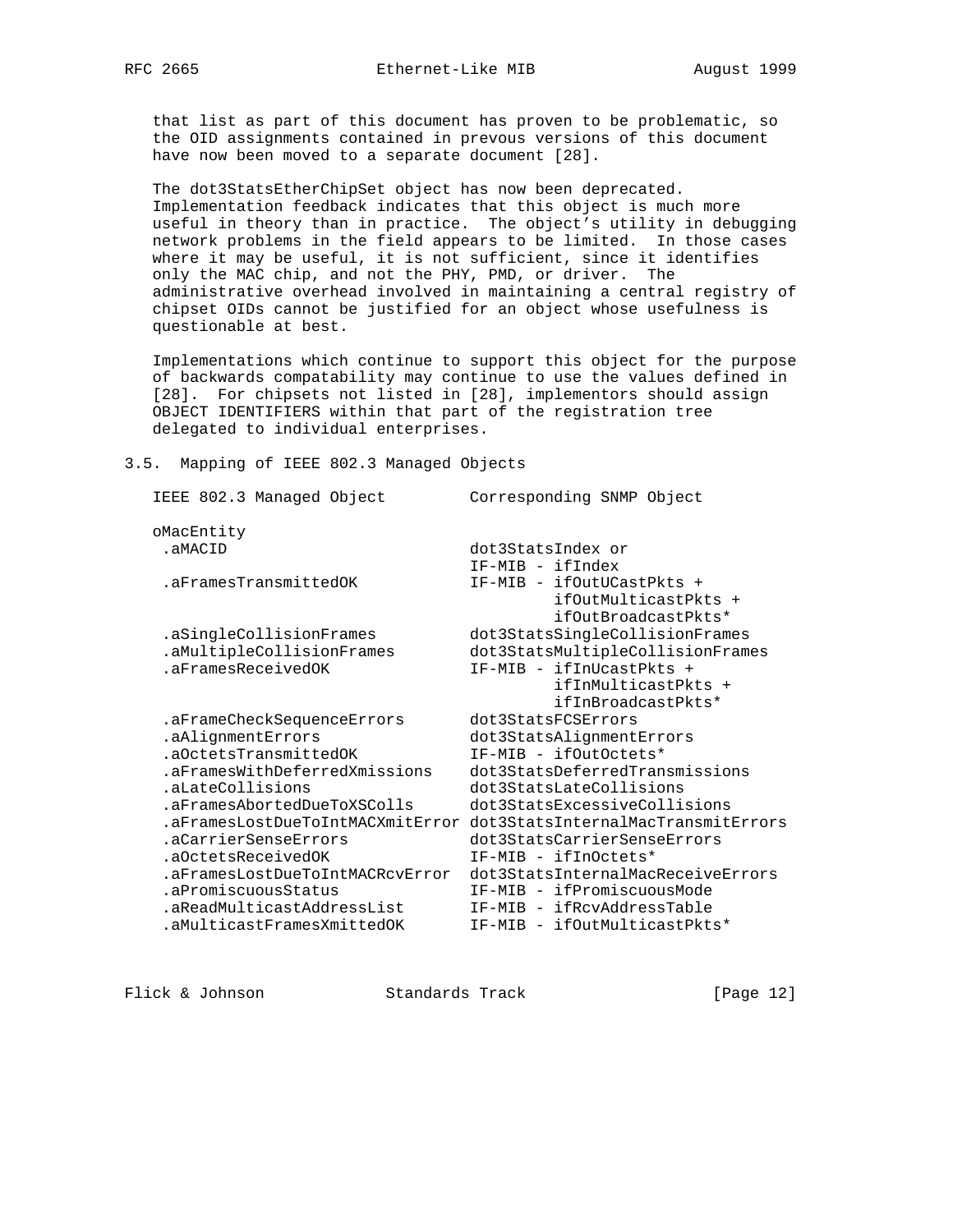| .aBroadcastFramesXmittedOK<br>.aMulticastFramesReceivedOK<br>.aBroadcastFramesReceivedOK<br>.aFrameTooLongErrors<br>.aReadWriteMACAddress<br>.aCollisionFrames<br>.aDuplexStatus<br>.acAddGroupAddress<br>.acDeleteGroupAddress<br>.acExecuteSelfTest | IF-MIB - ifOutBroadcastPkts*<br>IF-MIB - ifInMulticastPkts*<br>IF-MIB - ifInBroadcastPkts*<br>dot3StatsFrameTooLongs<br>IF-MIB - ifPhysAddress<br>dot3CollFrequencies<br>dot3StatsDuplexStatus<br>IF-MIB - ifRcvAddressTable<br>IF-MIB - ifRcvAddressTable<br>dot3TestLoopBack |
|-------------------------------------------------------------------------------------------------------------------------------------------------------------------------------------------------------------------------------------------------------|--------------------------------------------------------------------------------------------------------------------------------------------------------------------------------------------------------------------------------------------------------------------------------|
| oPHYEntity<br>.aPHYID                                                                                                                                                                                                                                 | dot3StatsIndex or<br>IF-MIB - ifIndex                                                                                                                                                                                                                                          |
| .aSOETestErrors<br>.aSymbolErrorDuringCarrier                                                                                                                                                                                                         | dot3StatsSQETestErrors<br>dot3StatsSymbolErrors                                                                                                                                                                                                                                |
| oMACControlEntity<br>.aMACControlID                                                                                                                                                                                                                   | dot3StatsIndex or                                                                                                                                                                                                                                                              |
| .aMACControlFunctionsSupported                                                                                                                                                                                                                        | IF-MIB - ifIndex<br>dot3ControlFunctionsSupported and<br>dot3ControlFunctionsEnabled                                                                                                                                                                                           |
| .aUnsupportedOpcodesReceived                                                                                                                                                                                                                          | dot3ControlInUnknownOpcodes                                                                                                                                                                                                                                                    |
| oPAUSEEntity<br>.aPAUSEMACCtrlFramesTransmitted<br>.aPAUSEMACCtrlFramesReceived                                                                                                                                                                       | dot30utPauseFrames<br>dot3InPauseFrames                                                                                                                                                                                                                                        |

 \* Note that the octet counters in IF-MIB do not exactly match the definition of the octet counters in IEEE 802.3. aOctetsTransmittedOK and aOctetsReceivedOK count only the octets in the clientData and Pad fields, whereas ifInOctets and ifOutOctets include the entire MAC frame, including MAC header and FCS. However, the IF-MIB counters can be derived from the IEEE 802.3 counters as follows:

ifInOctets = aOctetsReceivedOK + (18 \* aFramesReceivedOK)

ifOutOctets =  $a$ OctetsTransmittedOK +  $(18 * a$ FramesTransmittedOK)

 Also note that the packet counters in the IF-MIB do not exactly match the definition of the frame counters in IEEE 802.3. aFramesTransmittedOK counts the number of frames successfully transmitted on the interface, whereas ifOutUcastPkts, ifOutMulticastPkts and ifOutBroadcastPkts count the number of transmit requests made from a higher layer, whether or not the transmit attempt was successful. This means that packets counted by ifOutErrors or ifOutDiscards are also be counted by ifOut\*castPkts, but are not be counted by aFramesTransmittedOK. This also means

Flick & Johnson Standards Track [Page 13]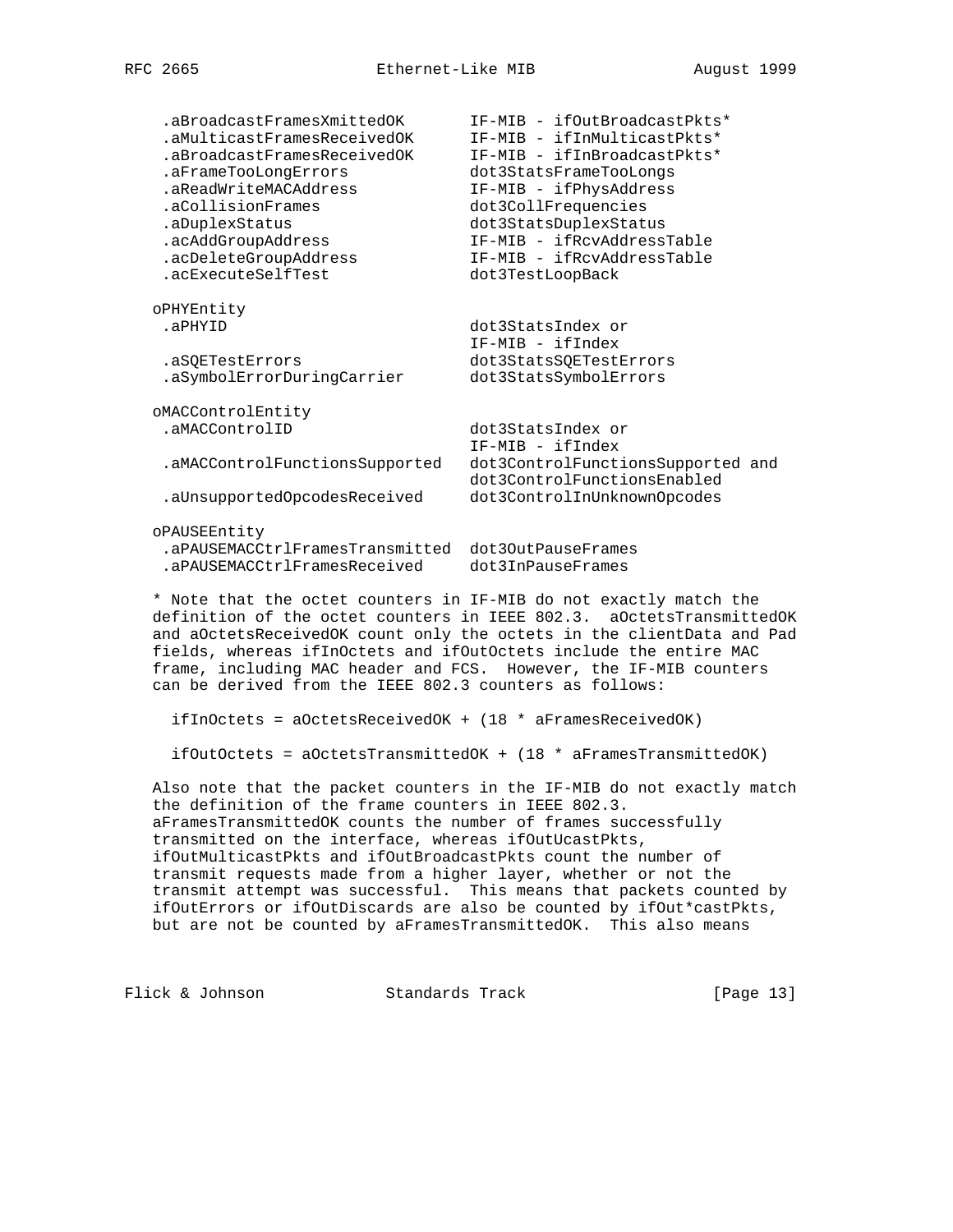that, since MAC Control frames are generated by a sublayer internal to the interface layer rather than by a higher layer, they are not counted by ifOut\*castPkts, but are counted by aFramesTransmittedOK.

 Similarly, aFramesReceivedOK counts the number of frames received successfully by the interface, whether or not they are passed to a higher layer, whereas ifInUcastPkts, ifInMulticastPkts and ifInBroadcastPkts count only the number of packets passed to a higher layer. This means that packets counted by ifInDiscards or ifInUnknownProtos are also counted by aFramesReceivedOK, but are not counted by ifIn\*castPkts. This also menas that, since MAC Control frames are consumed by a sublayer internal to the interface layer and not passed to a higher layer, they are not counted by ifIn\*castPkts, but are counted by aFramesReceivedOK.

 Another difference to keep in mind between the IF-MIB counters and IEEE 802.3 counters is that in the IEEE 802.3 document, the frame counters and octet counters are always incremented together. aOctetsTransmittedOK counts the number of octets in frames that were counted by aFramesTransmittedOK. aOctetsReceivedOK counts the number of octets in frames that were counted by aFramesReceivedOK. This is not the case with the IF-MIB counters. The IF-MIB octet counters count the number of octets sent to or received from the layer below this interface, whereas the packet counters count the number of packets sent to or received from the layer above. Therefore, received MAC Control frames, ifInDiscards, and ifInUnknownProtos are counted by ifInOctets, but not ifIn\*castPkts. Transmitted MAC Control frames are counted by ifOutOctets, but not ifOut\*castPkts. ifOutDiscards and ifOutErrors are counted by ifOut\*castPkts, but not ifOutOctets.

 The following IEEE 802.3 managed objects have been removed from this MIB module as a result of implementation feedback:

 oMacEntity .aFramesWithExcessiveDeferral .aInRangeLengthErrors .aOutOfRangeLengthField .aMACEnableStatus .aTransmitEnableStatus .aMulticastReceiveStatus .acInitializeMAC

 Please see [19] for the detailed reasoning on why these objects were removed.

 In addition, the following IEEE 802.3 managed objects have not been included in this MIB for the following reasons.

Flick & Johnson Standards Track [Page 14]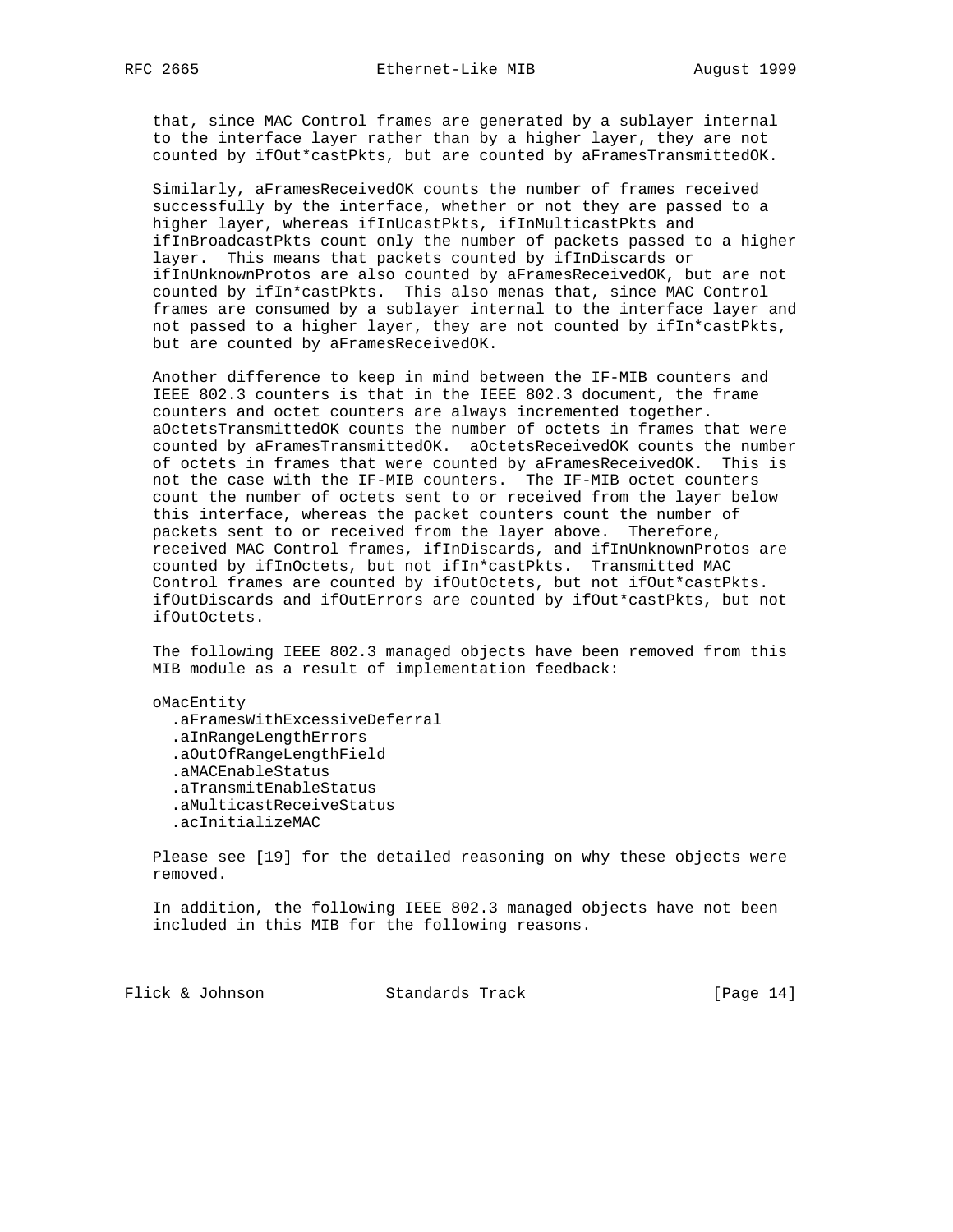IEEE 802.3 Managed Object Disposition oMACEntity .aMACCapabilities Can be derived from MAU-MIB - ifMauTypeListBits oPHYEntity .aPhyType Can be derived from MAU-MIB - ifMauType .aPhyTypeList Can be derived from MAU-MIB - ifMauTypeListBits .aMIIDetect Not considered useful. .aPhyAdminState Can already obtain interface state from IF-MIB - ifOperStatus and MAU state from MAU-MIB ifMauStatus. Providing an additional state for the PHY was not considered useful. .acPhyAdminControl Can already control interface state from IF-MIB - ifAdminStatus and MAU state from MAU-MIB ifMauStatus. Providing separate admin control of the PHY was not considered useful. oMACControlEntity .aMACControlFramesTransmitted Can be determined by summing the OutFrames counters for the individual control functions .aMACControlFramesReceived Can be determined by summing the InFrames counters for the individual control functions oPAUSEEntity .aPAUSELinkDelayAllowance Not considered useful.

Flick & Johnson Standards Track [Page 15]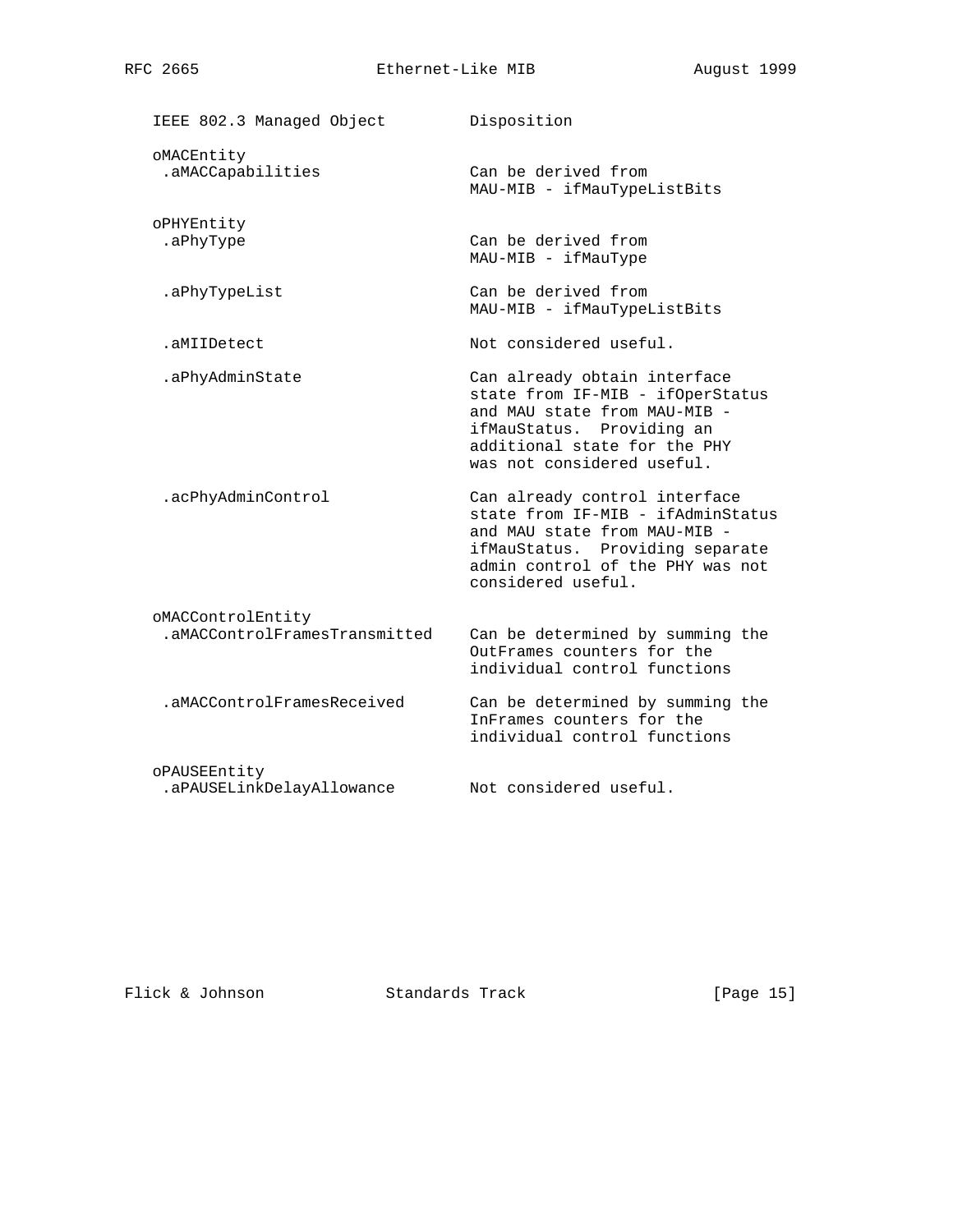4. Definitions

# EtherLike-MIB DEFINITIONS ::= BEGIN IMPORTS MODULE-IDENTITY, OBJECT-TYPE, OBJECT-IDENTITY, Counter32, mib-2, transmission FROM SNMPv2-SMI MODULE-COMPLIANCE, OBJECT-GROUP FROM SNMPv2-CONF ifIndex, InterfaceIndex FROM IF-MIB; etherMIB MODULE-IDENTITY LAST-UPDATED "9908240400Z" -- August 24, 1999 ORGANIZATION "IETF Ethernet Interfaces and Hub MIB Working Group" CONTACT-INFO "WG E-mail: hubmib@hprnd.rose.hp.com To subscribe: hubmib-request@hprnd.rose.hp.com Chair: Dan Romascanu Postal: Lucent Technologies Atidum Technology Park, Bldg. 3 Tel Aviv 61131 Israel Tel: +972 3 645 8414 E-mail: dromasca@lucent.com Editor: John Flick Postal: Hewlett-Packard Company 8000 Foothills Blvd. M/S 5557 Roseville, CA 95747-5557 USA Tel: +1 916 785 4018 Fax: +1 916 785 1199 E-mail: johnf@rose.hp.com Editor: Jeffrey Johnson Postal: RedBack Networks 2570 North First Street, Suite 410 San Jose, CA, 95131 USA Tel: +1 408 571 2699 Fax: +1 408 571 2698 E-Mail: jeff@redbacknetworks.com" DESCRIPTION "The MIB module to describe generic objects for

Flick & Johnson Standards Track [Page 16]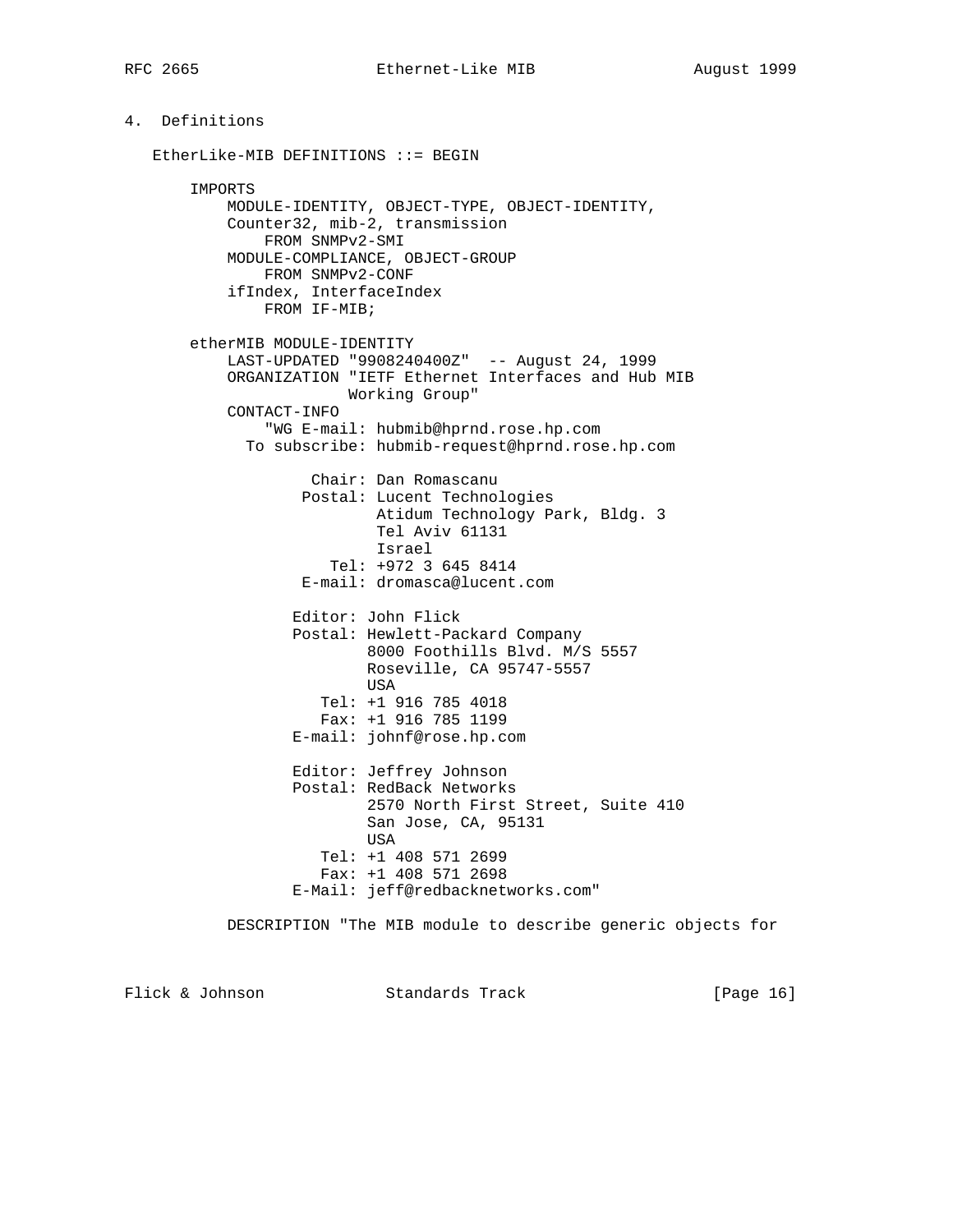RFC 2665 **Ethernet-Like MIB** August 1999

Ethernet-like network interfaces.

 The following reference is used throughout this MIB module:

 [IEEE 802.3 Std] refers to: IEEE Std 802.3, 1998 Edition: 'Information technology - Telecommunications and information exchange between systems - Local and metropolitan area networks - Specific requirements - Part 3: Carrier sense multiple access with collision detection (CSMA/CD) access method and physical layer specifications', September 1998.

 Of particular interest is Clause 30, '10Mb/s, 100Mb/s and 1000Mb/s Management'."

 REVISION "9908240400Z" -- August 24, 1999 DESCRIPTION "Updated to include support for 1000 Mb/sec interfaces and full-duplex interfaces. This version published as RFC 2665."

- REVISION "9806032150Z" DESCRIPTION "Updated to include support for 100 Mb/sec interfaces. This version published as RFC 2358."
- REVISION "9402030400Z" DESCRIPTION "Initial version, published as RFC 1650."

 $::=$  { mib-2 35 }

etherMIBObjects OBJECT IDENTIFIER ::= { etherMIB 1 }

dot3 OBJECT IDENTIFIER  $::=$  { transmission 7 }

-- the Ethernet-like Statistics group

 dot3StatsTable OBJECT-TYPE SYNTAX SEQUENCE OF Dot3StatsEntry MAX-ACCESS not-accessible STATUS current DESCRIPTION "Statistics for a collection of ethernet-like interfaces attached to a particular system. There will be one row in this table for each

Flick & Johnson Standards Track [Page 17]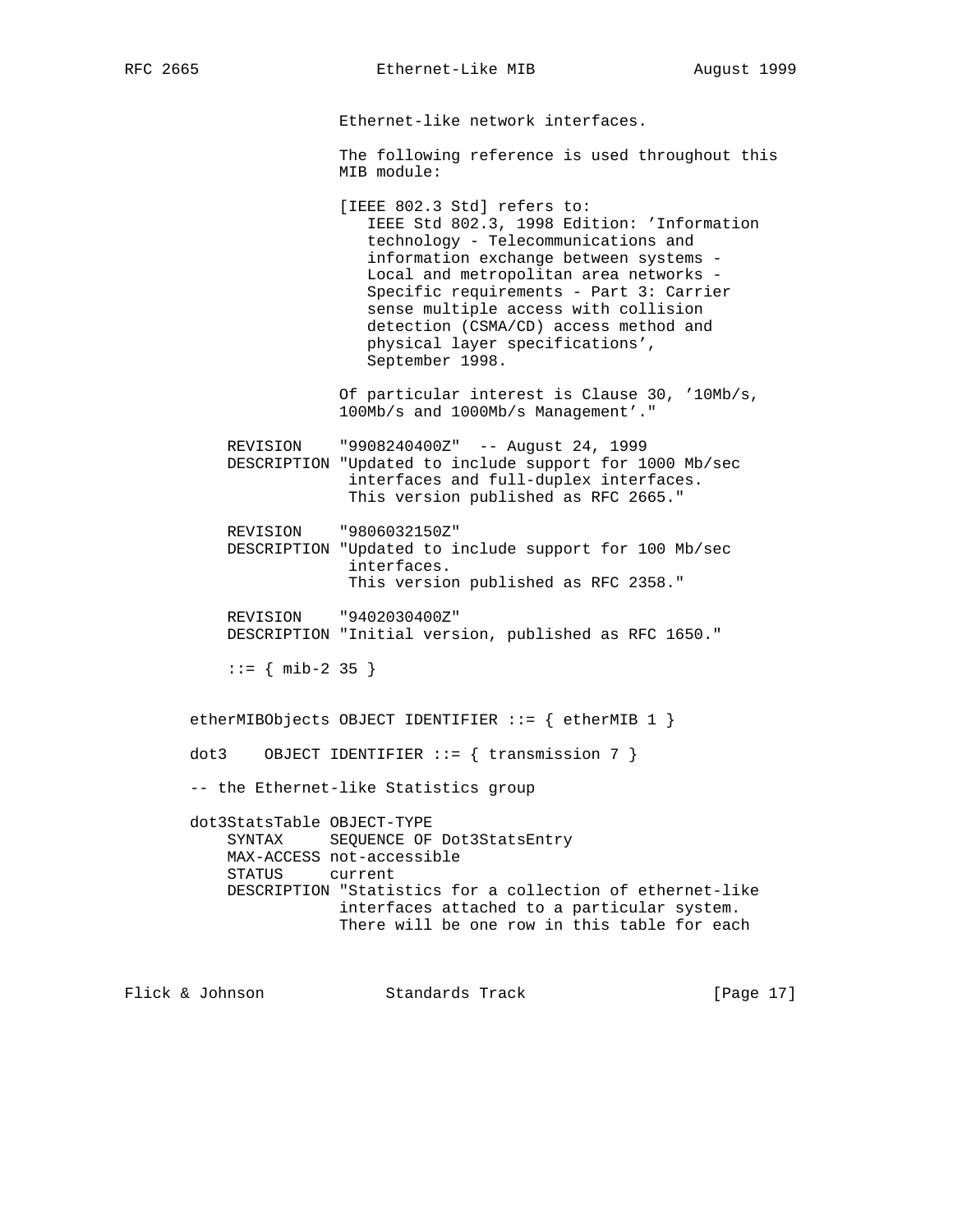```
 ethernet-like interface in the system."
        ::= \{ dot3 2 \} dot3StatsEntry OBJECT-TYPE
         SYNTAX Dot3StatsEntry
         MAX-ACCESS not-accessible
         STATUS current
         DESCRIPTION "Statistics for a particular interface to an
 ethernet-like medium."
 INDEX { dot3StatsIndex }
        ::= { dot3StatsTable 1 }
      Dot3StatsEntry ::=
         SEQUENCE {
dot3StatsIndex interfaceIndex,
 dot3StatsAlignmentErrors Counter32,
dot3StatsFCSErrors counter32,
 dot3StatsSingleCollisionFrames Counter32,
 dot3StatsMultipleCollisionFrames Counter32,
dot3StatsSQETestErrors counter32,
 dot3StatsDeferredTransmissions Counter32,
 dot3StatsLateCollisions Counter32,
 dot3StatsExcessiveCollisions Counter32,
 dot3StatsInternalMacTransmitErrors Counter32,
 dot3StatsCarrierSenseErrors Counter32,
 dot3StatsFrameTooLongs Counter32,
 dot3StatsInternalMacReceiveErrors Counter32,
 dot3StatsEtherChipSet OBJECT IDENTIFIER,
dot3StatsSymbolErrors counter32,
 dot3StatsDuplexStatus INTEGER
 }
      dot3StatsIndex OBJECT-TYPE
         SYNTAX InterfaceIndex
         MAX-ACCESS read-only
         STATUS current
         DESCRIPTION "An index value that uniquely identifies an
                 interface to an ethernet-like medium. The
                  interface identified by a particular value of
                  this index is the same interface as identified
                  by the same value of ifIndex."
        REFERENCE "RFC 2233, ifIndex"
        ::= \{ dot3StatsEntry 1 \} dot3StatsAlignmentErrors OBJECT-TYPE
         SYNTAX Counter32
         MAX-ACCESS read-only
         STATUS current
```
Flick & Johnson Standards Track [Page 18]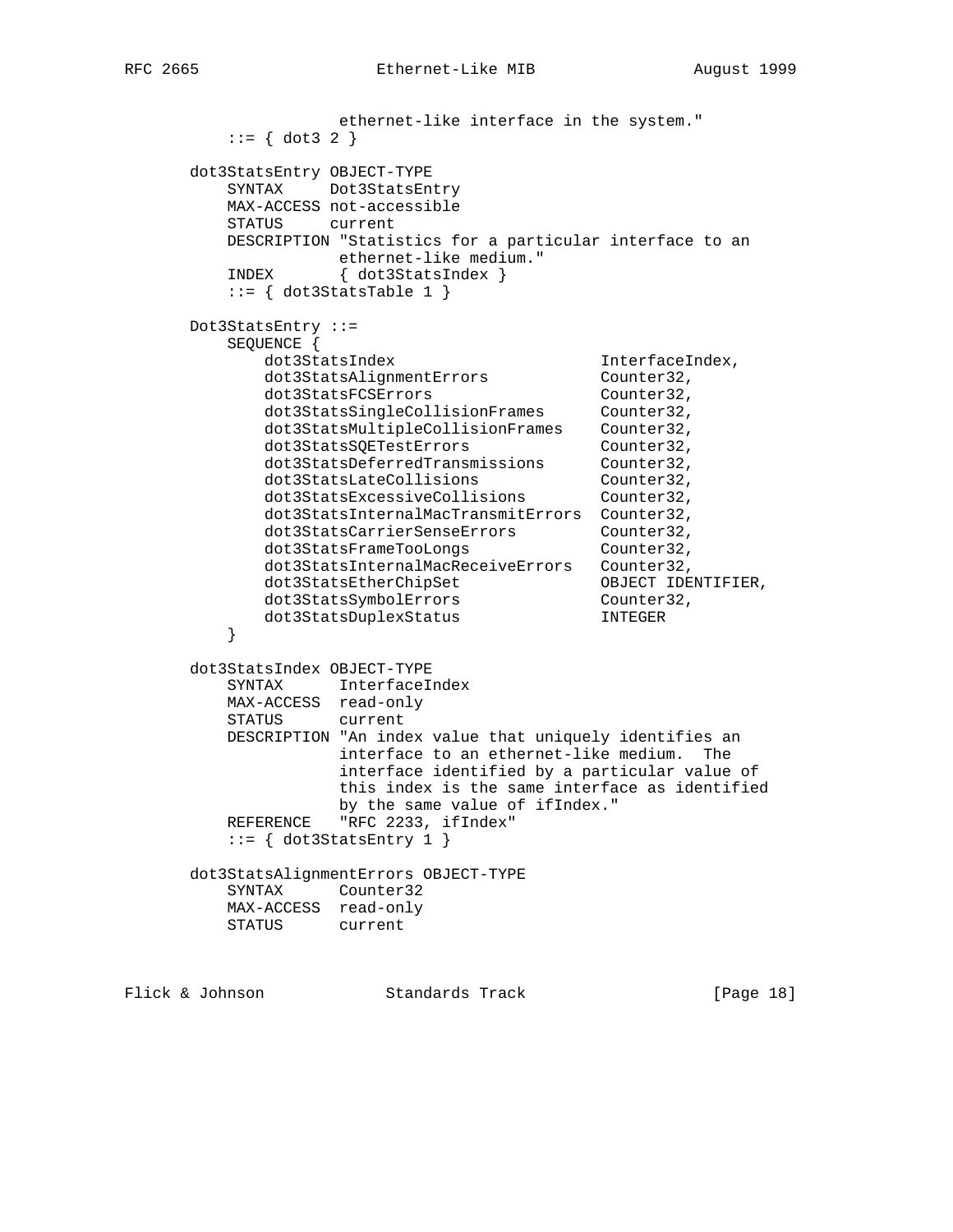DESCRIPTION "A count of frames received on a particular interface that are not an integral number of octets in length and do not pass the FCS check.

> The count represented by an instance of this object is incremented when the alignmentError status is returned by the MAC service to the LLC (or other MAC user). Received frames for which multiple error conditions obtain are, according to the conventions of IEEE 802.3 Layer Management, counted exclusively according to the error status presented to the LLC.

 This counter does not increment for 8-bit wide group encoding schemes.

 Discontinuities in the value of this counter can occur at re-initialization of the management system, and at other times as indicated by the value of ifCounterDiscontinuityTime." REFERENCE "[IEEE 802.3 Std.], 30.3.1.1.7, aAlignmentErrors"

::= { dot3StatsEntry 2 }

#### dot3StatsFCSErrors OBJECT-TYPE

| SYNTAX | Counter32            |
|--------|----------------------|
|        | MAX-ACCESS read-only |
| STATUS | current              |

 DESCRIPTION "A count of frames received on a particular interface that are an integral number of octets in length but do not pass the FCS check. This count does not include frames received with frame-too-long or frame-too-short error.

> The count represented by an instance of this object is incremented when the frameCheckError status is returned by the MAC service to the LLC (or other MAC user). Received frames for which multiple error conditions obtain are, according to the conventions of IEEE 802.3 Layer Management, counted exclusively according to the error status presented to the LLC.

 Note: Coding errors detected by the physical layer for speeds above 10 Mb/s will cause the frame to fail the FCS check. Discontinuities in the value of this counter can occur at re-initialization of the management

Flick & Johnson Standards Track [Page 19]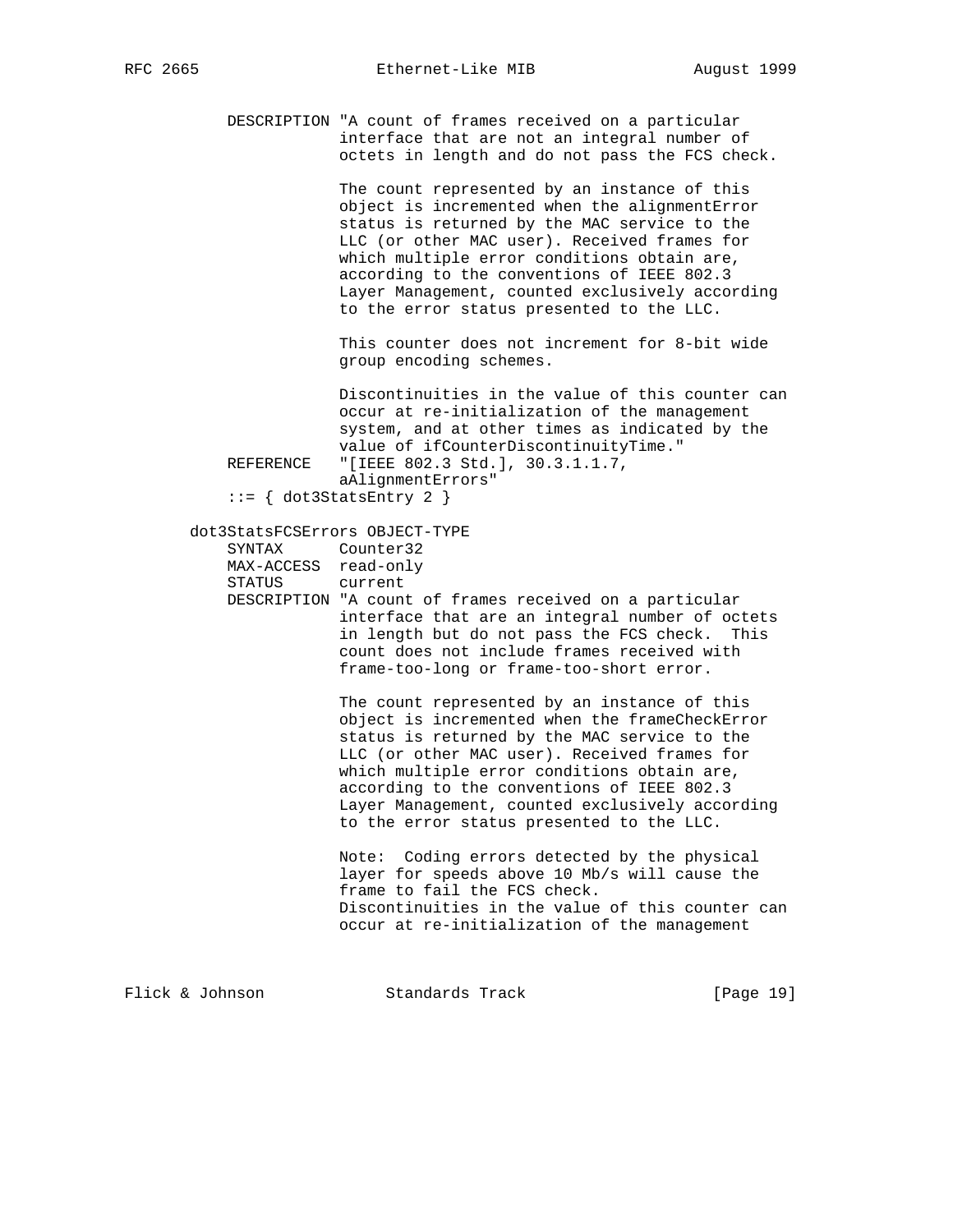system, and at other times as indicated by the value of ifCounterDiscontinuityTime." REFERENCE "[IEEE 802.3 Std.], 30.3.1.1.6, aFrameCheckSequenceErrors."  $::=$  { dot3StatsEntry 3 } dot3StatsSingleCollisionFrames OBJECT-TYPE SYNTAX Counter32 MAX-ACCESS read-only STATUS current DESCRIPTION "A count of successfully transmitted frames on a particular interface for which transmission is inhibited by exactly one collision. A frame that is counted by an instance of this object is also counted by the corresponding instance of either the ifOutUcastPkts, ifOutMulticastPkts, or ifOutBroadcastPkts, and is not counted by the corresponding instance of the dot3StatsMultipleCollisionFrames object. This counter does not increment when the interface is operating in full-duplex mode. Discontinuities in the value of this counter can occur at re-initialization of the management system, and at other times as indicated by the value of ifCounterDiscontinuityTime."<br>REFERENCE "[IEEE 802.3 Std.], 30.3.1.1.3, "[IEEE 802.3 Std.], 30.3.1.1.3, aSingleCollisionFrames."  $::=$  { dot3StatsEntry 4 } dot3StatsMultipleCollisionFrames OBJECT-TYPE SYNTAX Counter32 MAX-ACCESS read-only STATUS current DESCRIPTION "A count of successfully transmitted frames on a particular interface for which transmission is inhibited by more than one collision. A frame that is counted by an instance of this object is also counted by the corresponding instance of either the ifOutUcastPkts, ifOutMulticastPkts, or ifOutBroadcastPkts, and is not counted by the corresponding instance of the dot3StatsSingleCollisionFrames object.

Flick & Johnson Standards Track [Page 20]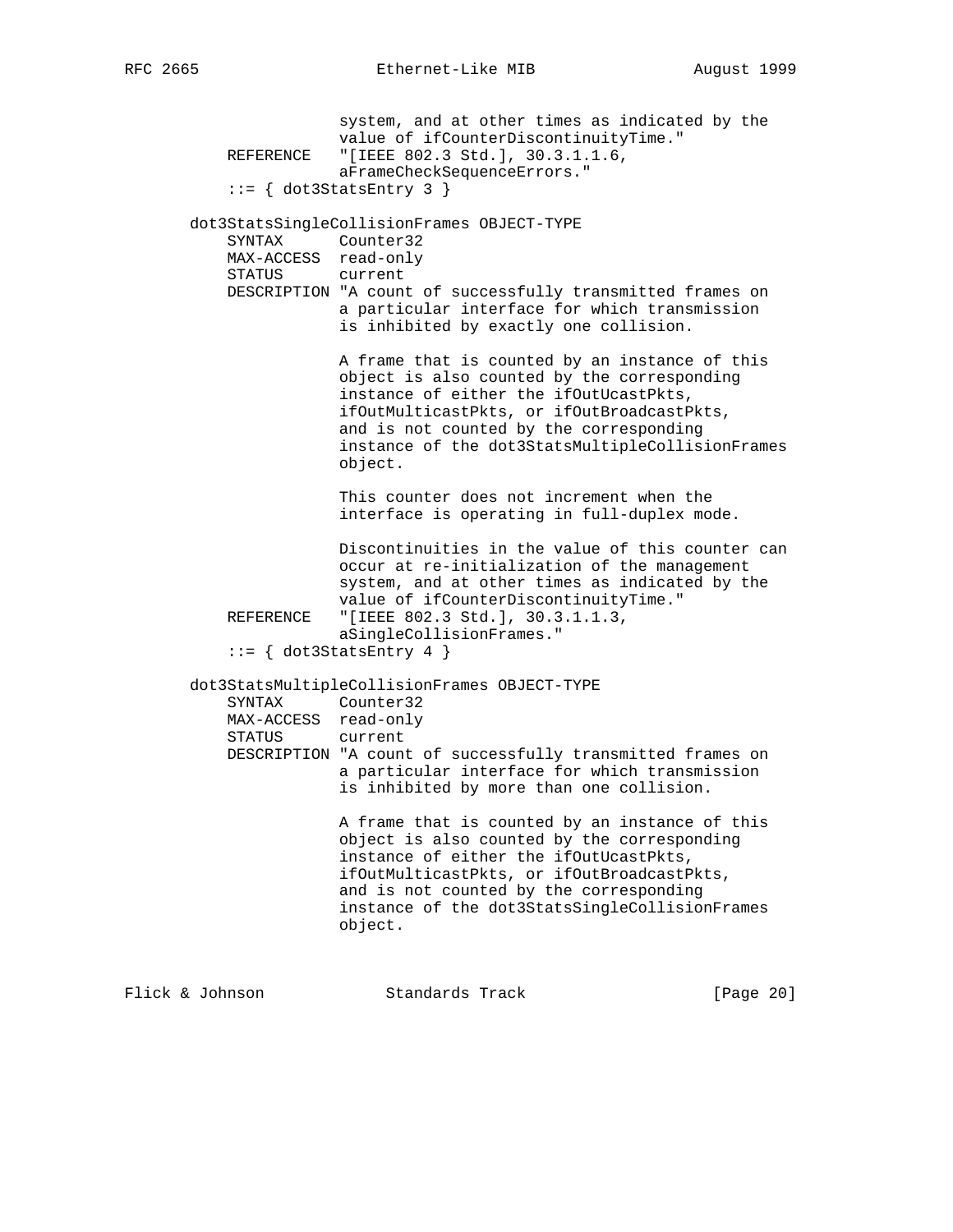This counter does not increment when the interface is operating in full-duplex mode.

 Discontinuities in the value of this counter can occur at re-initialization of the management system, and at other times as indicated by the value of ifCounterDiscontinuityTime." REFERENCE "[IEEE 802.3 Std.], 30.3.1.1.4, aMultipleCollisionFrames."

 $::= \{ dot3StatsEntry 5 \}$ 

dot3StatsSQETestErrors OBJECT-TYPE

| SYNTAX | Counter32            |                                                       |  |
|--------|----------------------|-------------------------------------------------------|--|
|        | MAX-ACCESS read-only |                                                       |  |
| STATUS | current              |                                                       |  |
|        |                      | DESCRIPTION "A count of times that the SOE TEST ERROR |  |
|        |                      | message is generated by the PLS sublayer for a        |  |
|        |                      | particular interface. The SOE TEST ERROR              |  |
|        |                      | is set in accordance with the rules for               |  |
|        |                      | verification of the SOE detection mechanism in        |  |
|        |                      | the PLS Carrier Sense Function as described in        |  |
|        |                      | IEEE Std. 802.3, 1998 Edition, section 7.2.4.6.       |  |
|        |                      |                                                       |  |

 This counter does not increment on interfaces operating at speeds greater than 10 Mb/s, or on interfaces operating in full-duplex mode.

 Discontinuities in the value of this counter can occur at re-initialization of the management system, and at other times as indicated by the value of ifCounterDiscontinuityTime." REFERENCE "[IEEE 802.3 Std.], 7.2.4.6, also 30.3.2.1.4, aSQETestErrors."

```
::= { dot3StatsEntry 6 }
```
 dot3StatsDeferredTransmissions OBJECT-TYPE SYNTAX Counter32 MAX-ACCESS read-only STATUS current DESCRIPTION "A count of frames for which the first transmission attempt on a particular interface is delayed because the medium is busy. The count represented by an instance of this object does not include frames involved in collisions.

 This counter does not increment when the interface is operating in full-duplex mode.

Flick & Johnson Standards Track [Page 21]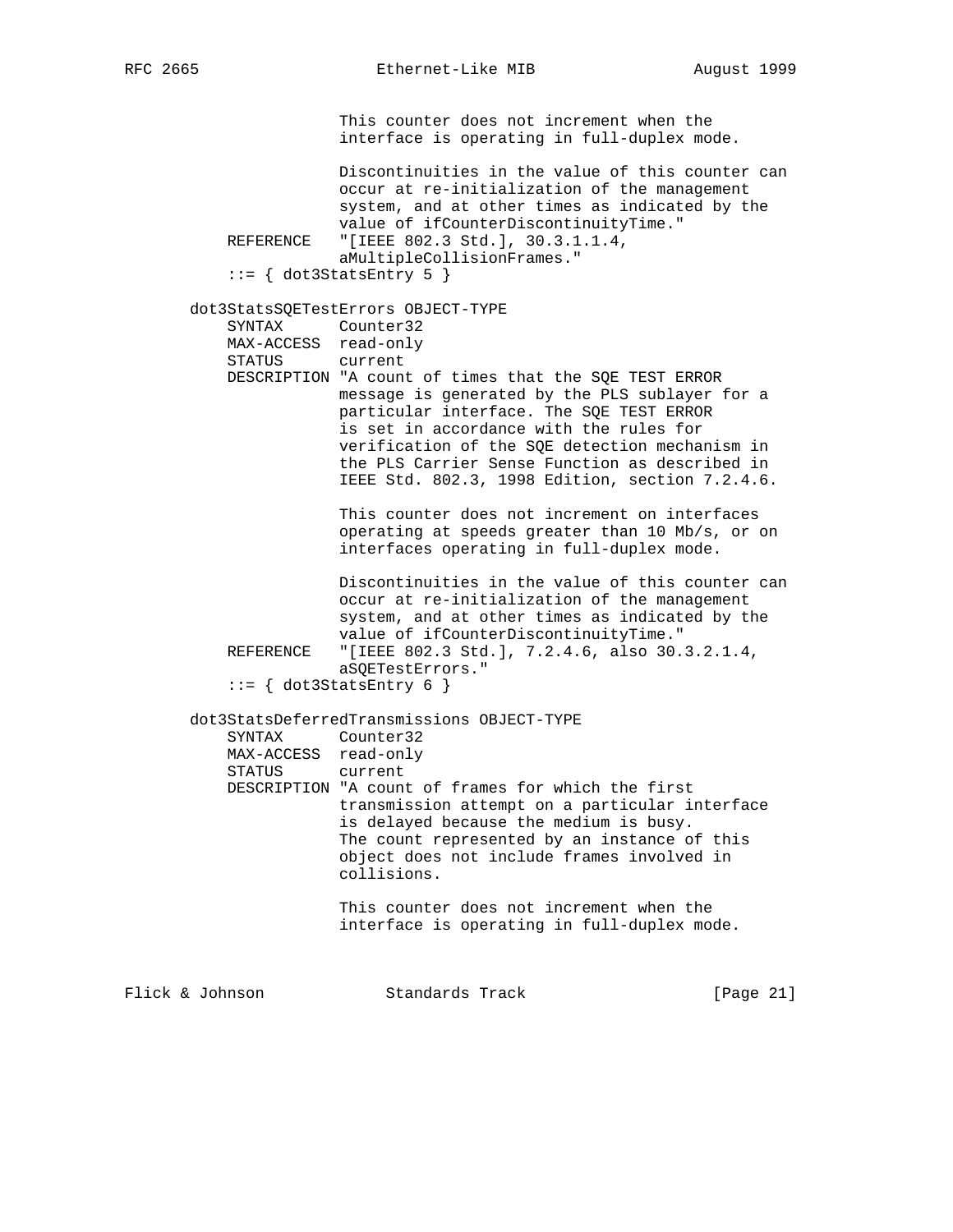Discontinuities in the value of this counter can occur at re-initialization of the management system, and at other times as indicated by the value of ifCounterDiscontinuityTime."<br>REFERENCE "[IEEE 802.3 Std.], 30.3.1.1.9, "[IEEE 802.3 Std.], 30.3.1.1.9, aFramesWithDeferredXmissions."  $::=$  { dot3StatsEntry 7 } dot3StatsLateCollisions OBJECT-TYPE SYNTAX Counter32 MAX-ACCESS read-only STATUS current DESCRIPTION "The number of times that a collision is detected on a particular interface later than one slotTime into the transmission of a packet. A (late) collision included in a count represented by an instance of this object is also considered as a (generic) collision for purposes of other collision-related statistics. This counter does not increment when the interface is operating in full-duplex mode. Discontinuities in the value of this counter can occur at re-initialization of the management system, and at other times as indicated by the value of ifCounterDiscontinuityTime."<br>REFERENCE "[IEEE 802.3 Std.], 30.3.1.1.10, "[IEEE 802.3 Std.], 30.3.1.1.10, aLateCollisions."  $::=$   $\{ dot3StatsEntry 8 \}$  dot3StatsExcessiveCollisions OBJECT-TYPE SYNTAX Counter32 MAX-ACCESS read-only STATUS current DESCRIPTION "A count of frames for which transmission on a particular interface fails due to excessive collisions. This counter does not increment when the interface is operating in full-duplex mode. Discontinuities in the value of this counter can occur at re-initialization of the management system, and at other times as indicated by the value of ifCounterDiscontinuityTime." REFERENCE "[IEEE 802.3 Std.], 30.3.1.1.11,

Flick & Johnson Standards Track [Page 22]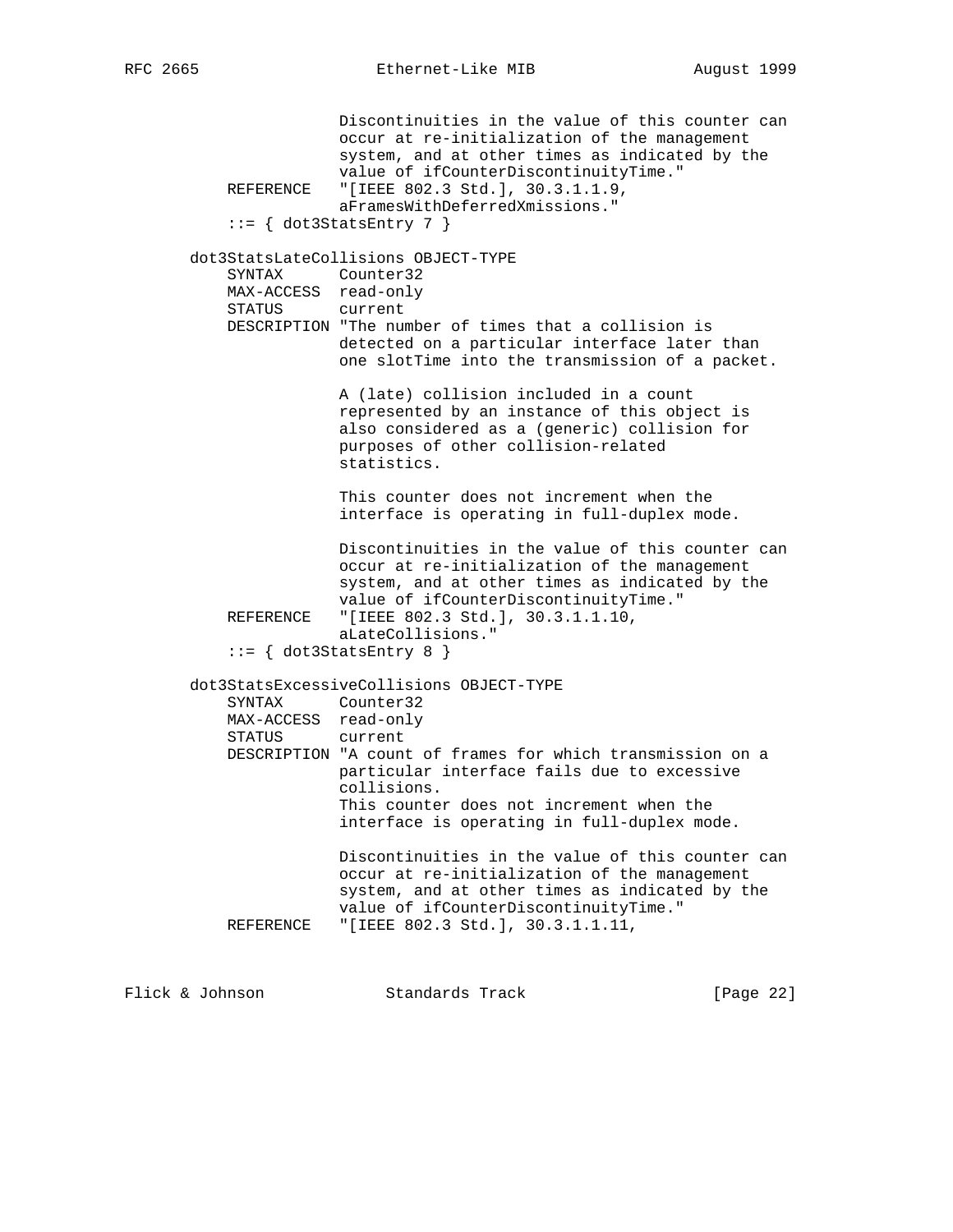aFramesAbortedDueToXSColls."  $::=$  { dot3StatsEntry 9 } dot3StatsInternalMacTransmitErrors OBJECT-TYPE SYNTAX Counter32 MAX-ACCESS read-only STATUS current DESCRIPTION "A count of frames for which transmission on a particular interface fails due to an internal MAC sublayer transmit error. A frame is only counted by an instance of this object if it is not counted by the corresponding instance of either the dot3StatsLateCollisions object, the dot3StatsExcessiveCollisions object, or the dot3StatsCarrierSenseErrors object. The precise meaning of the count represented by an instance of this object is implementation specific. In particular, an instance of this object may represent a count of transmission errors on a particular interface that are not otherwise counted. Discontinuities in the value of this counter can occur at re-initialization of the management system, and at other times as indicated by the value of ifCounterDiscontinuityTime." REFERENCE "[IEEE 802.3 Std.], 30.3.1.1.12, aFramesLostDueToIntMACXmitError."  $::=$  { dot3StatsEntry 10 } dot3StatsCarrierSenseErrors OBJECT-TYPE SYNTAX Counter32 MAX-ACCESS read-only STATUS current DESCRIPTION "The number of times that the carrier sense condition was lost or never asserted when attempting to transmit a frame on a particular interface. The count represented by an instance of this object is incremented at most once per transmission attempt, even if the carrier sense condition fluctuates during a transmission attempt. This counter does not increment when the interface is operating in full-duplex mode. Flick & Johnson Standards Track [Page 23]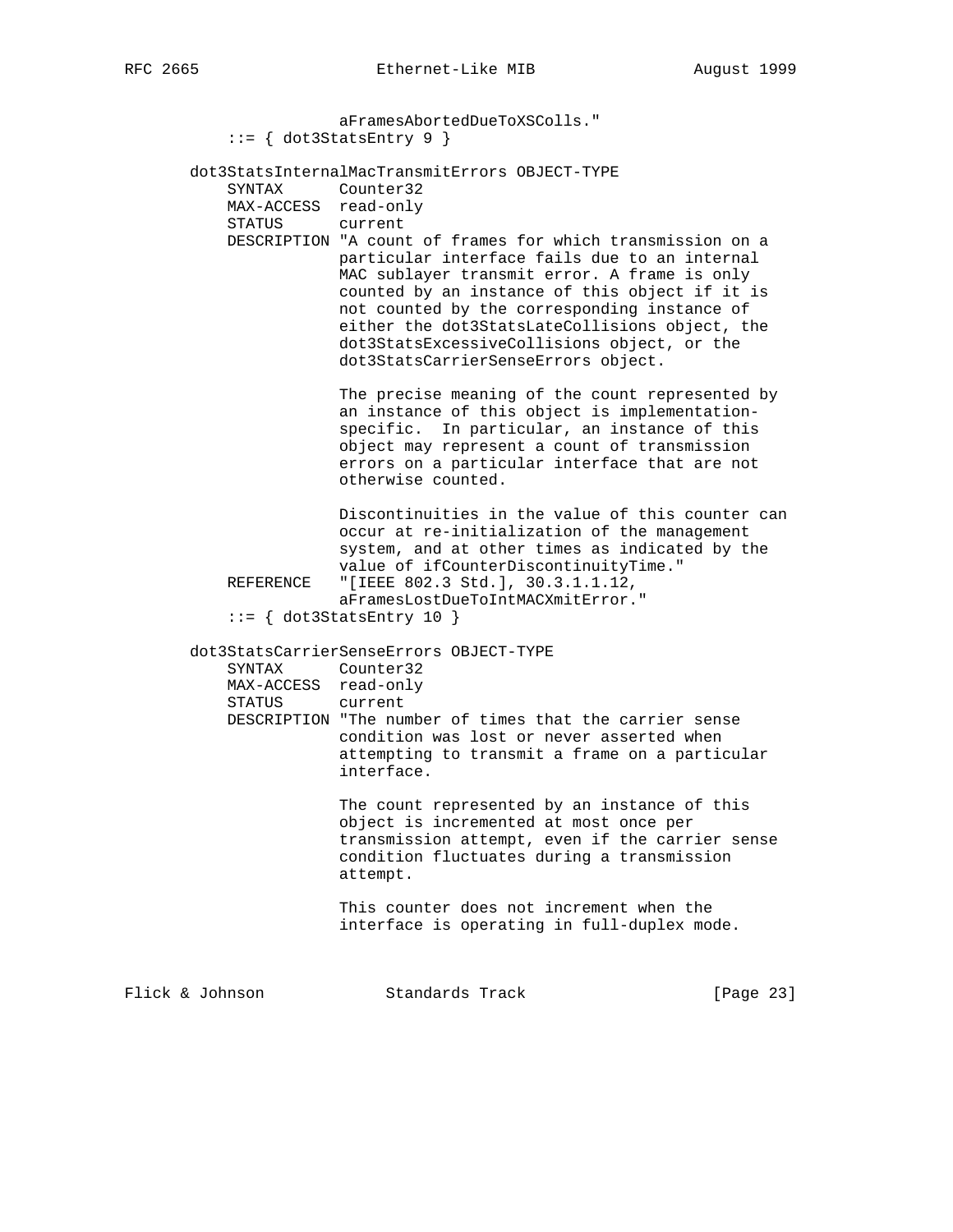Discontinuities in the value of this counter can occur at re-initialization of the management system, and at other times as indicated by the value of ifCounterDiscontinuityTime." REFERENCE "[IEEE 802.3 Std.], 30.3.1.1.13, aCarrierSenseErrors."  $::=$  { dot3StatsEntry 11 } -- { dot3StatsEntry 12 } is not assigned dot3StatsFrameTooLongs OBJECT-TYPE SYNTAX Counter32 MAX-ACCESS read-only STATUS current DESCRIPTION "A count of frames received on a particular interface that exceed the maximum permitted frame size. The count represented by an instance of this object is incremented when the frameTooLong status is returned by the MAC service to the LLC (or other MAC user). Received frames for which multiple error conditions obtain are, according to the conventions of IEEE 802.3 Layer Management, counted exclusively according to the error status presented to the LLC. Discontinuities in the value of this counter can occur at re-initialization of the management system, and at other times as indicated by the value of ifCounterDiscontinuityTime." REFERENCE "[IEEE 802.3 Std.], 30.3.1.1.25, aFrameTooLongErrors."  $::= \{ dot3StatsEntry 13 \}$  -- { dot3StatsEntry 14 } is not assigned -- { dot3StatsEntry 15 } is not assigned dot3StatsInternalMacReceiveErrors OBJECT-TYPE SYNTAX Counter32 MAX-ACCESS read-only STATUS current DESCRIPTION "A count of frames for which reception on a particular interface fails due to an internal MAC sublayer receive error. A frame is only counted by an instance of this object if it is not counted by the corresponding instance of

Flick & Johnson Standards Track [Page 24]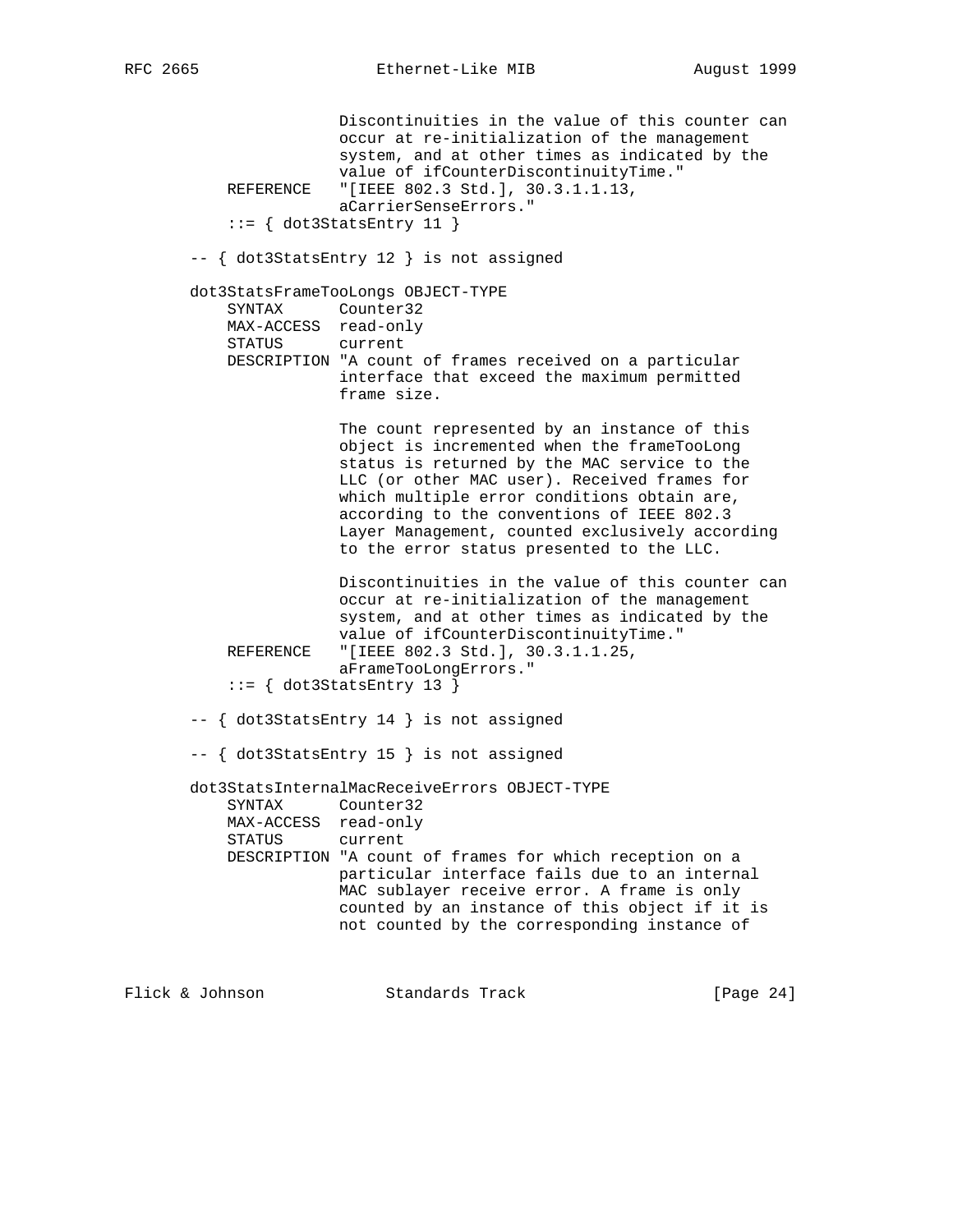either the dot3StatsFrameTooLongs object, the dot3StatsAlignmentErrors object, or the dot3StatsFCSErrors object.

 The precise meaning of the count represented by an instance of this object is implementation specific. In particular, an instance of this object may represent a count of receive errors on a particular interface that are not otherwise counted.

 Discontinuities in the value of this counter can occur at re-initialization of the management system, and at other times as indicated by the value of ifCounterDiscontinuityTime." REFERENCE "[IEEE 802.3 Std.], 30.3.1.1.15,

 aFramesLostDueToIntMACRcvError."  $::=$  { dot3StatsEntry 16 }

 dot3StatsEtherChipSet OBJECT-TYPE SYNTAX OBJECT IDENTIFIER MAX-ACCESS read-only STATUS deprecated DESCRIPTION "\*\*\*\*\*\*\*\* THIS OBJECT IS DEPRECATED \*\*\*\*\*\*\*\*

 This object contains an OBJECT IDENTIFIER which identifies the chipset used to realize the interface. Ethernet-like interfaces are typically built out of several different chips. The MIB implementor is presented with a decision of which chip to identify via this object. The implementor should identify the chip which is usually called the Medium Access Control chip. If no such chip is easily identifiable, the implementor should identify the chip which actually gathers the transmit and receive statistics and error indications. This would allow a manager station to correlate the statistics and the chip generating them, giving it the ability to take into account any known anomalies in the chip."  $::=$   $\{ dot3StatsEntry 17 \}$ 

 dot3StatsSymbolErrors OBJECT-TYPE SYNTAX Counter32

Flick & Johnson Standards Track [Page 25]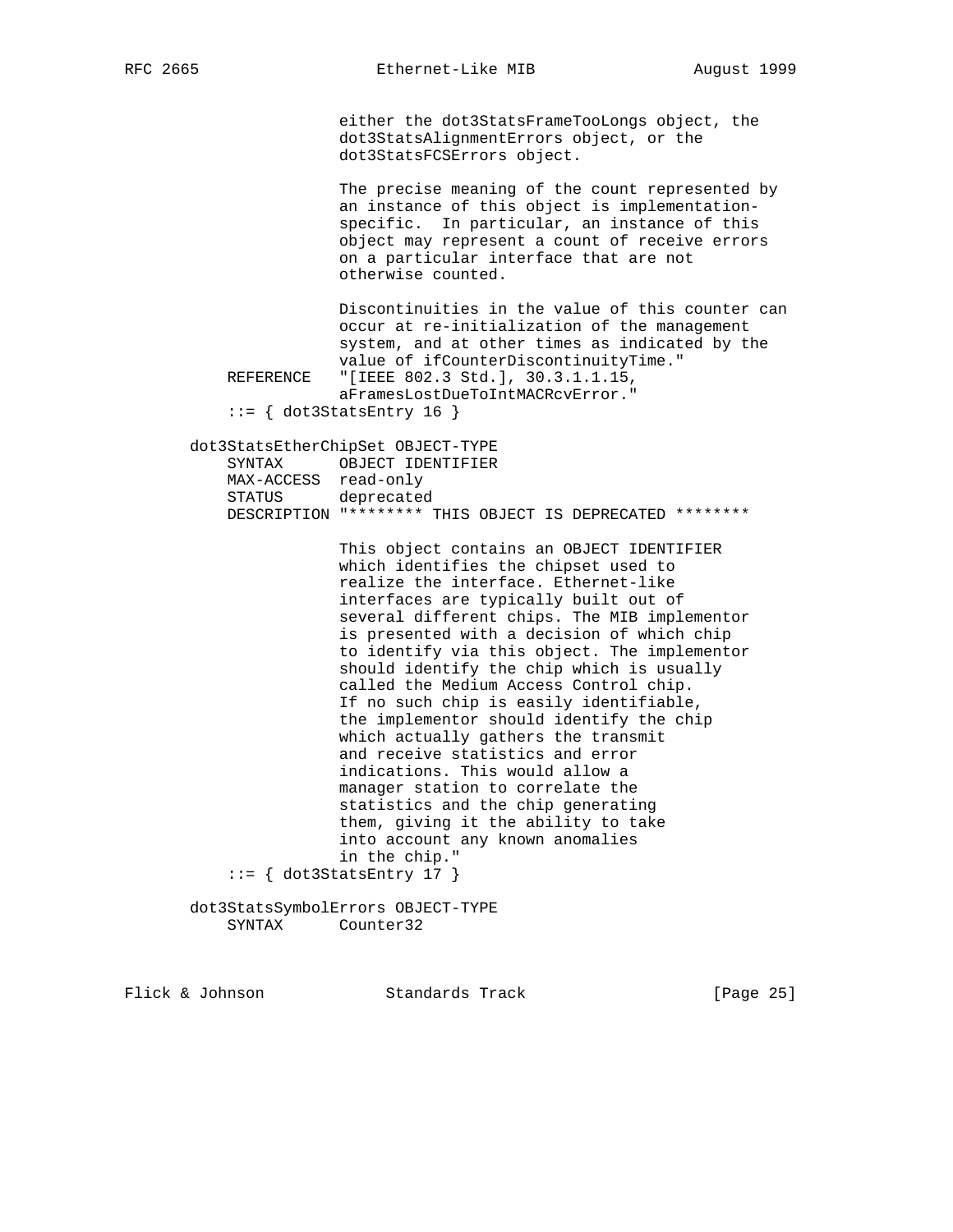MAX-ACCESS read-only STATUS current DESCRIPTION "For an interface operating at 100 Mb/s, the number of times there was an invalid data symbol when a valid carrier was present. For an interface operating in half-duplex mode at 1000 Mb/s, the number of times the receiving media is non-idle (a carrier event) for a period of time equal to or greater than slotTime, and during which there was at least one occurrence of an event that causes the PHY to indicate 'Data reception error' or 'carrier extend error' on the GMII. For an interface operating in full-duplex mode at 1000 Mb/s, the number of times the receiving media is non-idle a carrier event) for a period of time equal to or greater than minFrameSize, and during which there was at least one occurrence of an event that causes the PHY to indicate 'Data reception error' on the GMII. The count represented by an instance of this object is incremented at most once per carrier event, even if multiple symbol errors occur during the carrier event. This count does not increment if a collision is present. Discontinuities in the value of this counter can occur at re-initialization of the management system, and at other times as indicated by the value of ifCounterDiscontinuityTime."<br>REFERENCE "[IEEE 802.3 Std.], 30.3.2.1.5, "[IEEE 802.3 Std.], 30.3.2.1.5, aSymbolErrorDuringCarrier."  $::=$  { dot3StatsEntry 18 } dot3StatsDuplexStatus OBJECT-TYPE SYNTAX INTEGER { unknown(1), halfDuplex(2), fullDuplex(3)<br>} } MAX-ACCESS read-only STATUS current DESCRIPTION "The current mode of operation of the MAC entity. 'unknown' indicates that the current duplex mode could not be determined.

Flick & Johnson Standards Track [Page 26]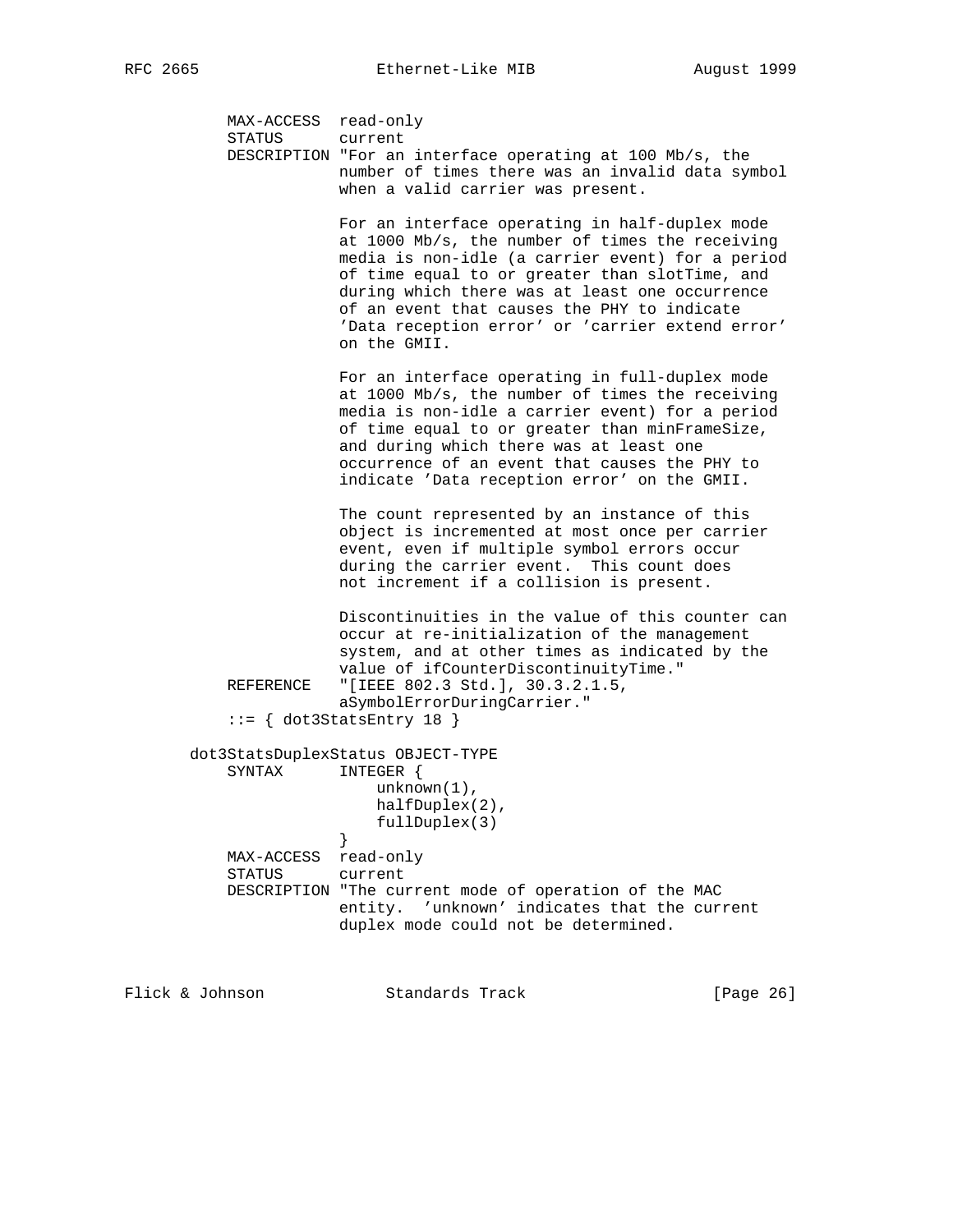Management control of the duplex mode is accomplished through the MAU MIB. When an interface does not support autonegotiation, or when autonegotiation is not enabled, the duplex mode is controlled using ifMauDefaultType. When autonegotiation is supported and enabled, duplex mode is controlled using ifMauAutoNegAdvertisedBits. In either case, the currently operating duplex mode is reflected both in this object and in ifMauType. Note that this object provides redundant information with ifMauType. Normally, redundant objects are discouraged. However, in this instance, it allows a management application to determine the duplex status of an interface without having to know every possible value of ifMauType. This was felt to be sufficiently valuable to justify the redundancy." REFERENCE "[IEEE 802.3 Std.], 30.3.1.1.32, aDuplexStatus."  $::=$   $\{ dot3StatsEntry 19 \}$  -- the Ethernet-like Collision Statistics group -- Implementation of this group is optional; it is appropriate -- for all systems which have the necessary metering dot3CollTable OBJECT-TYPE SYNTAX SEQUENCE OF Dot3CollEntry MAX-ACCESS not-accessible STATUS current DESCRIPTION "A collection of collision histograms for a particular set of interfaces." REFERENCE "[IEEE 802.3 Std.], 30.3.1.1.30, aCollisionFrames."  $::= \{ dot3 5 \}$  dot3CollEntry OBJECT-TYPE SYNTAX Dot3CollEntry MAX-ACCESS not-accessible STATUS current DESCRIPTION "A cell in the histogram of per-frame collisions for a particular interface. An instance of this object represents the frequency of individual MAC frames for which the transmission (successful or otherwise) on a particular interface is accompanied by a

Flick & Johnson Standards Track [Page 27]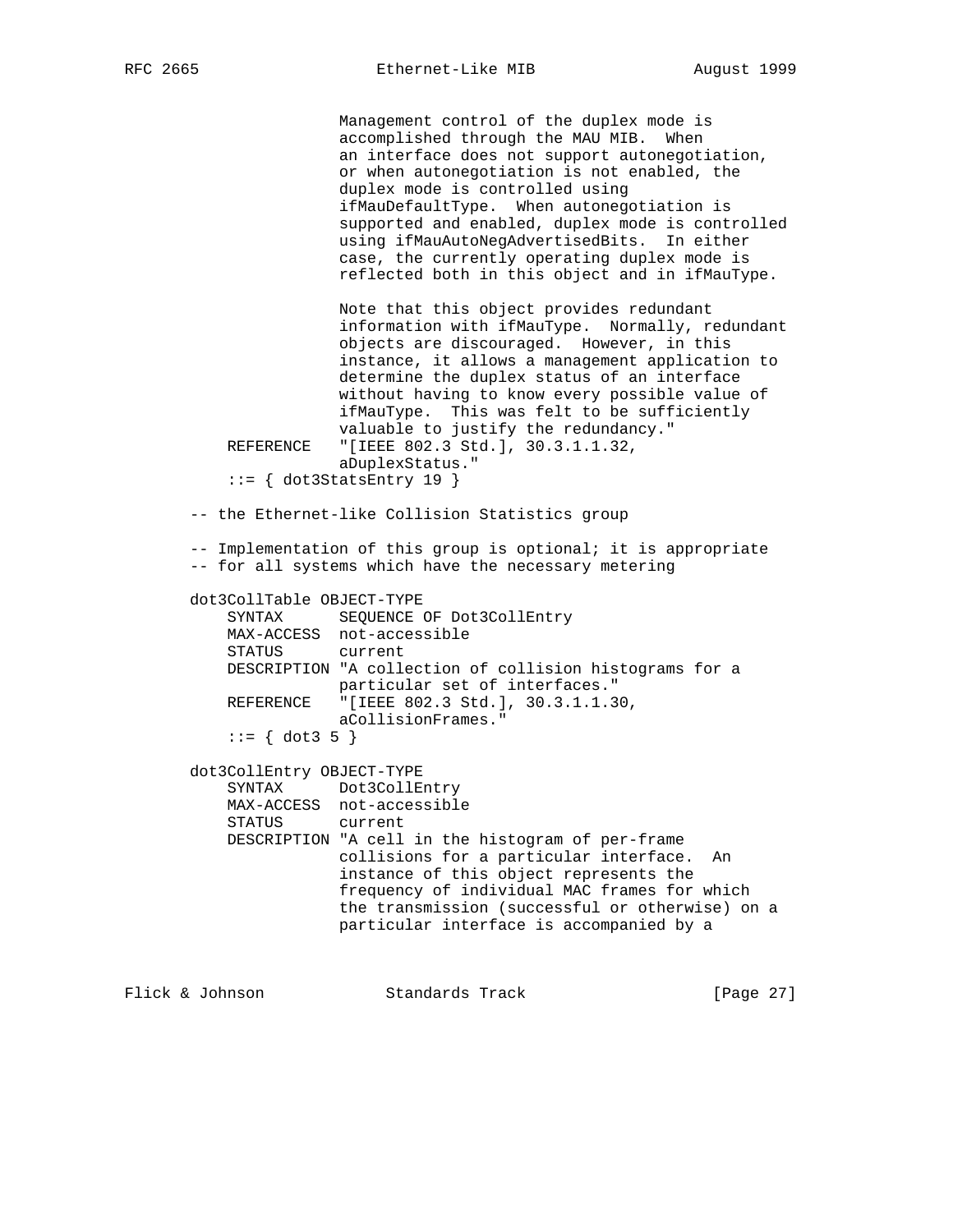```
 particular number of media collisions."
 INDEX { ifIndex, dot3CollCount }
 ::= { dot3CollTable 1 }
       Dot3CollEntry ::=
           SEQUENCE {
              dot3CollCount INTEGER,
           dot3CollFrequencies Counter32
 }
       -- { dot3CollEntry 1 } is no longer in use
       dot3CollCount OBJECT-TYPE
          SYNTAX INTEGER (1..16) MAX-ACCESS not-accessible
           STATUS current
           DESCRIPTION "The number of per-frame media collisions for
                      which a particular collision histogram cell
                       represents the frequency on a particular
                       interface."
          ::= { dot3CollEntry 2 }
       dot3CollFrequencies OBJECT-TYPE
           SYNTAX Counter32
           MAX-ACCESS read-only
           STATUS current
           DESCRIPTION "A count of individual MAC frames for which the
                      transmission (successful or otherwise) on a
                       particular interface occurs after the
                       frame has experienced exactly the number
                       of collisions in the associated
                       dot3CollCount object.
                       For example, a frame which is transmitted
                       on interface 77 after experiencing
                       exactly 4 collisions would be indicated
                       by incrementing only dot3CollFrequencies.77.4.
                       No other instance of dot3CollFrequencies would
                       be incremented in this example.
                       This counter does not increment when the
                       interface is operating in full-duplex mode.
                       Discontinuities in the value of this counter can
                       occur at re-initialization of the management
                       system, and at other times as indicated by the
                       value of ifCounterDiscontinuityTime."
          ::= \{ dot3CollEntry 3 \}
```
Flick & Johnson Standards Track [Page 28]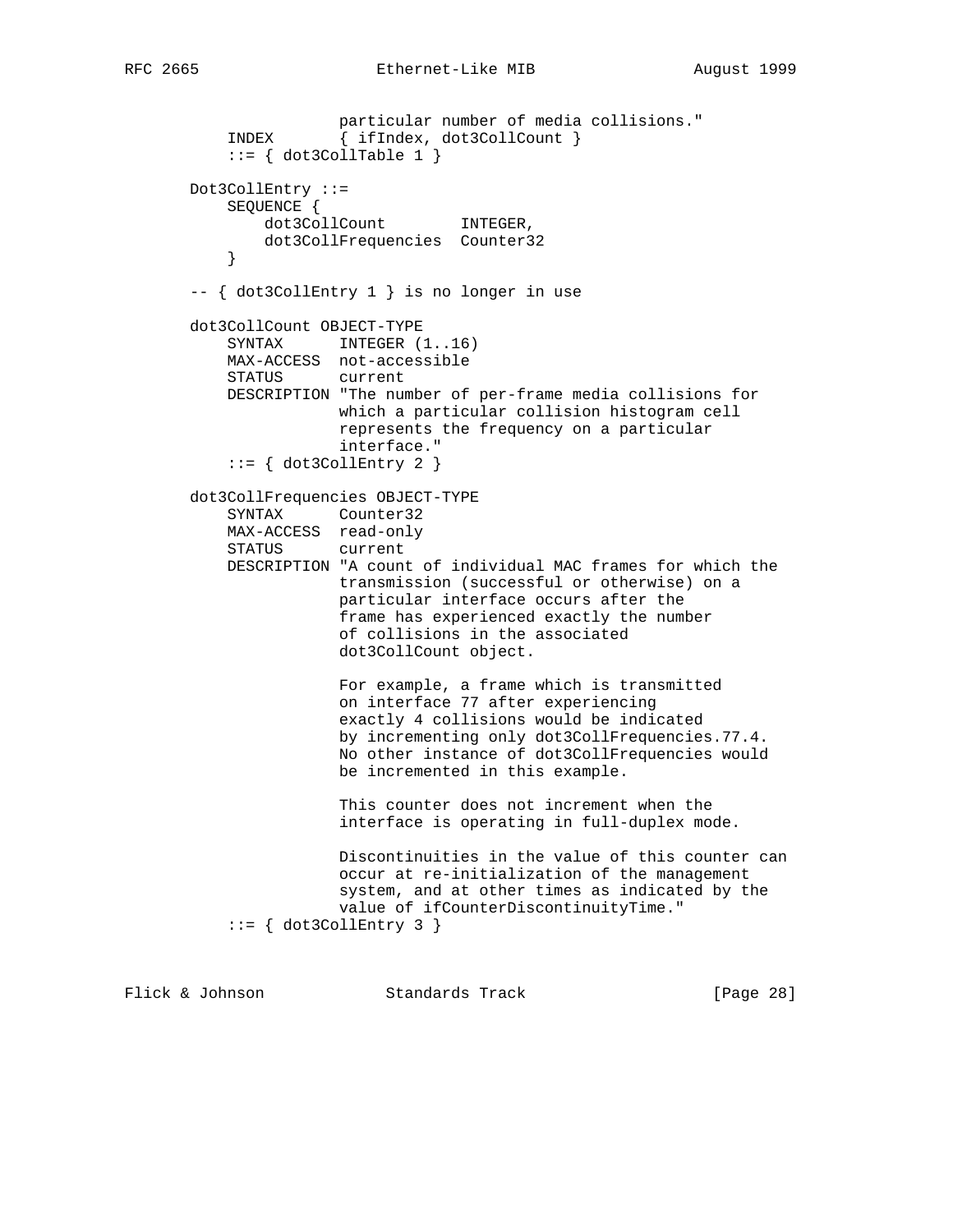dot3ControlTable OBJECT-TYPE SYNTAX SEQUENCE OF Dot3ControlEntry MAX-ACCESS not-accessible STATUS current DESCRIPTION "A table of descriptive and status information about the MAC Control sublayer on the ethernet-like interfaces attached to a particular system. There will be one row in this table for each ethernet-like interface in the system which implements the MAC Control sublayer. If some, but not all, of the ethernet-like interfaces in the system implement the MAC Control sublayer, there will be fewer rows in this table than in the dot3StatsTable."  $::= \{ dot3 9 \}$  dot3ControlEntry OBJECT-TYPE SYNTAX Dot3ControlEntry MAX-ACCESS not-accessible STATUS current DESCRIPTION "An entry in the table, containing information about the MAC Control sublayer on a single ethernet-like interface." INDEX { dot3StatsIndex } ::= { dot3ControlTable 1 } Dot3ControlEntry ::= SEQUENCE { dot3ControlFunctionsSupported BITS, dot3ControlInUnknownOpcodes Counter32 } dot3ControlFunctionsSupported OBJECT-TYPE SYNTAX BITS {  $pause(0)$  -- 802.3x flow control } } MAX-ACCESS read-only STATUS current DESCRIPTION "A list of the possible MAC Control functions implemented for this interface." REFERENCE "[IEEE 802.3 Std.], 30.3.3.2, aMACControlFunctionsSupported." ::= { dot3ControlEntry 1 } dot3ControlInUnknownOpcodes OBJECT-TYPE SYNTAX Counter32 MAX-ACCESS read-only STATUS current

Flick & Johnson Standards Track [Page 29]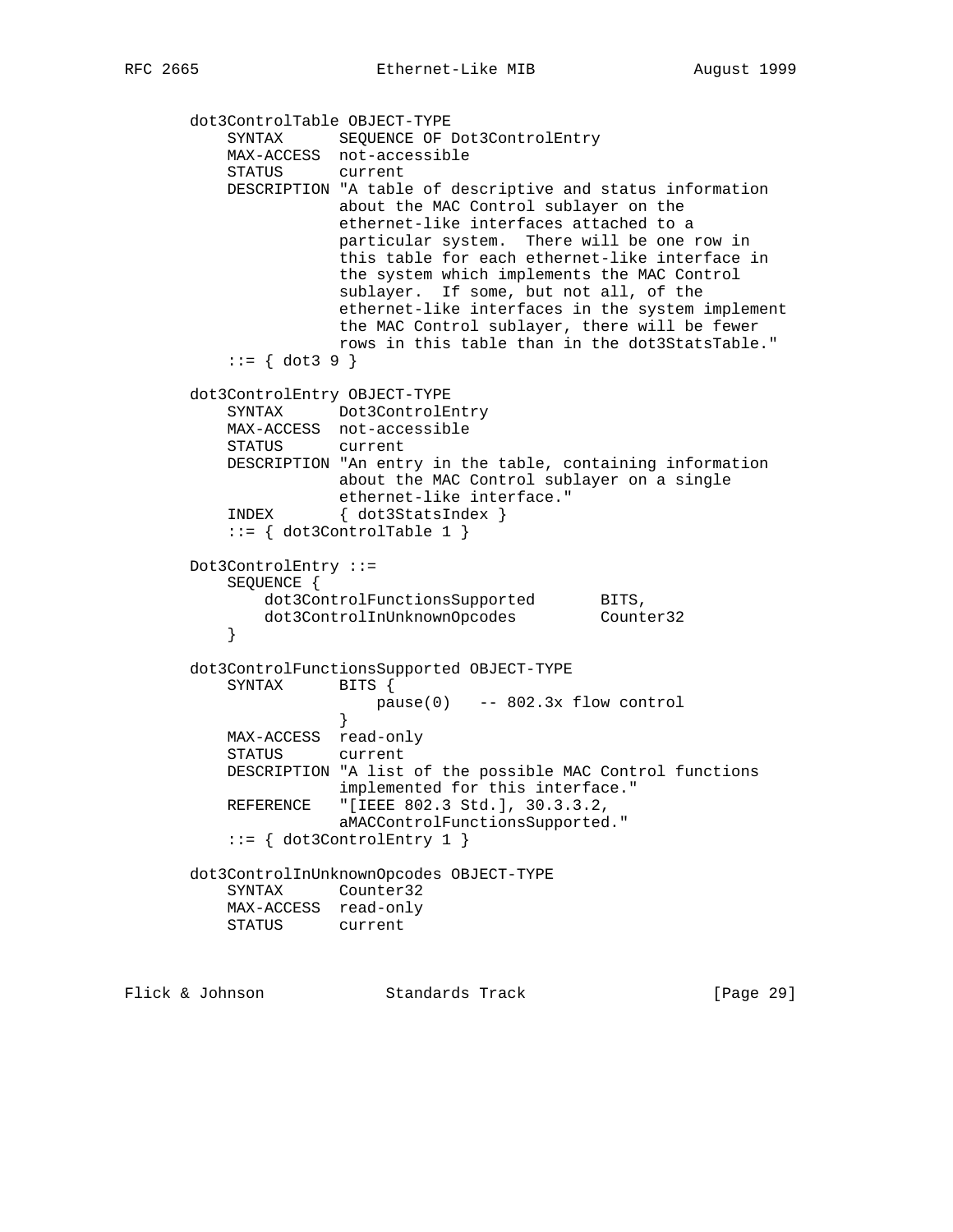DESCRIPTION "A count of MAC Control frames received on this interface that contain an opcode that is not supported by this device.

 Discontinuities in the value of this counter can occur at re-initialization of the management system, and at other times as indicated by the value of ifCounterDiscontinuityTime." REFERENCE "[IEEE 802.3 Std.], 30.3.3.5, aUnsupportedOpcodesReceived"

```
 ::= { dot3ControlEntry 2 }
```
# dot3PauseTable OBJECT-TYPE

| UULJPAUSEIADIE UBUBLI-IIPB |                                                                                                                                                                                                                                                                                                                                                                                                                                                                                                                                                                                                                                                                                      |
|----------------------------|--------------------------------------------------------------------------------------------------------------------------------------------------------------------------------------------------------------------------------------------------------------------------------------------------------------------------------------------------------------------------------------------------------------------------------------------------------------------------------------------------------------------------------------------------------------------------------------------------------------------------------------------------------------------------------------|
| SYNTAX                     | SEQUENCE OF Dot3PauseEntry                                                                                                                                                                                                                                                                                                                                                                                                                                                                                                                                                                                                                                                           |
|                            | MAX-ACCESS not-accessible                                                                                                                                                                                                                                                                                                                                                                                                                                                                                                                                                                                                                                                            |
| STATUS                     | current                                                                                                                                                                                                                                                                                                                                                                                                                                                                                                                                                                                                                                                                              |
| $ ::= \{ dot3 10 \}$       | DESCRIPTION "A table of descriptive and status information<br>about the MAC Control PAUSE function on the<br>ethernet-like interfaces attached to a<br>particular system. There will be one row in<br>this table for each ethernet-like interface in<br>the system which supports the MAC Control PAUSE<br>function (i.e., the 'pause' bit in the<br>corresponding instance of<br>dot3ControlFunctionsSupported is set). If some,<br>but not all, of the ethernet-like interfaces in<br>the system implement the MAC Control PAUSE<br>function (for example, if some interfaces only<br>support half-duplex), there will be fewer rows<br>in this table than in the dot3StatsTable." |
| dot3PauseEntry OBJECT-TYPE |                                                                                                                                                                                                                                                                                                                                                                                                                                                                                                                                                                                                                                                                                      |
|                            | SYNTAX Dot3PauseEntry                                                                                                                                                                                                                                                                                                                                                                                                                                                                                                                                                                                                                                                                |
|                            | MAX-ACCESS not-accessible                                                                                                                                                                                                                                                                                                                                                                                                                                                                                                                                                                                                                                                            |
| STATUS                     | current                                                                                                                                                                                                                                                                                                                                                                                                                                                                                                                                                                                                                                                                              |

 DESCRIPTION "An entry in the table, containing information about the MAC Control PAUSE function on a single ethernet-like interface."

```
 INDEX { dot3StatsIndex }
::= \{ dot3PauseTable 1 \}
```
 Dot3PauseEntry ::= SEQUENCE { dot3PauseAdminMode INTEGER, dot3PauseOperMode in the INTEGER, dot3InPauseFrames counter32, dot30utPauseFrames Counter32

Flick & Johnson Standards Track [Page 30]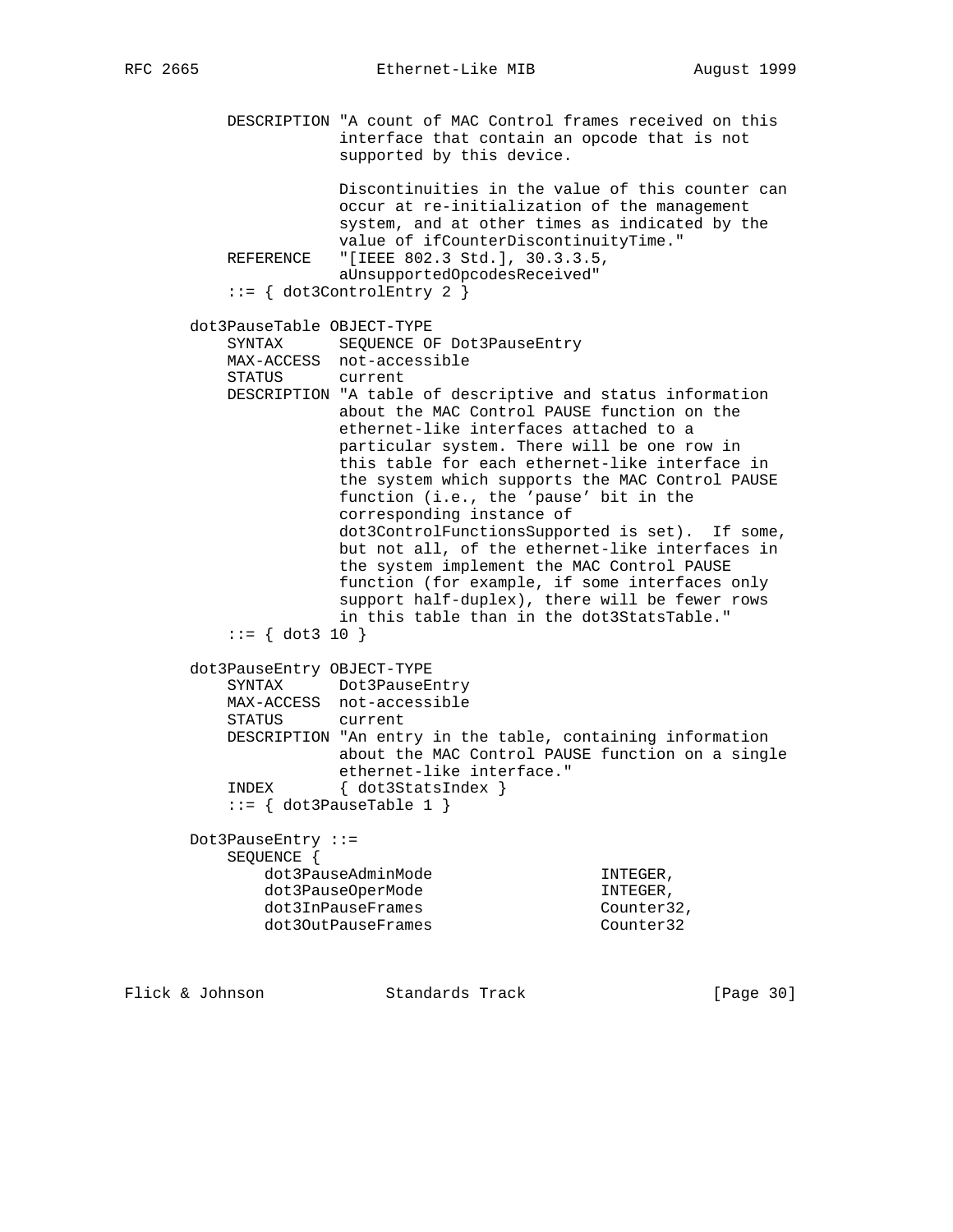```
 }
       dot3PauseAdminMode OBJECT-TYPE
           SYNTAX INTEGER {
                          disabled(1),
                           enabledXmit(2),
                           enabledRcv(3),
                      enabledXmitAndRcv(4)<br>}
 }
           MAX-ACCESS read-write
           STATUS current
           DESCRIPTION "This object is used to configure the default
                       administrative PAUSE mode for this interface.
                       This object represents the
                       administratively-configured PAUSE mode for this
                       interface. If auto-negotiation is not enabled
                       or is not implemented for the active MAU
                       attached to this interface, the value of this
                       object determines the operational PAUSE mode
                       of the interface whenever it is operating in
                       full-duplex mode. In this case, a set to this
                       object will force the interface into the
                       specified mode.
                       If auto-negotiation is implemented and enabled
                       for the MAU attached to this interface, the
                       PAUSE mode for this interface is determined by
                       auto-negotiation, and the value of this object
                       denotes the mode to which the interface will
                       automatically revert if/when auto-negotiation is
                       later disabled. Note that when auto-negotiation
                       is running, administrative control of the PAUSE
                       mode may be accomplished using the
                       ifMauAutoNegCapAdvertisedBits object in the
                       MAU-MIB.
                       Note that the value of this object is ignored
                       when the interface is not operating in
                       full-duplex mode.
                       An attempt to set this object to
                       'enabledXmit(2)' or 'enabledRcv(3)' will fail
                       on interfaces that do not support operation
                       at greater than 100 Mb/s."
            ::= { dot3PauseEntry 1 }
       dot3PauseOperMode OBJECT-TYPE
```
Flick & Johnson Standards Track [Page 31]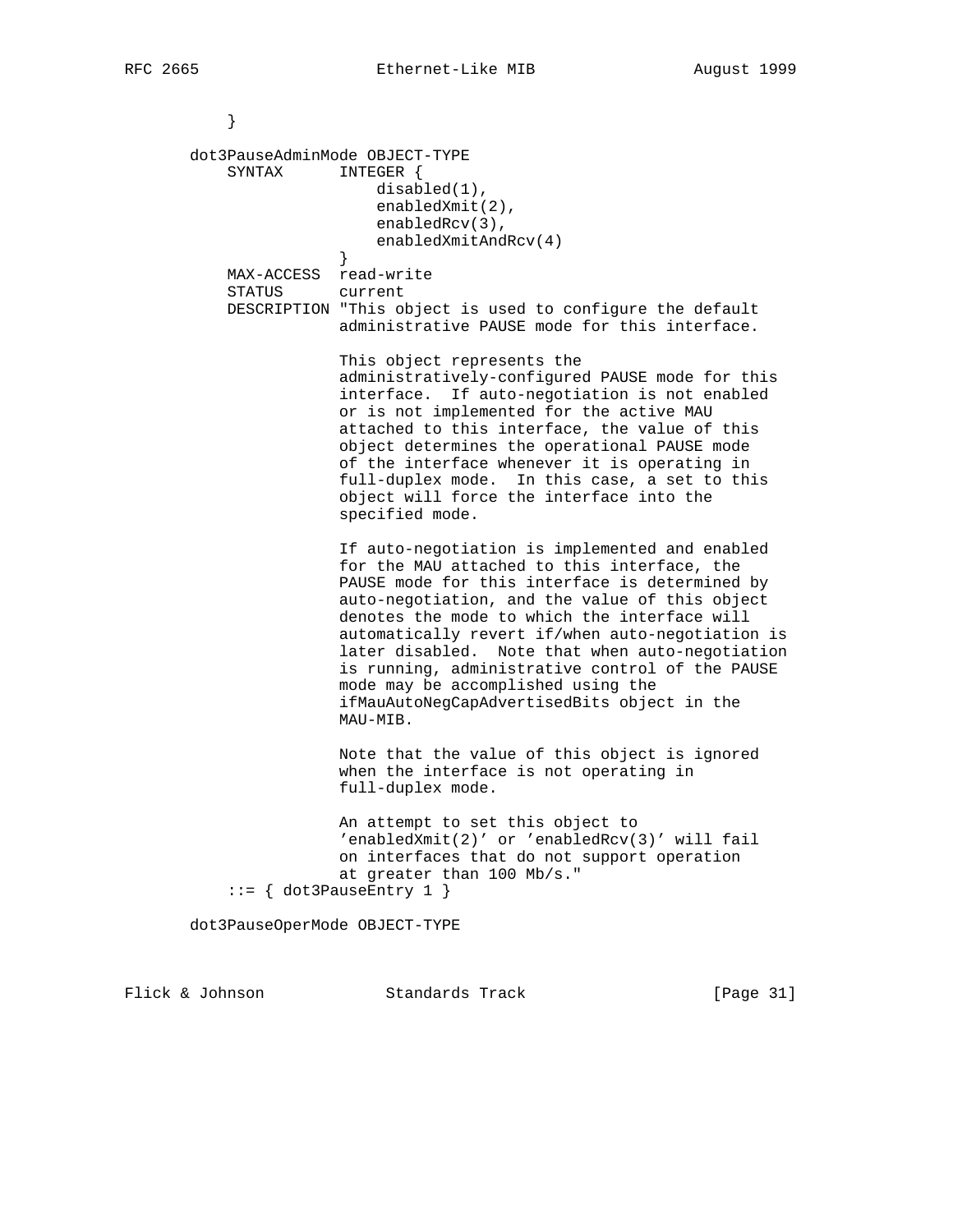SYNTAX INTEGER { disabled(1), enabledXmit(2), enabledRcv(3), enabledXmitAndRcv(4)<br>} } MAX-ACCESS read-only STATUS current DESCRIPTION "This object reflects the PAUSE mode currently in use on this interface, as determined by either (1) the result of the auto-negotiation function or (2) if auto-negotiation is not enabled or is not implemented for the active MAU attached to this interface, by the value of dot3PauseAdminMode. Interfaces operating at 100 Mb/s or less will never return 'enabledXmit(2)' or 'enabledRcv(3)'. Interfaces operating in half-duplex mode will always return 'disabled(1)'. Interfaces on which auto-negotiation is enabled but not yet completed should return the value 'disabled(1)'." ::= { dot3PauseEntry 2 } dot3InPauseFrames OBJECT-TYPE SYNTAX Counter32 MAX-ACCESS read-only STATUS current DESCRIPTION "A count of MAC Control frames received on this interface with an opcode indicating the PAUSE operation. This counter does not increment when the interface is operating in half-duplex mode. Discontinuities in the value of this counter can occur at re-initialization of the management system, and at other times as indicated by the value of ifCounterDiscontinuityTime." REFERENCE "[IEEE 802.3 Std.], 30.3.4.3, aPAUSEMACCtrlFramesReceived."  $::= \{ dot3PauseEntry 3 \}$  dot3OutPauseFrames OBJECT-TYPE SYNTAX Counter32 MAX-ACCESS read-only STATUS current DESCRIPTION "A count of MAC Control frames transmitted on this interface with an opcode indicating the

Flick & Johnson Standards Track [Page 32]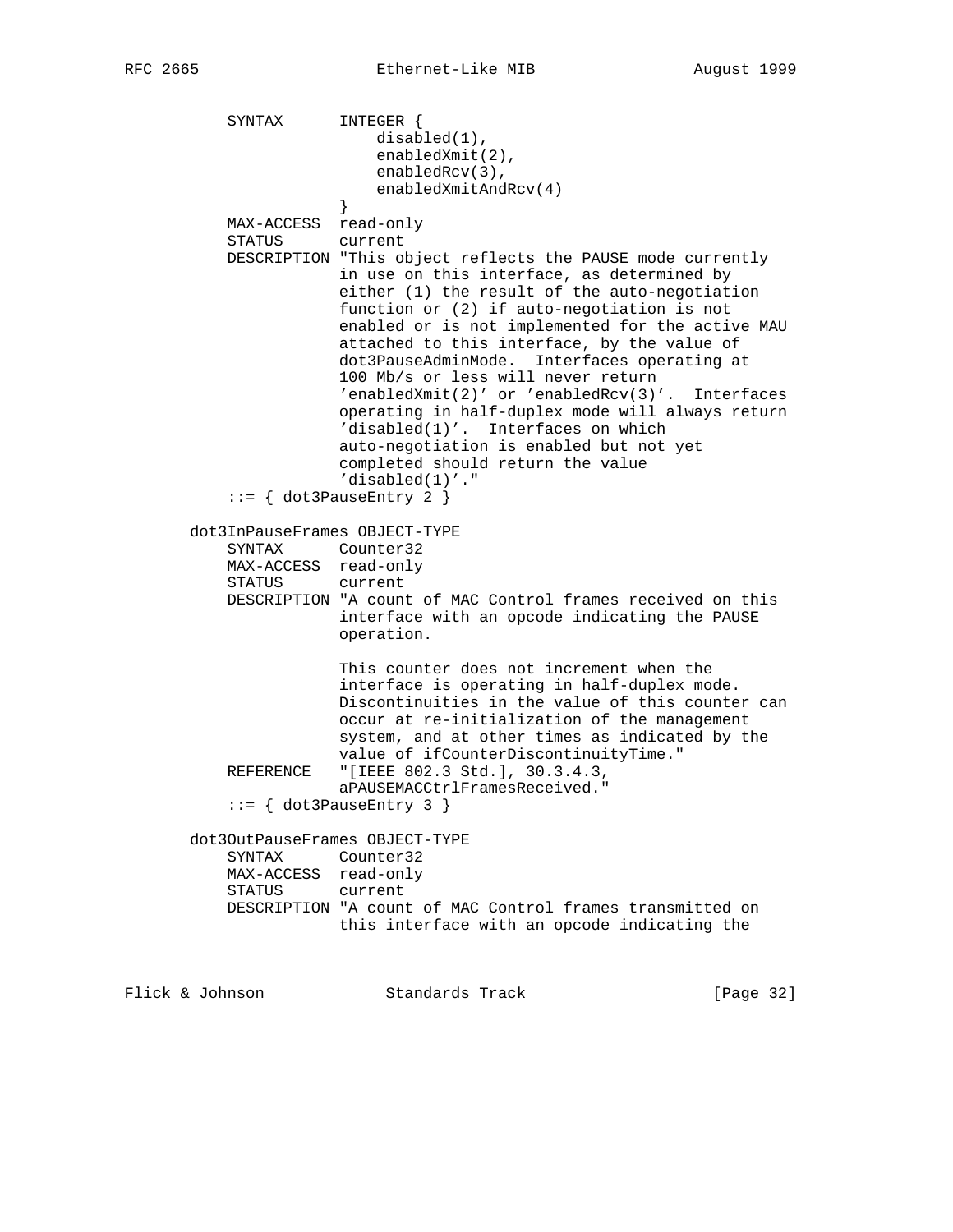PAUSE operation.

 This counter does not increment when the interface is operating in half-duplex mode.

 Discontinuities in the value of this counter can occur at re-initialization of the management system, and at other times as indicated by the value of ifCounterDiscontinuityTime."<br>REFERENCE "[IEEE 802.3 Std.], 30.3.4.2, "[IEEE 802.3 Std.], 30.3.4.2, aPAUSEMACCtrlFramesTransmitted."

::= { dot3PauseEntry 4 }

-- 802.3 Tests

dot3Tests OBJECT IDENTIFIER  $::=$  { dot3 6 }

dot3Errors OBJECT IDENTIFIER ::= { dot3 7 }

-- TDR Test

dot3TestTdr OBJECT-IDENTITY

STATUS current

 DESCRIPTION "The Time-Domain Reflectometry (TDR) test is specific to ethernet-like interfaces of type 10Base5 and 10Base2. The TDR value may be useful in determining the approximate distance to a cable fault. It is advisable to repeat this test to check for a consistent resulting TDR value, to verify that there is a fault.

> A TDR test returns as its result the time interval, measured in 10 MHz ticks or 100 nsec units, between the start of TDR test transmission and the subsequent detection of a collision or deassertion of carrier. On successful completion of a TDR test, the result is stored as the value of an appropriate instance of an appropriate vendor specific MIB object, and the OBJECT IDENTIFIER of that instance is stored in the appropriate instance of the appropriate test result code object (thereby indicating where the result has been stored)."

 $::= \{ dot3Tests 1 \}$ 

-- Loopback Test

Flick & Johnson Standards Track [Page 33]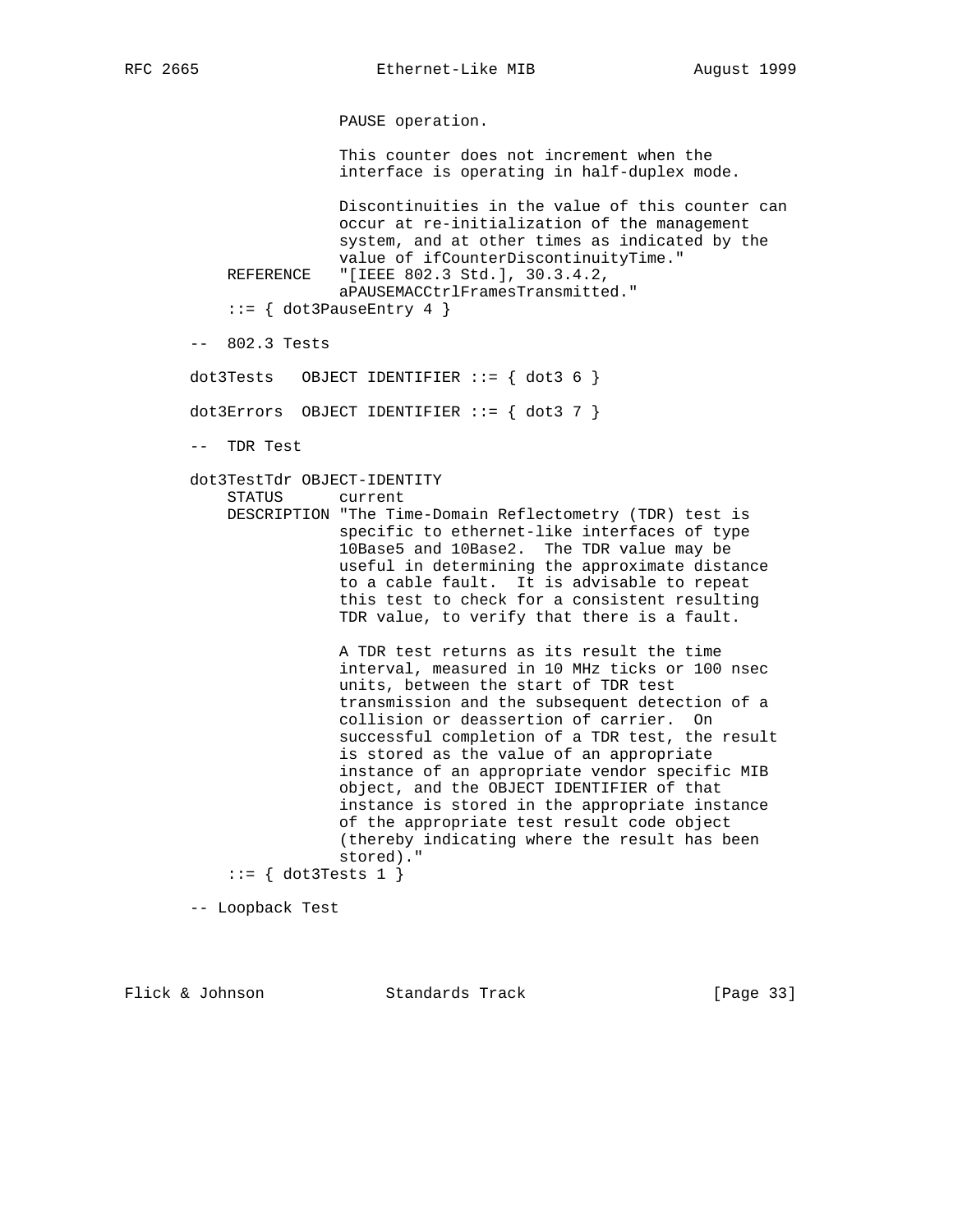dot3TestLoopBack OBJECT-IDENTITY STATUS current DESCRIPTION "This test configures the MAC chip and executes an internal loopback test of memory, data paths, and the MAC chip logic. This loopback test can only be executed if the interface is offline. Once the test has completed, the MAC chip should be reinitialized for network operation, but it should remain offline. If an error occurs during a test, the appropriate test result object will be set to indicate a failure. The two OBJECT IDENTIFIER values dot3ErrorInitError and dot3ErrorLoopbackError may be used to provided more information as values for an appropriate test result code object." ::= { dot3Tests 2 } dot3ErrorInitError OBJECT-IDENTITY STATUS current DESCRIPTION "Couldn't initialize MAC chip for test."  $::=$  { dot3Errors 1 } dot3ErrorLoopbackError OBJECT-IDENTITY STATUS current DESCRIPTION "Expected data not received (or not received correctly) in loopback test."  $::=$  { dot3Errors 2 } -- { dot3 8 }, the dot3ChipSets tree, is defined in [28] -- conformance information etherConformance OBJECT IDENTIFIER ::= { etherMIB 2 } etherGroups OBJECT IDENTIFIER ::= { etherConformance 1 } etherCompliances OBJECT IDENTIFIER  $::=$  { etherConformance 2 } -- compliance statements etherCompliance MODULE-COMPLIANCE STATUS deprecated DESCRIPTION "\*\*\*\*\*\*\*\* THIS COMPLIANCE IS DEPRECATED \*\*\*\*\*\*\*\* The compliance statement for managed network entities which have ethernet-like network interfaces.

Flick & Johnson Standards Track [Page 34]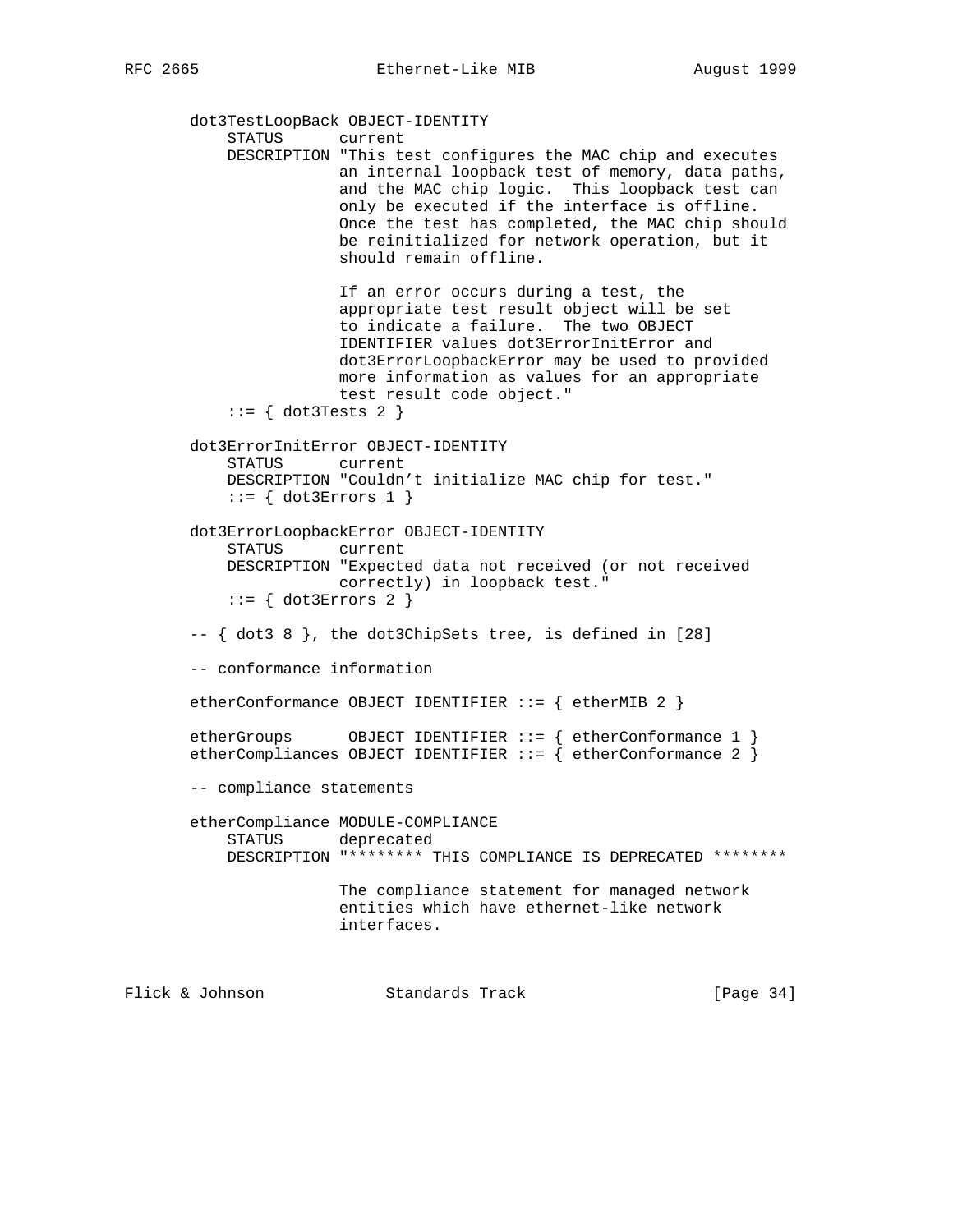This compliance is deprecated and replaced by dot3Compliance." MODULE -- this module MANDATORY-GROUPS { etherStatsGroup } GROUP etherCollisionTableGroup DESCRIPTION "This group is optional. It is appropriate for all systems which have the necessary metering. Implementation in such systems is highly recommended." ::= { etherCompliances 1 } ether100MbsCompliance MODULE-COMPLIANCE STATUS deprecated DESCRIPTION "\*\*\*\*\*\*\*\* THIS COMPLIANCE IS DEPRECATED \*\*\*\*\*\*\*\* The compliance statement for managed network entities which have 100 Mb/sec ethernet-like network interfaces. This compliance is deprecated and replaced by dot3Compliance." MODULE -- this module MANDATORY-GROUPS { etherStats100MbsGroup } GROUP etherCollisionTableGroup DESCRIPTION "This group is optional. It is appropriate for all systems which have the necessary metering. Implementation in such systems is highly recommended." ::= { etherCompliances 2 } dot3Compliance MODULE-COMPLIANCE STATUS current DESCRIPTION "The compliance statement for managed network entities which have ethernet-like network interfaces." MODULE -- this module MANDATORY-GROUPS { etherStatsBaseGroup } GROUP etherDuplexGroup DESCRIPTION "This group is mandatory for all ethernet-like network interfaces which are capable of operating in full-duplex mode. It is highly recommended for all

Flick & Johnson Standards Track [Page 35]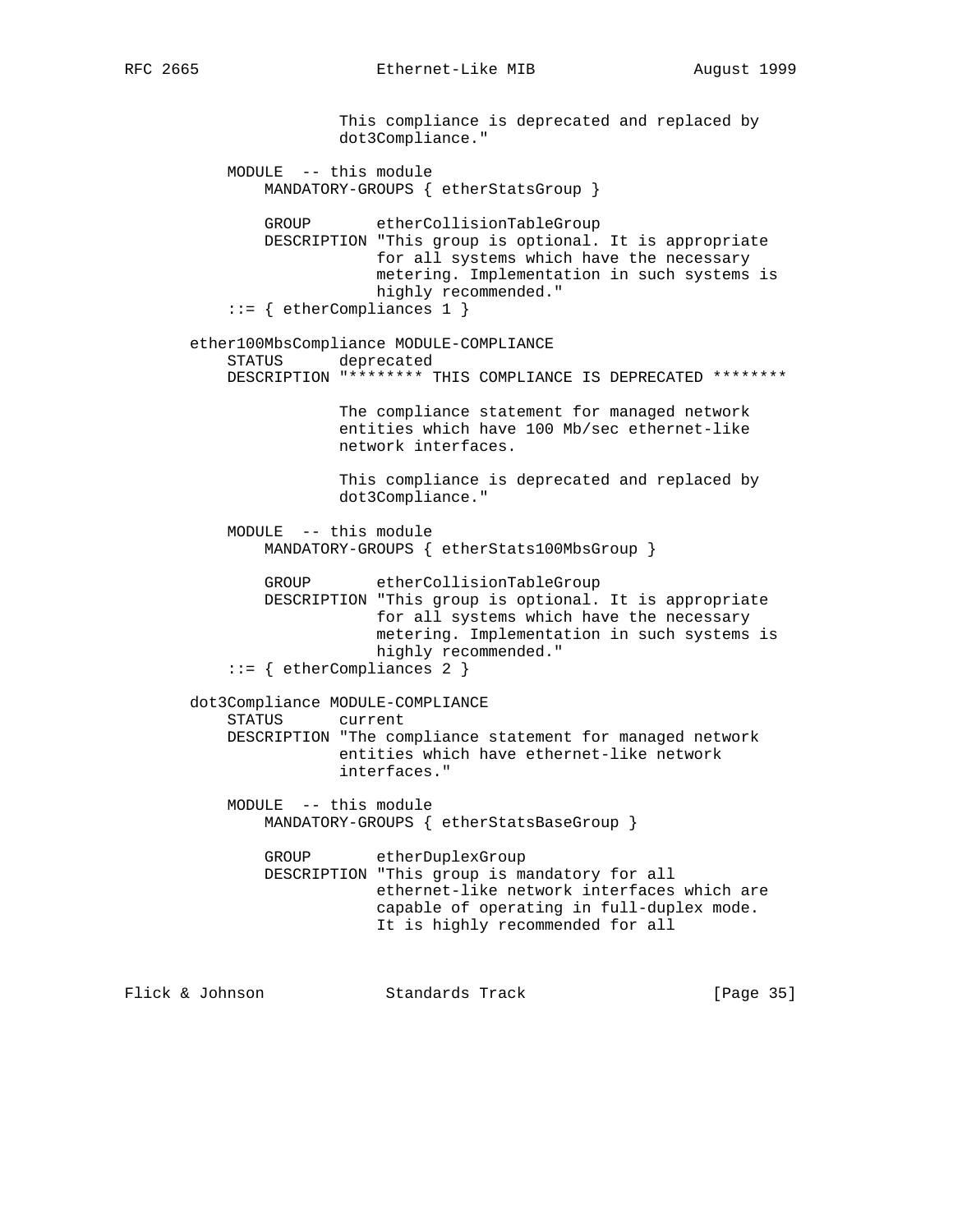ethernet-like network interfaces."

GROUP etherStatsLowSpeedGroup

 DESCRIPTION "This group is mandatory for all ethernet-like network interfaces which are capable of operating at 10 Mb/s or slower in half-duplex mode."

 GROUP etherStatsHighSpeedGroup DESCRIPTION "This group is mandatory for all ethernet-like network interfaces which are capable of operating at 100 Mb/s or faster."

GROUP etherControlGroup

 DESCRIPTION "This group is mandatory for all ethernet-like network interfaces that support the MAC Control sublayer."

 GROUP etherControlPauseGroup DESCRIPTION "This group is mandatory for all ethernet-like network interfaces that support the MAC Control PAUSE function."

GROUP etherCollisionTableGroup

- DESCRIPTION "This group is optional. It is appropriate for all ethernet-like network interfaces which are capable of operating in half-duplex mode and have the necessary metering. Implementation in systems with such interfaces is highly recommended."
- ::= { etherCompliances 3 }

-- units of conformance

etherStatsGroup OBJECT-GROUP

```
 OBJECTS { dot3StatsIndex,
               dot3StatsAlignmentErrors,
               dot3StatsFCSErrors,
               dot3StatsSingleCollisionFrames,
               dot3StatsMultipleCollisionFrames,
               dot3StatsSQETestErrors,
               dot3StatsDeferredTransmissions,
               dot3StatsLateCollisions,
               dot3StatsExcessiveCollisions,
               dot3StatsInternalMacTransmitErrors,
               dot3StatsCarrierSenseErrors,
               dot3StatsFrameTooLongs,
```
Flick & Johnson Standards Track [Page 36]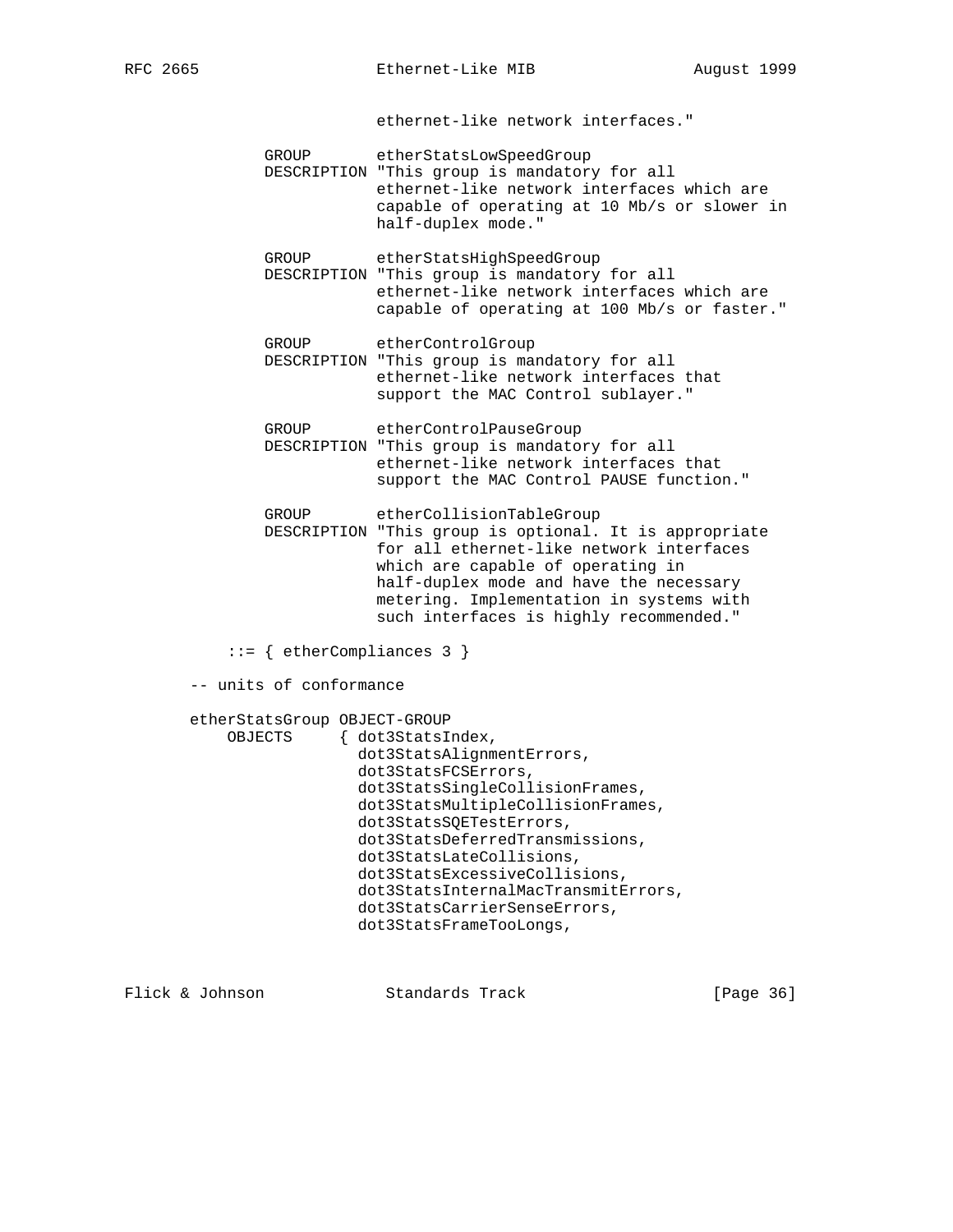```
 dot3StatsInternalMacReceiveErrors,
                       dot3StatsEtherChipSet
 }
           STATUS deprecated
           DESCRIPTION "********* THIS GROUP IS DEPRECATED **********
                       A collection of objects providing information
                       applicable to all ethernet-like network
                       interfaces.
                       This object group has been deprecated and
                       replaced by etherStatsBaseGroup and
                       etherStatsLowSpeedGroup."
           ::= { etherGroups 1 }
       etherCollisionTableGroup OBJECT-GROUP
           OBJECTS { dot3CollFrequencies
 }
           STATUS current
           DESCRIPTION "A collection of objects providing a histogram
                       of packets successfully transmitted after
                       experiencing exactly N collisions."
           ::= { etherGroups 2 }
       etherStats100MbsGroup OBJECT-GROUP
           OBJECTS { dot3StatsIndex,
                         dot3StatsAlignmentErrors,
                         dot3StatsFCSErrors,
                         dot3StatsSingleCollisionFrames,
                         dot3StatsMultipleCollisionFrames,
                         dot3StatsDeferredTransmissions,
                         dot3StatsLateCollisions,
                         dot3StatsExcessiveCollisions,
                         dot3StatsInternalMacTransmitErrors,
                         dot3StatsCarrierSenseErrors,
                         dot3StatsFrameTooLongs,
                         dot3StatsInternalMacReceiveErrors,
                         dot3StatsEtherChipSet,
                         dot3StatsSymbolErrors
 }
           STATUS deprecated
           DESCRIPTION "********* THIS GROUP IS DEPRECATED **********
                       A collection of objects providing information
                       applicable to 100 Mb/sec ethernet-like network
                       interfaces.
                       This object group has been deprecated and
Flick & Johnson               Standards Track                   [Page 37]
```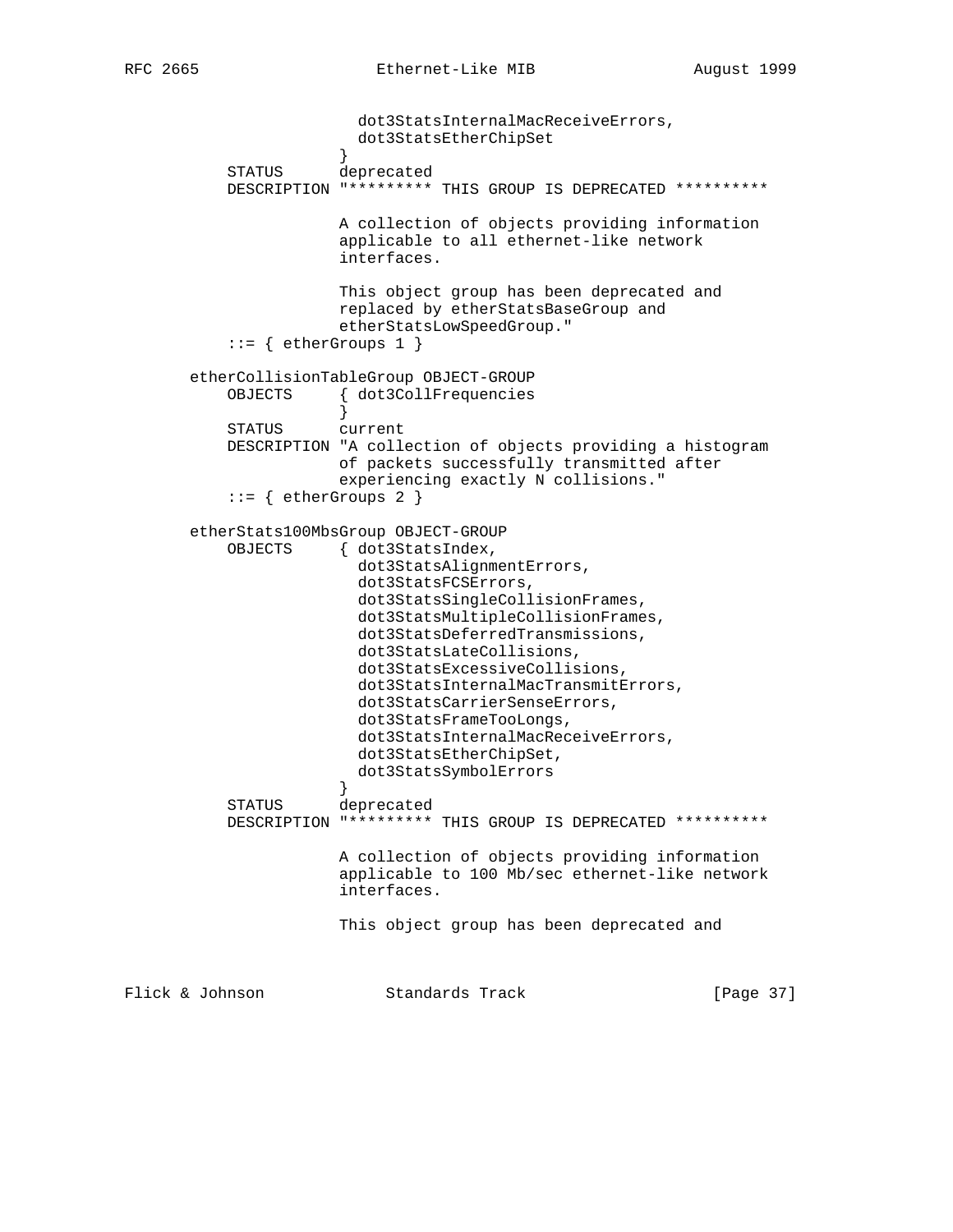```
 replaced by etherStatsBaseGroup and
                       etherStatsHighSpeedGroup."
           ::= { etherGroups 3 }
       etherStatsBaseGroup OBJECT-GROUP
           OBJECTS { dot3StatsIndex,
                         dot3StatsAlignmentErrors,
                         dot3StatsFCSErrors,
                         dot3StatsSingleCollisionFrames,
                         dot3StatsMultipleCollisionFrames,
                         dot3StatsDeferredTransmissions,
                         dot3StatsLateCollisions,
                         dot3StatsExcessiveCollisions,
                         dot3StatsInternalMacTransmitErrors,
                         dot3StatsCarrierSenseErrors,
                         dot3StatsFrameTooLongs,
                         dot3StatsInternalMacReceiveErrors
 }
           STATUS current
           DESCRIPTION "A collection of objects providing information
                       applicable to all ethernet-like network
                       interfaces."
          ::= { etherGroups 4 }
       etherStatsLowSpeedGroup OBJECT-GROUP
           OBJECTS { dot3StatsSQETestErrors }
           STATUS current
           DESCRIPTION "A collection of objects providing information
                       applicable to ethernet-like network interfaces
                       capable of operating at 10 Mb/s or slower in
                       half-duplex mode."
           ::= { etherGroups 5 }
       etherStatsHighSpeedGroup OBJECT-GROUP
           OBJECTS { dot3StatsSymbolErrors }
           STATUS current
           DESCRIPTION "A collection of objects providing information
                       applicable to ethernet-like network interfaces
                       capable of operating at 100 Mb/s or faster."
          ::= { etherGroups 6 }
       etherDuplexGroup OBJECT-GROUP
           OBJECTS { dot3StatsDuplexStatus }
           STATUS current
           DESCRIPTION "A collection of objects providing information
                       about the duplex mode of an ethernet-like
                       network interface."
```
Flick & Johnson Standards Track [Page 38]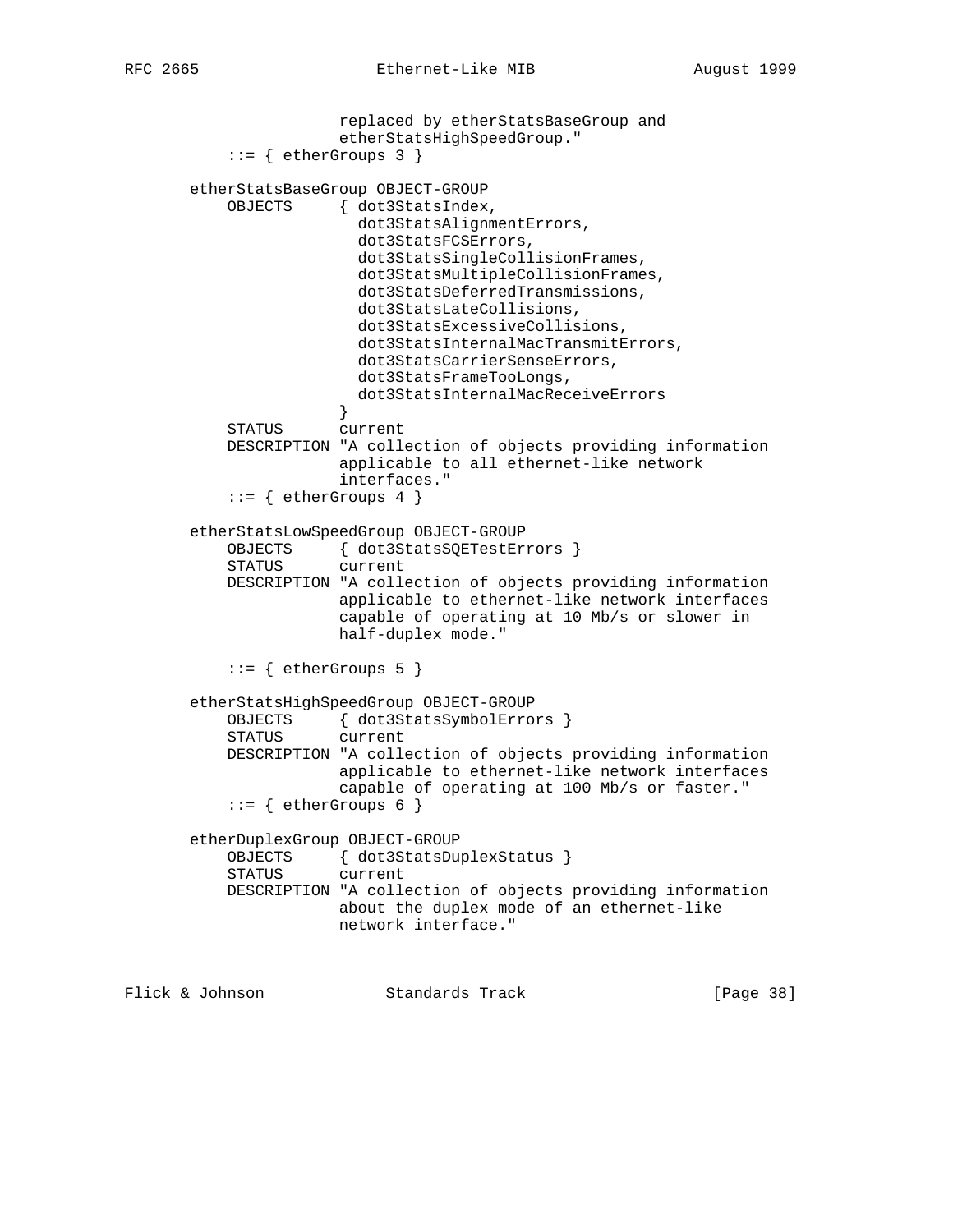```
 ::= { etherGroups 7 }
       etherControlGroup OBJECT-GROUP
           OBJECTS { dot3ControlFunctionsSupported,
                        dot3ControlInUnknownOpcodes
 }
           STATUS current
           DESCRIPTION "A collection of objects providing information
                     about the MAC Control sublayer on ethernet-like
                      network interfaces."
          ::= { etherGroups 8 }
       etherControlPauseGroup OBJECT-GROUP
           OBJECTS { dot3PauseAdminMode,
                        dot3PauseOperMode,
                        dot3InPauseFrames,
                     dot3OutPauseFrames}
 }
           STATUS current
           DESCRIPTION "A collection of objects providing information
                      about and control of the MAC Control PAUSE
                      function on ethernet-like network interfaces."
          ::= { etherGroups 9 }
```
END

5. Intellectual Property

 The IETF takes no position regarding the validity or scope of any intellectual property or other rights that might be claimed to pertain to the implementation or use of the technology described in this document or the extent to which any license under such rights might or might not be available; neither does it represent that it has made any effort to identify any such rights. Information on the IETF's procedures with respect to rights in standards-track and standards-related documentation can be found in BCP-11. Copies of claims of rights made available for publication and any assurances of licenses to be made available, or the result of an attempt made to obtain a general license or permission for the use of such proprietary rights by implementors or users of this specification can be obtained from the IETF Secretariat.

 The IETF invites any interested party to bring to its attention any copyrights, patents or patent applications, or other proprietary rights which may cover technology that may be required to practice this standard. Please address the information to the IETF Executive Director.

Flick & Johnson Standards Track [Page 39]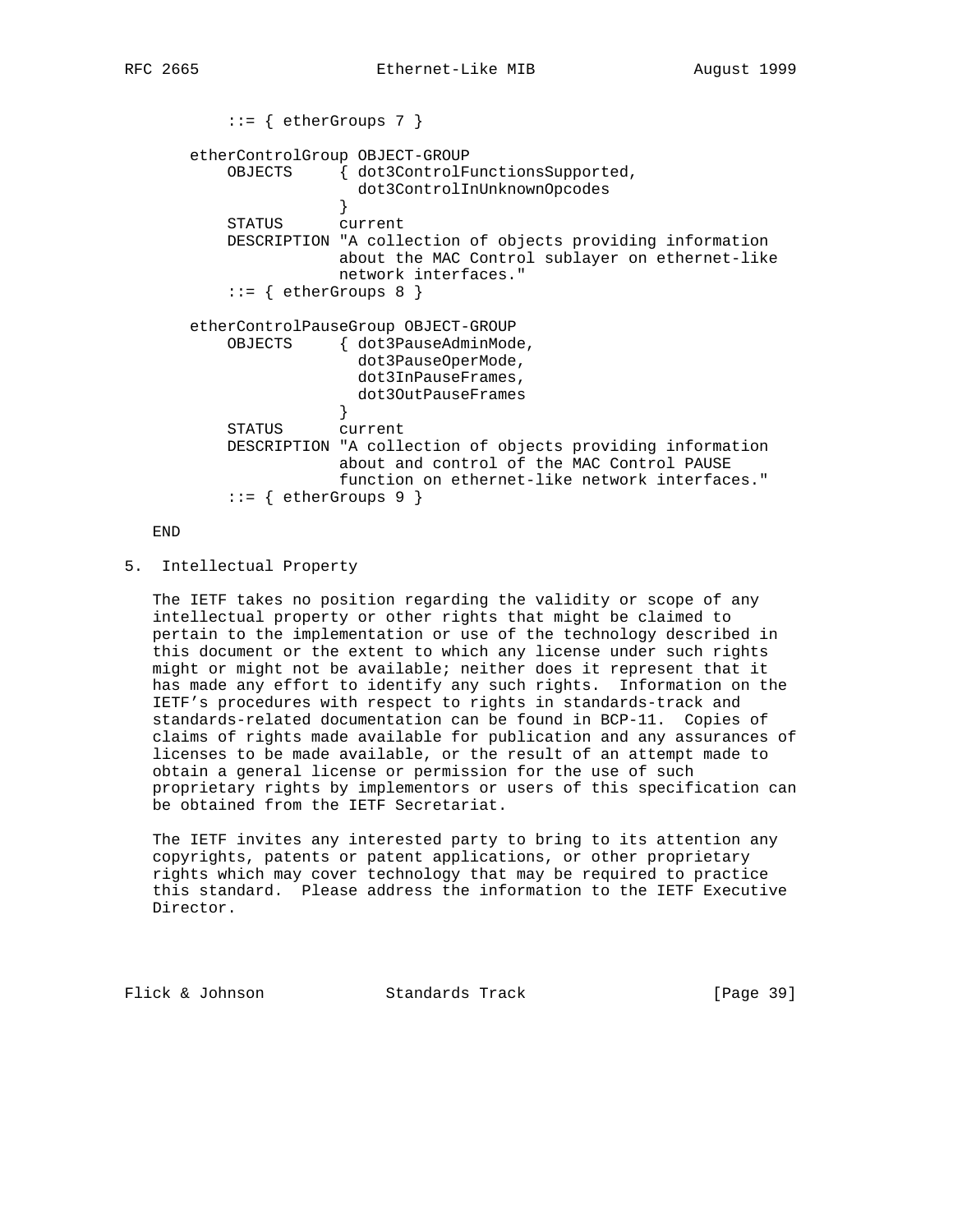#### 6. Acknowledgements

 This document was produced by the IETF Ethernet Interfaces and Hub MIB Working Group, whose efforts were greatly advanced by the contributions of the following people:

 Lynn Kubinec Steve McRobert Dan Romascanu Andrew Smith Geoff Thompson

 This document is based on the Proposed Standard Ethernet MIB, RFC 2358 [23], edited by John Flick of Hewlett-Packard and Jeffrey Johnson of RedBack Networks and produced by the 802.3 Hub MIB Working Group. It extends that document by providing support for full-duplex Ethernet interfaces and 1000 Mb/sec Ethernet interfaces as outlined in [16].

 RFC 2358, in turn, is almost completely based on both the Standard Ethernet MIB, RFC 1643 [21], and the Proposed Standard Ethernet MIB using the SNMPv2 SMI, RFC 1650 [22], both of which were edited by Frank Kastenholz of FTP Software and produced by the Interfaces MIB Working Group. RFC 2358 extends those documents by providing support for 100 Mb/sec ethernet interfaces.

 RFC 1643 and RFC 1650, in turn, are based on the Draft Standard Ethernet MIB, RFC 1398 [20], also edited by Frank Kastenholz and produced by the Ethernet MIB Working Group.

 RFC 1398, in turn, is based on the Proposed Standard Ethernet MIB, RFC 1284 [18], which was edited by John Cook of Chipcom and produced by the Transmission MIB Working Group. The Ethernet MIB Working Group gathered implementation experience of the variables specified in RFC 1284, documented that experience in RFC 1369 [19], and used that information to develop this revised MIB.

 RFC 1284, in turn, is based on a document written by Frank Kastenholz, then of Interlan, entitled IEEE 802.3 Layer Management Draft M compatible MIB for TCP/IP Networks [17]. This document was modestly reworked, initially by the SNMP Working Group, and then by the Transmission Working Group, to reflect the current conventions for defining objects for MIB interfaces. James Davin, of the MIT Laboratory for Computer Science, and Keith McCloghrie of Hughes LAN Systems, contributed to later drafts of this memo. Marshall Rose of Performance Systems International, Inc. converted the document into

Flick & Johnson Standards Track [Page 40]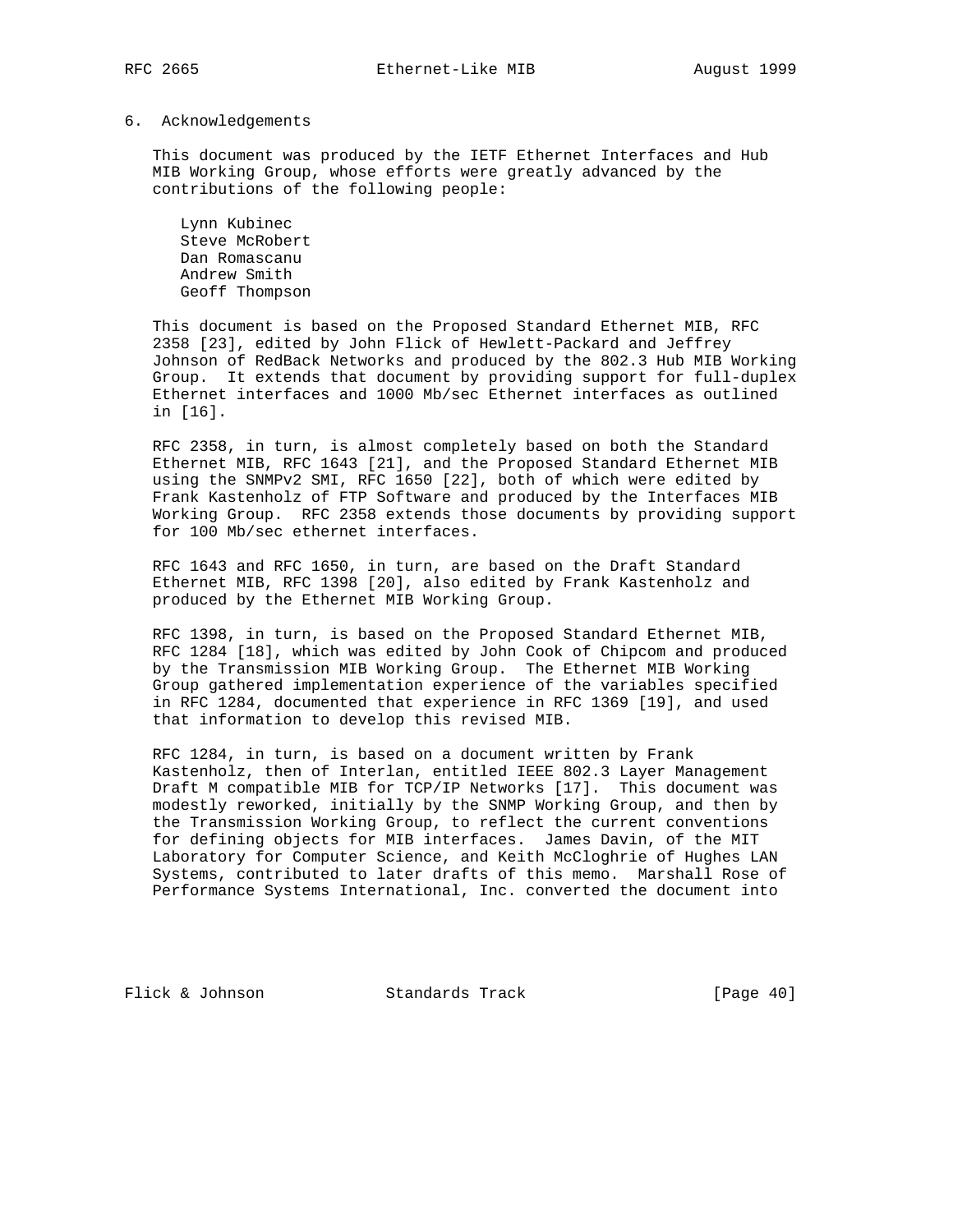RFC 1212 [3] concise format. Anil Rijsinghani of DEC contributed text that more adequately describes the TDR test. Thanks to Frank Kastenholz of Interlan and Louis Steinberg of IBM for their experimentation.

- 7. References
	- [1] Harrington, D., Presuhn, R. and B. Wijnen, "An Architecture for Describing SNMP Management Frameworks", RFC 2571, May 1999.
	- [2] Rose, M. and K. McCloghrie, "Structure and Identification of Management Information for TCP/IP-based Internets", STD 16, RFC 1155, May 1990.
	- [3] Rose, M. and K. McCloghrie, "Concise MIB Definitions", STD 16, RFC 1212, March 1991.
	- [4] Rose, M., "A Convention for Defining Traps for use with the SNMP", RFC 1215, March 1991.
	- [5] McCloghrie, K., Perkins, D., Schoenwaelder, J., Case, J., Rose, M. and S. Waldbusser, "Structure of Management Information Version 2 (SMIv2)", STD 58, RFC 2578, April 1999.
	- [6] McCloghrie, K., Perkins, D., Schoenwaelder, J., Case, J., Rose, M. and S. Waldbusser, "Textual Conventions for SMIv2", STD 58, RFC 2579, April 1999.
	- [7] McCloghrie, K., Perkins, D., Schoenwaelder, J., Case, J., Rose, M. and S Waldbusser, "Conformance Statements for SMIv2", STD 58, RFC 2580, April 1999.
	- [8] Case, J., Fedor, M., Schoffstall, M. and J. Davin, "Simple Network Management Protocol", STD 15, RFC 1157, May 1990.
	- [9] Case, J., McCloghrie, K., Rose, M. and S. Waldbusser, "Introduction to Community-based SNMPv2", RFC 1901, January 1996.
	- [10] Case, J., McCloghrie, K., Rose, M. and S. Waldbusser, "Transport Mappings for Version 2 of the Simple Network Management Protocol (SNMPv2)", RFC 1906, January 1996.
	- [11] Case, J., Harrington D., Presuhn R. and B. Wijnen, "Message Processing and Dispatching for the Simple Network Management Protocol (SNMP)", RFC 2572, May 1999.

Flick & Johnson Standards Track [Page 41]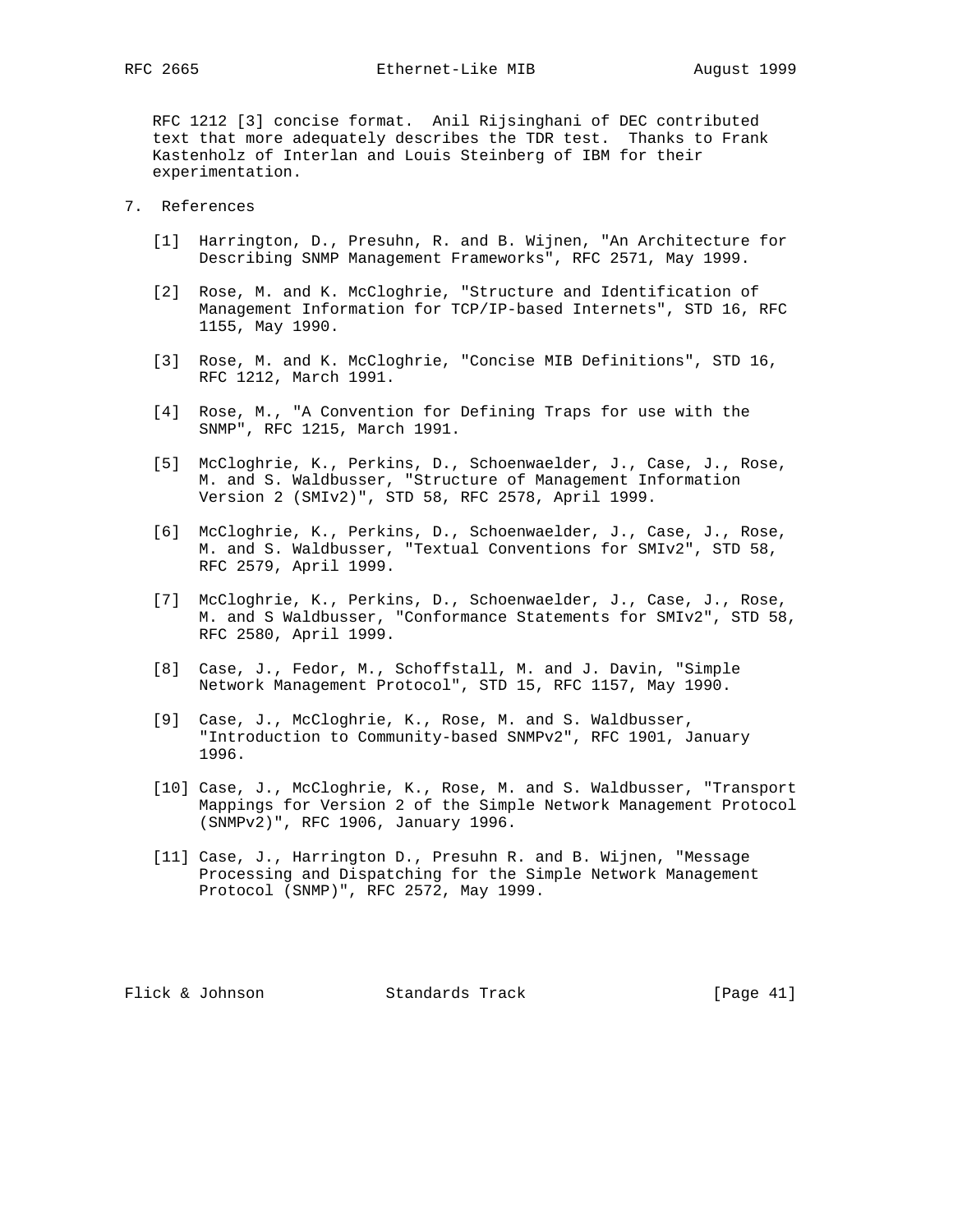- [12] Blumenthal, U. and B. Wijnen, "User-based Security Model (USM) for version 3 of the Simple Network Management Protocol (SNMPv3)", RFC 2574, May 1999.
- [13] Case, J., McCloghrie, K., Rose, M. and S. Waldbusser, "Protocol Operations for Version 2 of the Simple Network Management Protocol (SNMPv2)", RFC 1905, January 1996.
- [14] Levi, D., Meyer, P. and B. Stewart, "SNMPv3 Applications", RFC 2573, May 1999.
- [15] Wijnen, B., Presuhn, R. and K. McCloghrie, "View-based Access Control Model (VACM) for the Simple Network Management Protocol (SNMP)", RFC 2575, May 1999.
- [16] IEEE, IEEE Std 802.3, 1998 Edition: "Information technology Telecommunications and information exchange between systems - Local and metropolitan area networks - Specific requirements - Part 3: Carrier sense multiple access with collision detection (CSMA/CD) access method and physical layer specifications" (incorporating ANSI/IEEE Std. 802.3, 1996 Edition, IEEE Std. 802.3r-1996, 802.3u-1995, 802.3x&y-1997, 802.3z-1998, and 802.3aa-1998), September 1998.
- [17] Kastenholz, F., "IEEE 802.3 Layer Management Draft compatible MIB for TCP/IP Networks", electronic mail message to mib wg@nnsc.nsf.net, 9 June 1989.
- [18] Cook, J., "Definitions of Managed Objects for Ethernet-Like Interface Types", RFC 1284, December 1991.
- [19] Kastenholz, F., "Implementation Notes and Experience for The Internet Ethernet MIB", RFC 1369, October 1992.
- [20] Kastenholz, F., "Definitions of Managed Objects for the Ethernet-like Interface Types", RFC 1398, January 1993.
- [21] Kastenholz, F., "Definitions of Managed Objects for the Ethernet-like Interface Types", STD 50, RFC 1643, July 1994.
- [22] Kastenholz, F., "Definitions of Managed Objects for the Ethernet-like Interface Types using SMIv2", RFC 1650, August 1994.
- [23] Flick, J. and J. Johnson, "Definitions of Managed Objects for the Ethernet-like Interface Types", RFC 2358, June 1998.

Flick & Johnson Standards Track [Page 42]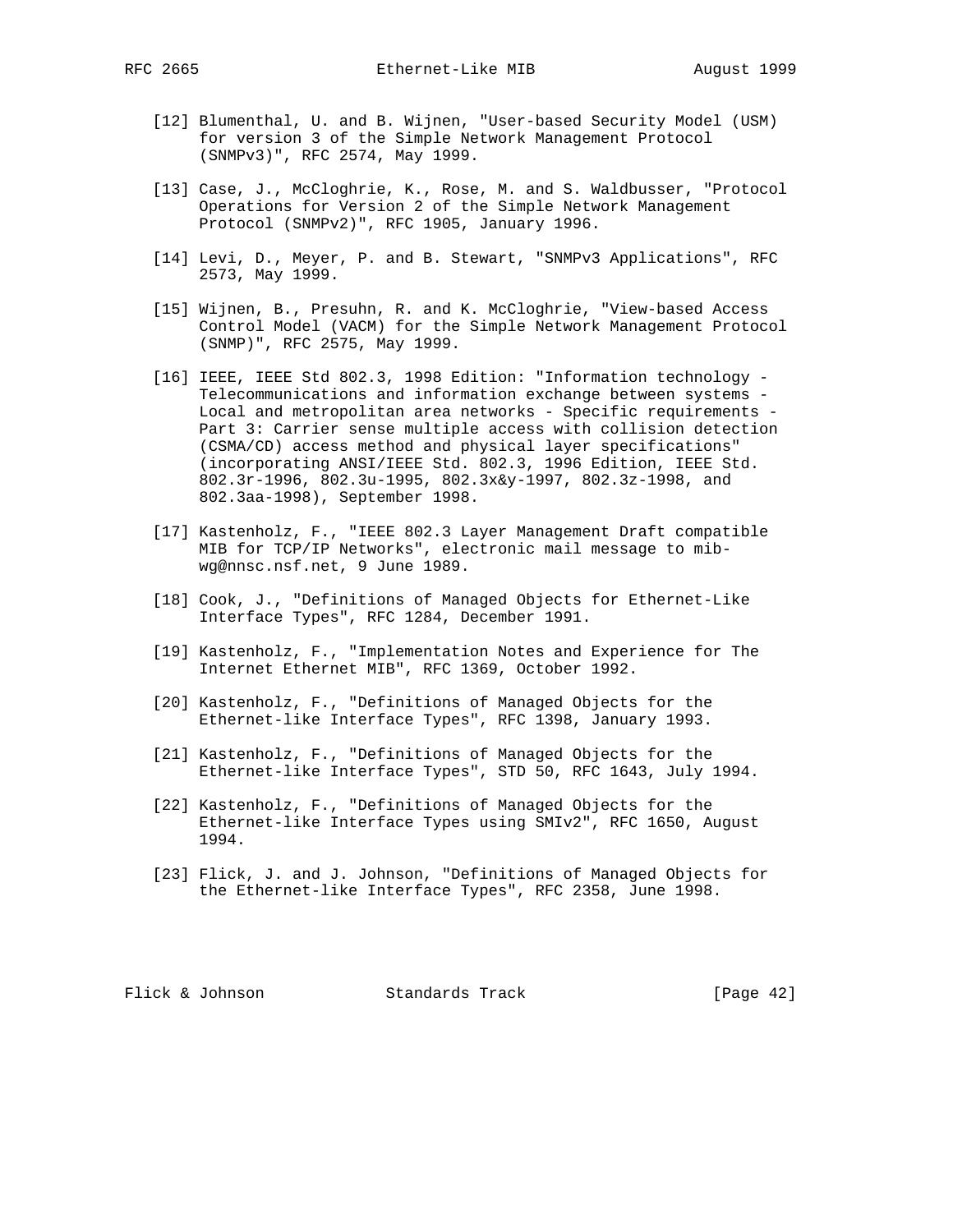- [24] McCloghrie, K. and M. Rose, Editors, "Management Information Base for Network Management of TCP/IP-based internets: MIB-II", STD 17, RFC 1213, March 1991.
- [25] McCloghrie, K., and F. Kastenholz, "The Interfaces Group MIB using SMIv2", RFC 2233, November 1997.
- [26] Bradner, S., "Key words for use in RFCs to Indicate Requirements Levels", BCP 14, RFC 2119, March 1997.
- [27] Smith, A., Flick, J., deGraaf, K., Romascanu, D., McMaster, D., McCloghrie, K. and S. Roberts, "Definitions of Managed Objects for IEEE 802.3 Medium Attachment Units (MAUs)", RFC 2668, August 1999.
- [28] Flick, J., "Definitions of Object Identifiers for Identifying Ethernet Chip Sets", RFC 2666, August 1999.
- 8. Security Considerations

 There are two management objects defined in this MIB that have a MAX-ACCESS clause of read-write. Such objects may be considered sensitive or vulnerable in some network environments. The support for SET operations in a non-secure environment without proper protection can have a negative effect on network operations.

 There are a number of managed objects in this MIB that may be considered to contain sensitive information. In particular, the dot3StatsEtherChipSet object may be considered sensitive in many environments, since it would allow an intruder to obtain information about which vendor's equipment is in use on the network. Note that this object has been deprecated. However, some implementors may still choose to implement it for backwards compatability.

 Therefore, it may be important in some environments to control read access to these objects and possibly to even encrypt the values of these objects when sending them over the network via SNMP. Not all versions of SNMP provide features for such a secure environment.

 SNMPv1 by itself is such an insecure environment. Even if the network itself is secure (for example by using IPSec), even then, there is no control as to who on the secure network is allowed to access and GET (read) the objects in this MIB.

 It is recommended that the implementors consider the security features as provided by the SNMPv3 framework. Specifically, the use of the User-based Security Model RFC 2574 [12] and the View-based Access Control Model RFC 2575 [15] is recommended.

Flick & Johnson Standards Track [Page 43]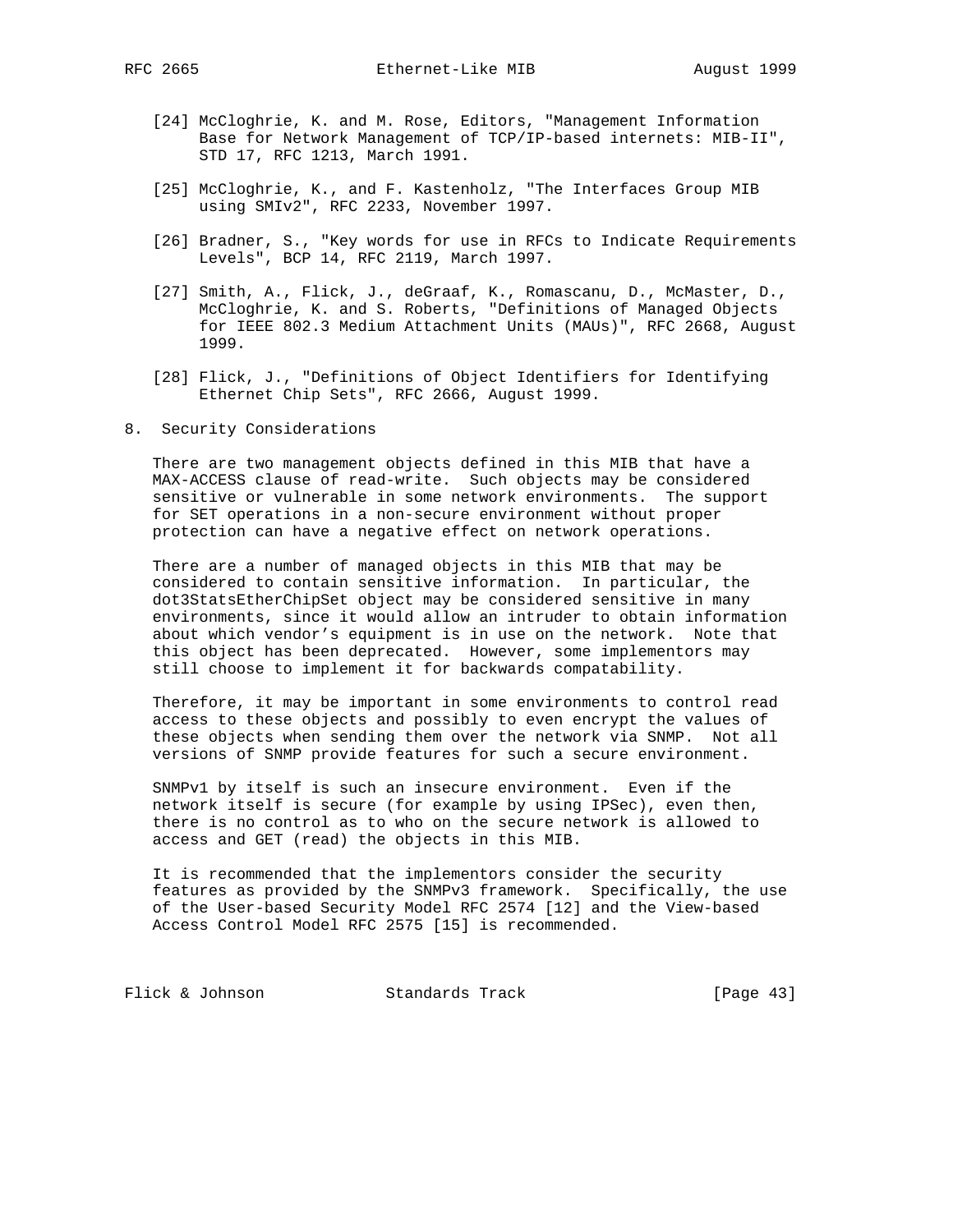It is then a customer/user responsibility to ensure that the SNMP entity giving access to an instance of this MIB, is properly configured to give access to those objects only to those principals (users) that have legitimate rights to access them.

# 9. Authors' Addresses

 John Flick Hewlett-Packard Company 8000 Foothills Blvd. M/S 5557 Roseville, CA 95747-5557

 Phone: +1 916 785 4018 EMail: johnf@rose.hp.com

 Jeffrey Johnson RedBack Networks 2570 North First Street, Suite 410 San Jose, CA, 95131, USA

 Phone: +1 408 571 2699 EMail: jeff@redbacknetworks.com

Flick & Johnson Standards Track [Page 44]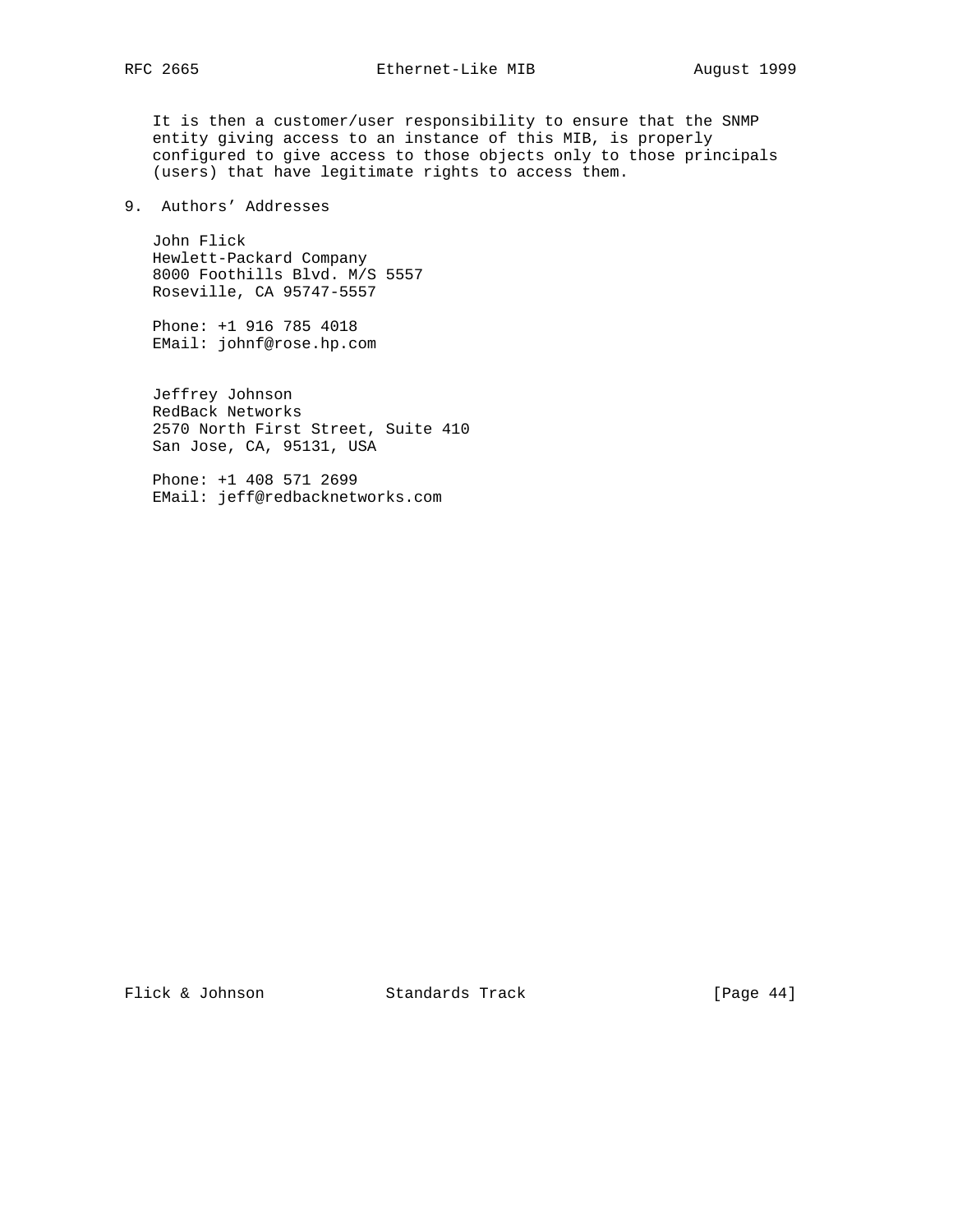#### A. Change Log

A.1. Changes since RFC 2358

 This section enumerates changes made to RFC 2358 to produce this document.

- (1) Section 2 has been replaced with the current SNMP Management Framework boilerplate.
- (2) The ifMtu mapping has been clarified.
- (3) The relationship between the IEEE 802.3 octet counters and the IF-MIB octet counters has been clarified.
- (4) REFERENCE clauses have been updated to reflect the actual IEEE 802.3 managed object that each MIB object is based on.
- (5) The following object DESCRIPTION clauses have been updated to reflect that they do not increment in

 full-duplex mode: dot3StatsSingleCollisionFrames, dot3StatsMultipleCollisionFrames, dot3StatsSQETestErrors, dot3StatsDeferredTransmissions, dot3StatsLateCollisions, dot3StatsExcessiveCollisions, dot3StatsCarrierSenseErrors, dot3CollFrequencies.

- (6) The following object DESCRIPTION clauses have been updated to reflect behaviour on full-duplex and 1000 Mb/s interfaces: dot3StatsAlignmentErrors, dot3StatsFCSErrors, dot3StatsSQETestErrors, dot3StatsLateCollisions, dot3StatsSymbolErrors.
- (7) Two new tables, dot3ControlTable and dot3PauseTable, have been added.
- (8) A new object, dot3StatsDuplexStatus, has been added.
- (9) The object groups and compliances have been restructured.
- (10) The dot3StatsEtherChipSet object has been deprecated.
- (11) The dot3ChipSets have been moved to a separate document.

Flick & Johnson Standards Track [Page 45]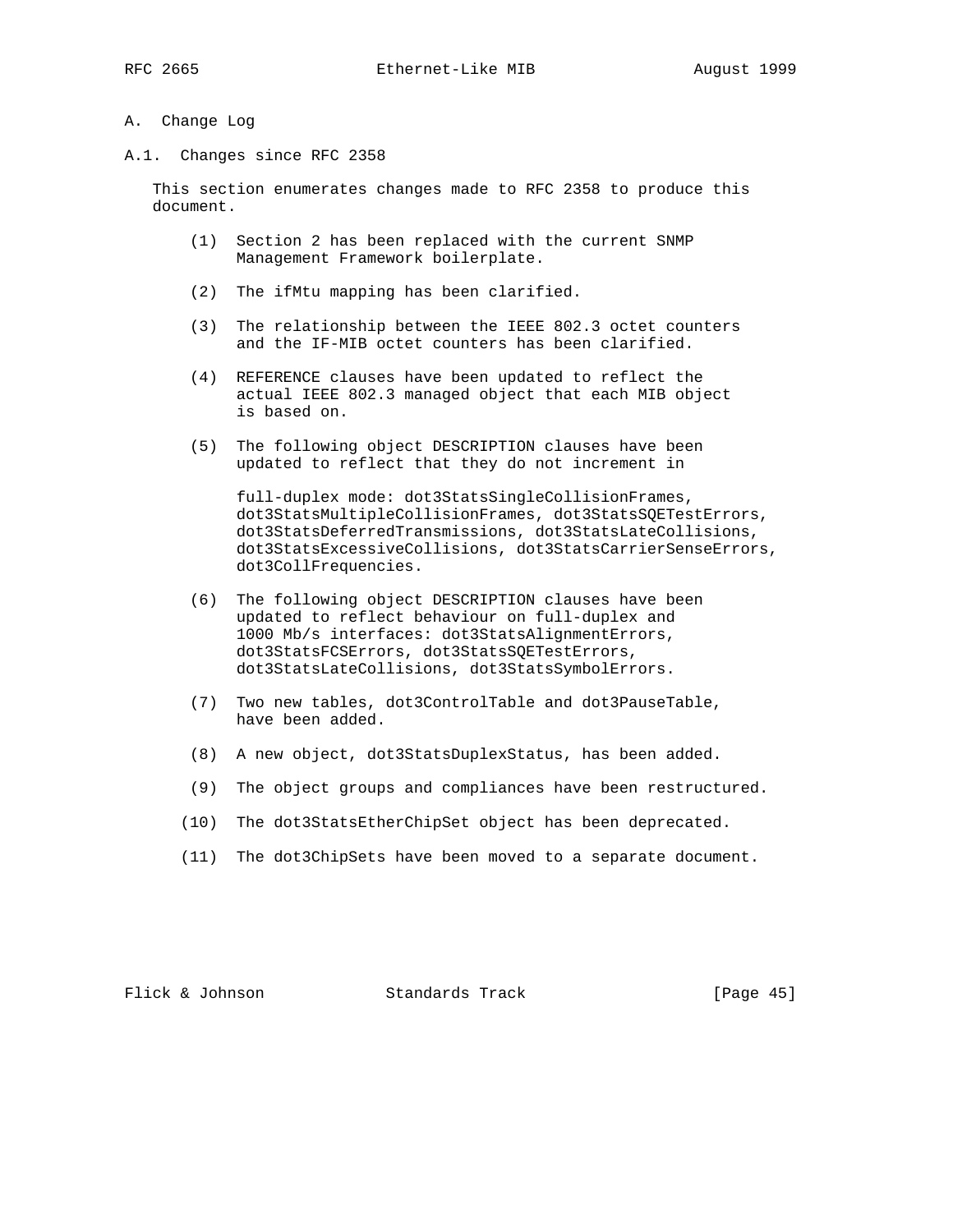#### A.2. Changes between RFC 1650 and RFC 2358

This section enumerates changes made to RFC 1650 to produce RFC 2358.

- (1) The MODULE-IDENTITY has been updated to reflect the changes in the MIB.
- (2) A new object, dot3StatsSymbolErrors, has been added.
- (3) The definition of the object dot3StatsIndex has been converted to use the SMIv2 OBJECT-TYPE macro.
- (4) A new conformance group, etherStats100MbsGroup, has been added.
- (5) A new compliance statement, ether100MbsCompliance, has been added.
- (6) The Acknowledgements were extended to provide a more complete history of the origin of this document.
- (7) The discussion of ifType has been expanded.
- (8) A section on mapping of Interfaces MIB objects has been added.
- (9) A section defining the relationship of this MIB to the MAU MIB has been added.
- (10) A section on the mapping of IEEE 802.3 managed objects to this MIB and the Interfaces MIB has been added.
- (11) Converted the dot3Tests, dot3Errors, and dot3ChipSets OIDs to use the OBJECT-IDENTITY macro.
- (12) Added to the list of registered dot3ChipSets.
- (13) An intellectual property notice and copyright notice were added, as required by RFC 2026.

Flick & Johnson Standards Track [Page 46]